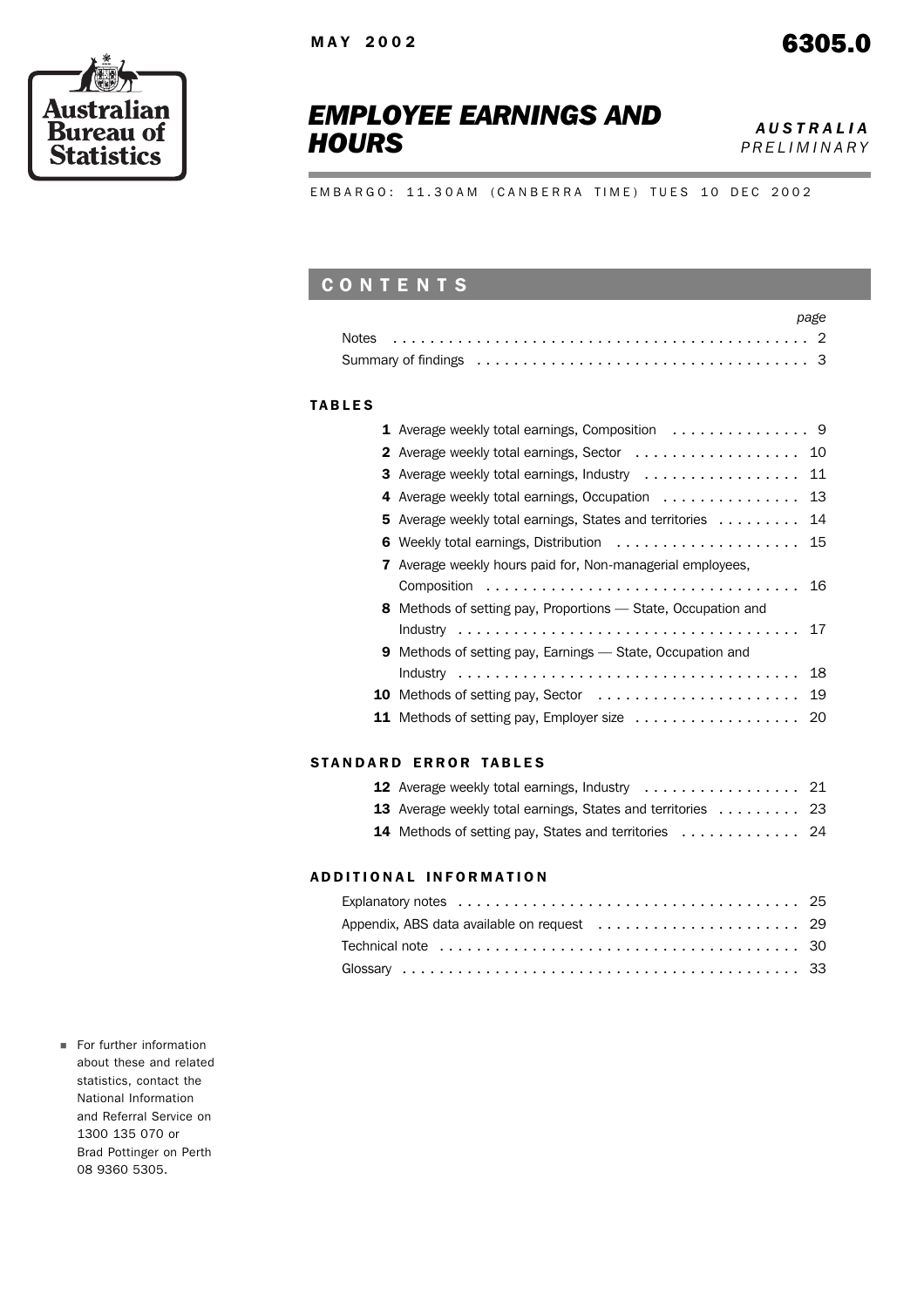# NOTES

| ABOUT THIS PUBLICATION           | This publication contains preliminary estimates obtained from a sample survey of<br>employers conducted in May 2002.                                                                                                                                                                                                                            |
|----------------------------------|-------------------------------------------------------------------------------------------------------------------------------------------------------------------------------------------------------------------------------------------------------------------------------------------------------------------------------------------------|
|                                  | The survey is designed to provide statistics on the composition and distribution of<br>earnings and hours of wage and salary earners, and how their pay is set. Final estimates<br>will be published in Employee Earnings and Hours, Australia, May 2002<br>(cat. no. 6306.0), expected to be released in March 2003.                           |
| RELATED ISSUES                   | <i>Employee Earnings and Hours, Australia</i> (cat. no. 6306.0)                                                                                                                                                                                                                                                                                 |
|                                  | <b>ISSUE</b><br>EXPECTED RELEASE DATE                                                                                                                                                                                                                                                                                                           |
|                                  | May 2002<br>March 2003                                                                                                                                                                                                                                                                                                                          |
| NOTES ON ESTIMATES               | Care should be taken when comparing estimates of average weekly earnings in this<br>publication with those published quarterly in Average Weekly Earnings, Australia<br>(cat. no. 6302.0) because of methodological differences between the two surveys,<br>differences in the two samples used, and the preliminary nature of these estimates. |
|                                  | The estimates in this publication may differ from the final data to be released in<br>Employee Earnings and Hours, Australia, May 2002 (cat. no. 6306.0).                                                                                                                                                                                       |
| ABS DATA AVAILABLE ON<br>REQUEST | In addition to the information contained in this publication, a range of unpublished data<br>is available on request. For more information on unpublished data refer to the Appendix<br>on page 29.                                                                                                                                             |
| SAMPLING ERRORS                  | For information on sampling errors see the Technical Notes.                                                                                                                                                                                                                                                                                     |
| ABBREVIATIONS                    | Australian Bureau of Statistics<br>ABS<br><b>ANZSIC</b><br>Australian and New Zealand Standard Industrial Classification<br>Australian Standard Classification of Occupations<br>ASCO<br>Survey of Employee Earnings and Hours<br><b>EEH</b><br>Labour Force Survey<br><b>LFS</b>                                                               |

Dennis Trewin Australian Statistician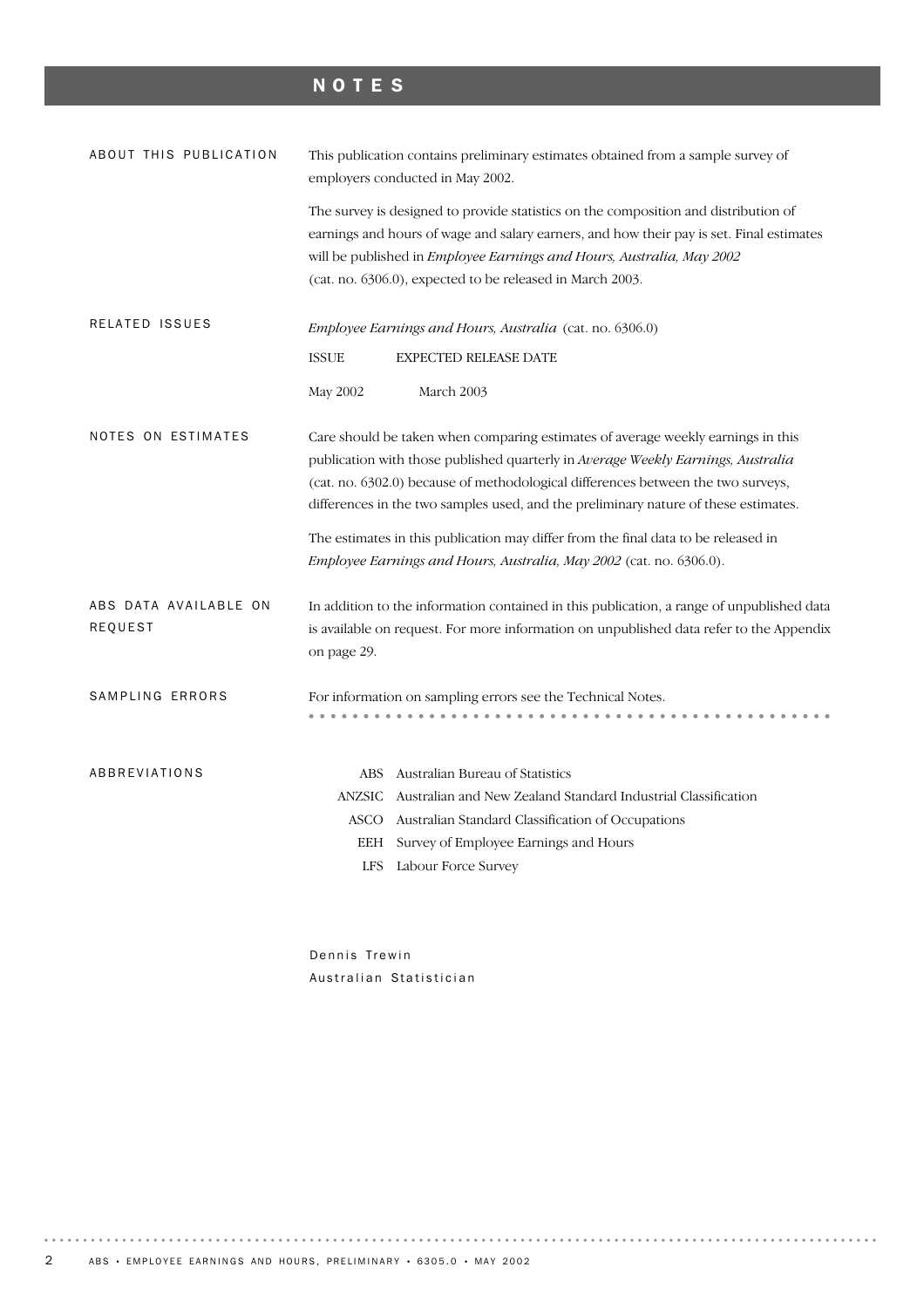## AVERAGE WEEKLY TOTAL EARNINGS

| COMPOSITION   | ■ Average weekly total earnings was \$700.60 for all employees; \$838.80 for male<br>employees and \$554.70 for female employees.<br>Average weekly total earnings was \$897.00 for full-time adult employees, \$384.30 for<br>full-time junior employees and \$334.70 for all part-time employees.<br>For full-time adult non-managerial employees the ratio of female to male average<br>weekly ordinary time earnings was 89.2%.<br>For full-time junior non-managerial employees the ratio of female to male average<br>weekly ordinary time earnings was 94.5%.<br>Average weekly overtime earnings for full-time non-managerial employees was<br>\$66.00 for males and \$12.40 for females. |
|---------------|---------------------------------------------------------------------------------------------------------------------------------------------------------------------------------------------------------------------------------------------------------------------------------------------------------------------------------------------------------------------------------------------------------------------------------------------------------------------------------------------------------------------------------------------------------------------------------------------------------------------------------------------------------------------------------------------------|
| <b>SECTOR</b> | Average weekly total earnings for public sector employees were higher than those<br>for private sector employees for all managerial and non-managerial categories except<br>for non-managerial juniors.<br>• For full-time adult non-managerial employees the ratio of female to male average<br>weekly total earnings was 81.0% in the private sector and 88.8% in the public sector.                                                                                                                                                                                                                                                                                                            |
| INDUSTRY      | • Average weekly total earnings for full-time adult non-managerial employees was<br>highest in the MINING industry (\$1,410.70) and lowest in the AccomMODATION, CAFES AND<br>RESTAURANTS (\$641.70) and RETAIL TRADE (\$656.00) industries.<br>The ratio of female to male average weekly total earnings for full-time adult<br>non-managerial employees was highest in the AccommodaTION, CAFES AND RESTAURANTS<br>industry (95.5%) and lowest in the PERSONAL AND OTHER SERVICES industry (70.3%).<br>AVERAGE WEEKLY TOTAL EARNINGS, Industry-<br>1<br>Full-time adult non-managerial employees                                                                                                |
|               | Mining<br>Manufacturing $\vert -0 - - - \bullet - - - \vert$<br>Electricity, gas and water supply<br>– – – – − <del>O−</del> –●<br>---- 0------------------<br>Construction<br>-------------------------<br>Wholesale trade<br>Retail trade<br>Accommodation, cafes and restaurants<br>Transport and storage<br><b>Communication services</b><br>Finance and insurance<br>Property and business services<br>Government administration and defence<br>Education<br>Health and community services<br>Cultural and recreational services<br>Personal and other services<br>$\bullet$ Males<br>All industries<br>O Females<br>800<br>1000<br>1200<br>1400<br>600<br>1600<br>\$                        |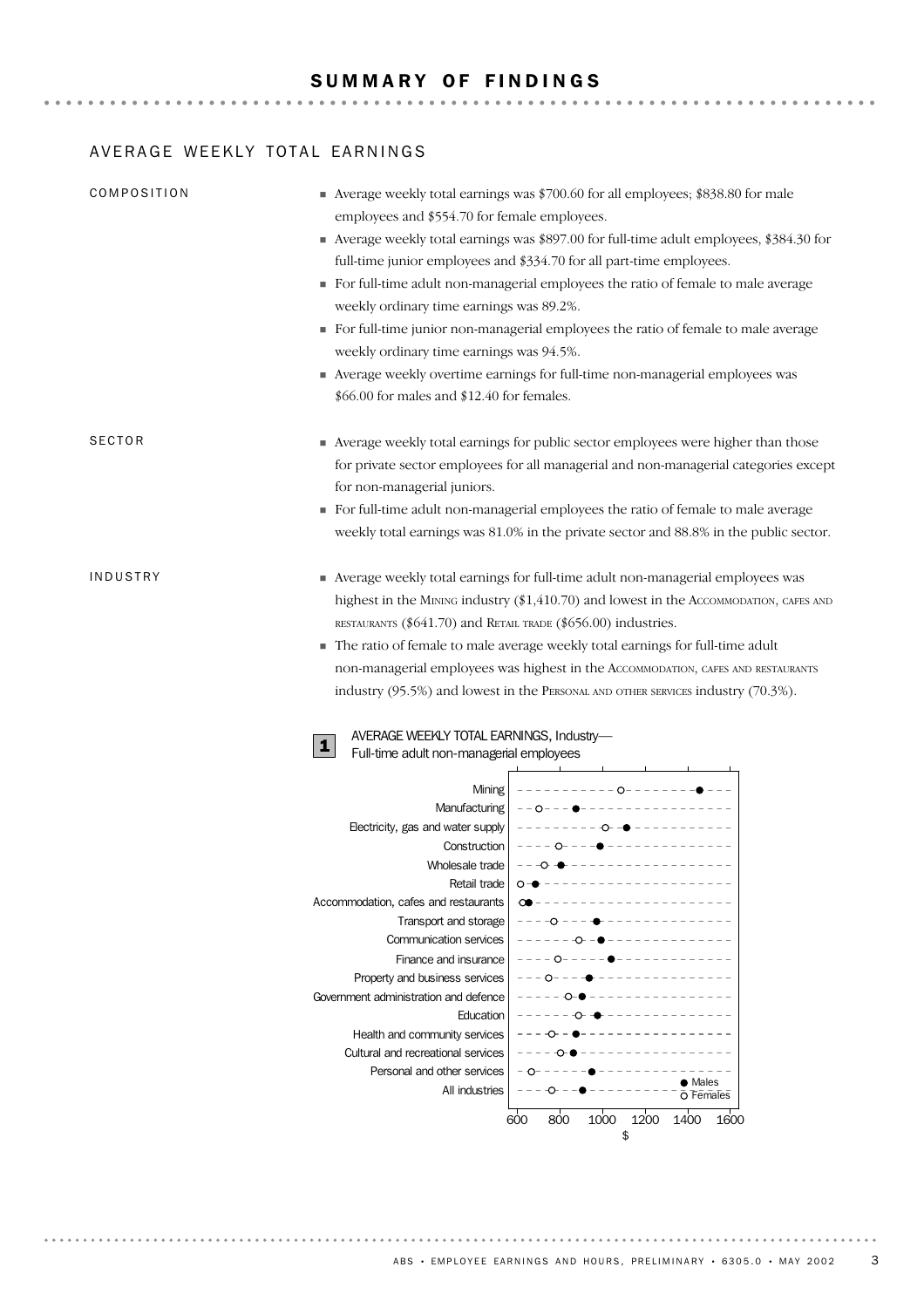### S U M M A R Y O F F I N D I N G S *continued*

### OCCUPATION

- Occupation groups with the highest average weekly total earnings for full-time adult non-managerial employees were MANAGERS AND ADMINISTRATORS (\$1,229.40) and PROFESSIONALS (\$1,035.00).
- Occupation groups with the lowest average weekly total earnings for full-time adult non-managerial employees were ELEMENTARY CLERICAL, SALES AND SERVICE WORKERS (\$639.90); INTERMEDIATE CLERICAL, SALES AND SERVICE WORKERS (\$715.50) and LABOURERS AND RELATED WORKERS (\$722.70).
- The ratio of female to male average weekly total earnings for full-time adult non-managerial employees was highest for the MANAGERS AND ADMINISTRATORS group (91.6%) and lowest for the INTERMEDIATE PRODUCTION AND TRANSPORT WORKERS group (71.9%).





### STATE / TERRITORY

- Average weekly total earnings for full-time adult non-managerial employees were highest in the AUSTRALIAN CAPITAL TERRITORY (\$881.10) and NEW SOUTH WALES (\$878.50) and lowest in TASMANIA (\$790.50) and QUEENSLAND (\$809.20).
- The ratio of female to male average weekly total earnings for full-time adult non-managerial employees was highest for TASMANIA (98.1%) and lowest for WESTERN AUSTRALIA (81.3%) and QUEENSLAND (81.7%).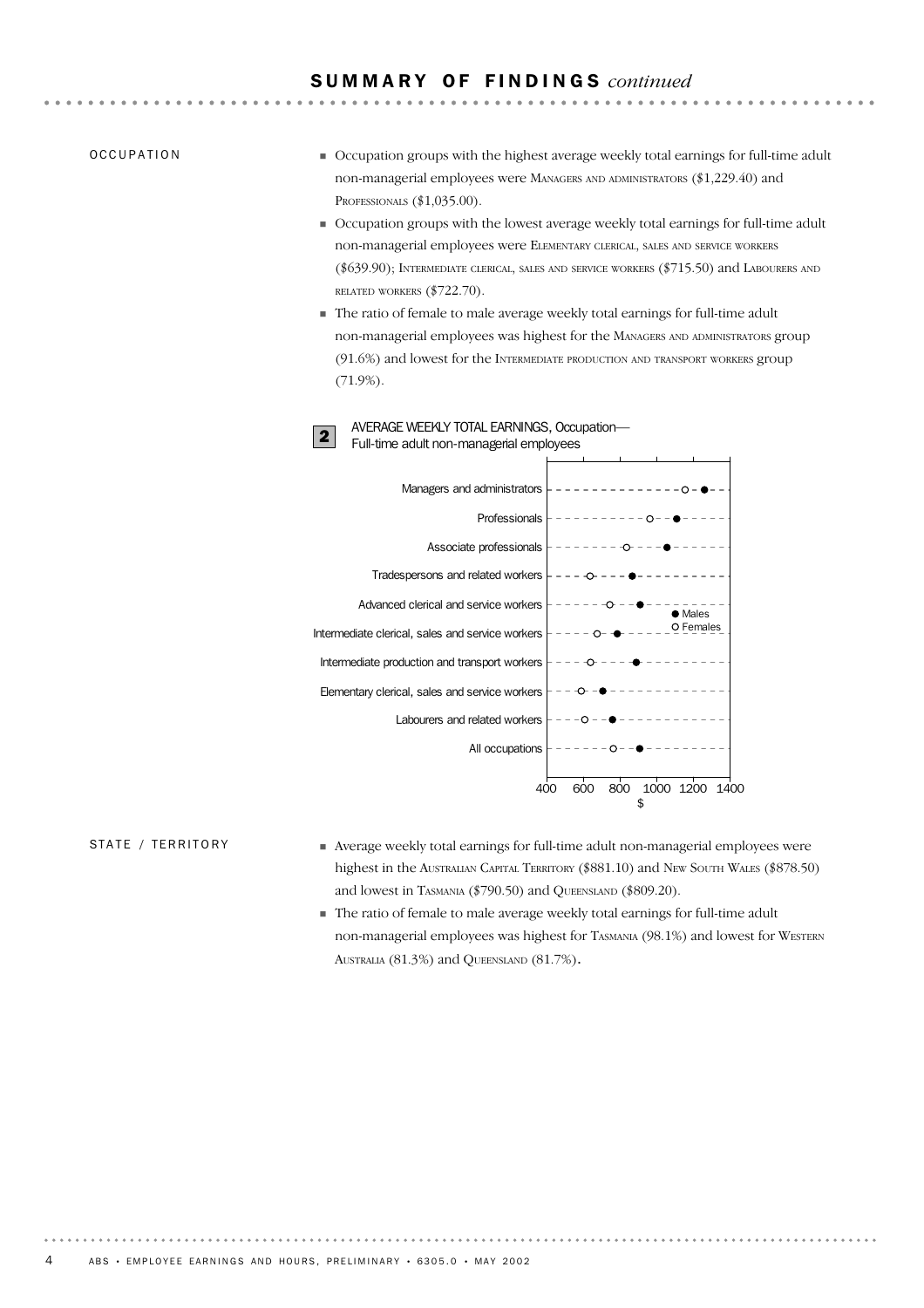### S U M M A R Y O F F I N D I N G S *continued*

| STATE / TERRITORY<br>continued | 3 | AVERAGE WEEKLY TOTAL EARNINGS, State / territory-<br>Full-time adult non-managerial employees |                      |                 |                   |     |      |
|--------------------------------|---|-----------------------------------------------------------------------------------------------|----------------------|-----------------|-------------------|-----|------|
|                                |   | New South Wales                                                                               | • Males<br>O Females |                 |                   |     |      |
|                                |   | Victoria                                                                                      |                      | ---------       | $\cap$            |     |      |
|                                |   | Queensland                                                                                    |                      |                 | $\curvearrowleft$ |     |      |
|                                |   | South Australia                                                                               |                      |                 | ∩                 |     |      |
|                                |   | Western Australia                                                                             |                      | $- - - - - - -$ | ⌒                 |     |      |
|                                |   | Tasmania                                                                                      |                      |                 |                   |     |      |
|                                |   | Northern Territory                                                                            |                      |                 |                   |     |      |
|                                |   | <b>Australian Capital Territory</b>                                                           |                      | ----------      |                   |     |      |
|                                |   | Australia                                                                                     |                      |                 |                   |     |      |
|                                |   | 400                                                                                           | 520                  | 640             | 760               | 880 | 1000 |
|                                |   |                                                                                               |                      | \$              |                   |     |      |

### DISTRIBUTION

- Median weekly total earnings for full-time adult non-managerial employees was \$771.00 for all employees; \$835.00 for male employees and \$708.00 for female employees.
- Half of all full-time adult non-managerial employees recorded weekly total earnings between \$616.00 and \$1,004.00. One-tenth received \$519.00 or less while one-tenth received more than \$1,258.00.



HOURS PAID FOR

- For full-time adult non-managerial employees, the average weekly total hours paid for was 40.4 for males and 38.0 for females.
- For part-time adult non-managerial employees, the average weekly total hours paid for was 19.1 hours.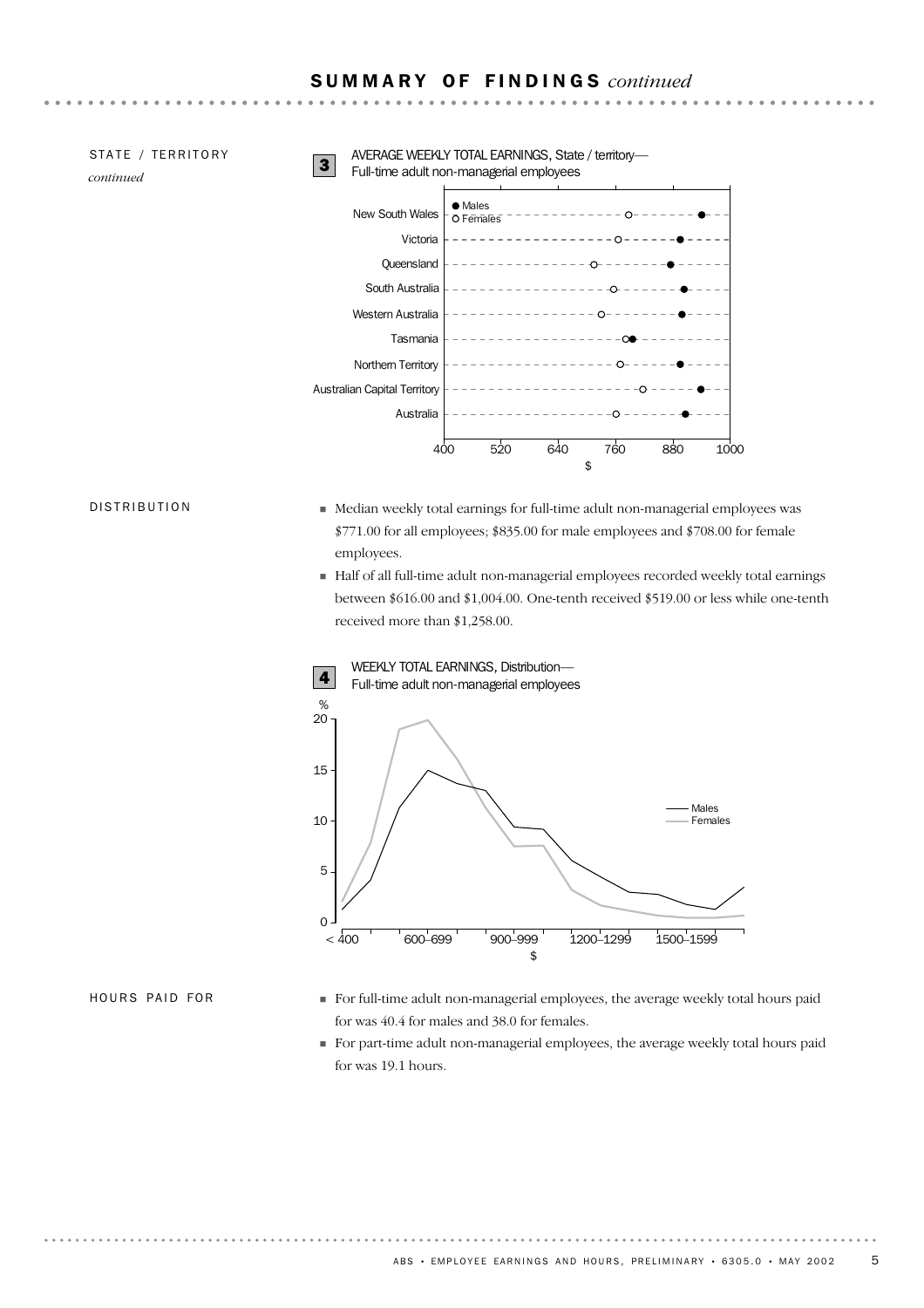### PAY SETTING METHODS

### ALL EMPLOYEES

- The pay setting methods data in this publication refer to how employees' pay was set in the survey reference period. Those classified under 'awards only' had their pay set at exactly the applicable award rate of pay. Employees in the collective agreement category are those covered by collective agreements or enterprise awards. Those in the individual agreement category include employees whose pay was set by an individual common law contract, employees who received overaward payments, working proprietors who set their own rate of pay and employees on registered individual agreements.
- The most common method of pay setting for employees was individual agreements  $(42.0\%)$ .
- Females were more likely than males to be paid according to awards only; 26.4% compared with 16.0%. Collective agreements set the pay for a similar proportion of males (36.1%) and females (38.0%). More males (47.9%) than females (35.6%) had their pay set by individual agreements.
- Average weekly total earnings was \$430.20 for employees on awards only, \$760.80 for employees on collective agreements and \$783.10 for employees with individual agreements.



**5** METHODS OF SETTING PAY, Males, Females, Persons

### STATE / TERRITORY

- The states or territories with the highest proportions of employees whose pay was set by awards only were South Australia (24.7%) and QUEENSLAND (24.3%). WESTERN AUSTRALIA (15.2%) and the NORTHERN TERRITORY (16.3%) had the lowest proportion of employees whose pay was set by awards only.
- Employees in the AUSTRALIAN CAPITAL TERRITORY (49.0%) and TASMANIA (48.9%) were the most likely to have their pay set by a collective agreement. NEW SOUTH WALES (34.3%) had the lowest proportion of employees on collective agreements.
- $\blacksquare$  WESTERN AUSTRALIA (49.2%) and VICTORIA (45.2%) had the highest proportion of employees on an individual agreement and TASMANIA (29.6%) and the AUSTRALIAN CAPITAL TERRITORY (30.6%) had the lowest.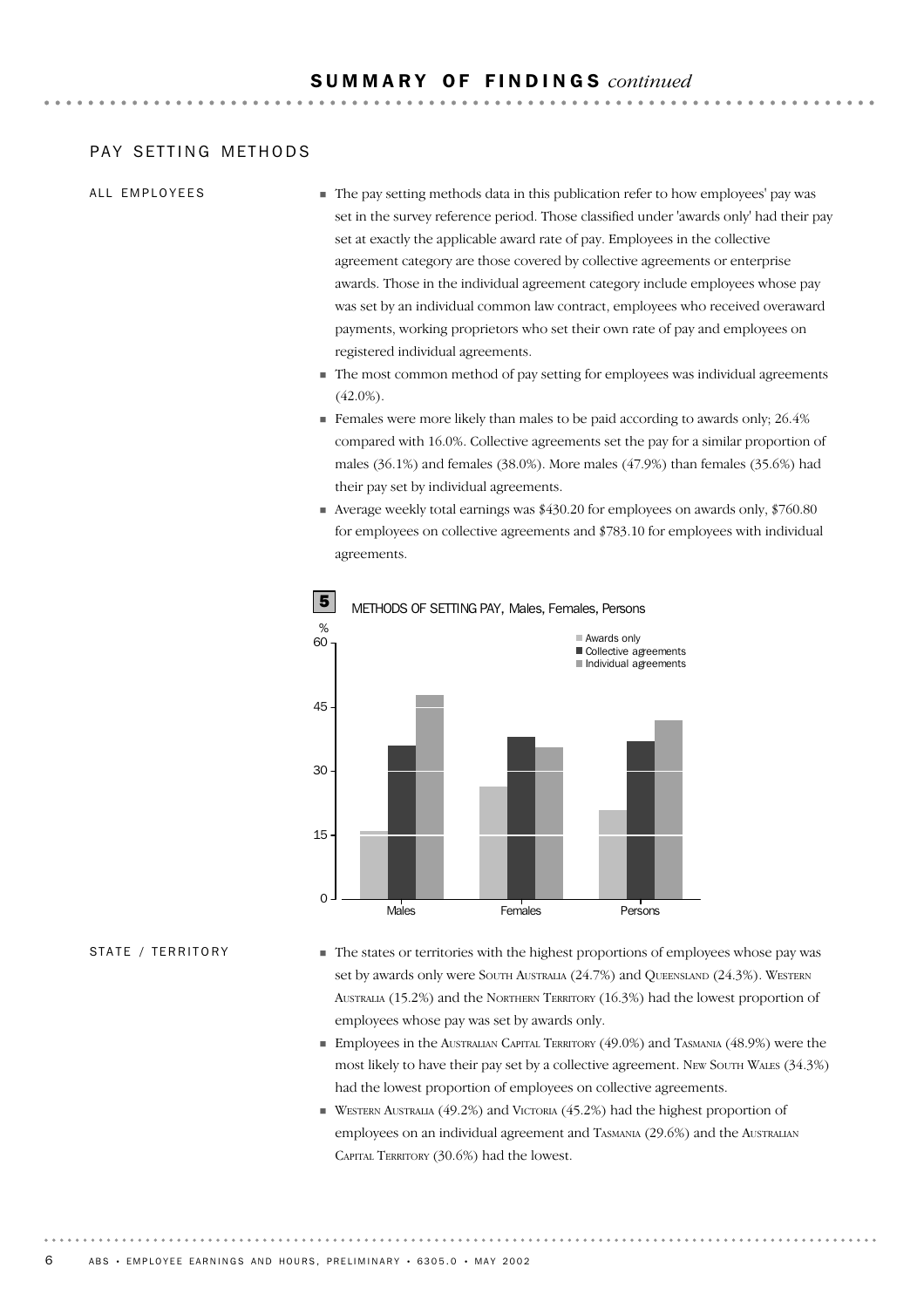### S U M M A R Y O F F I N D I N G S *continued*

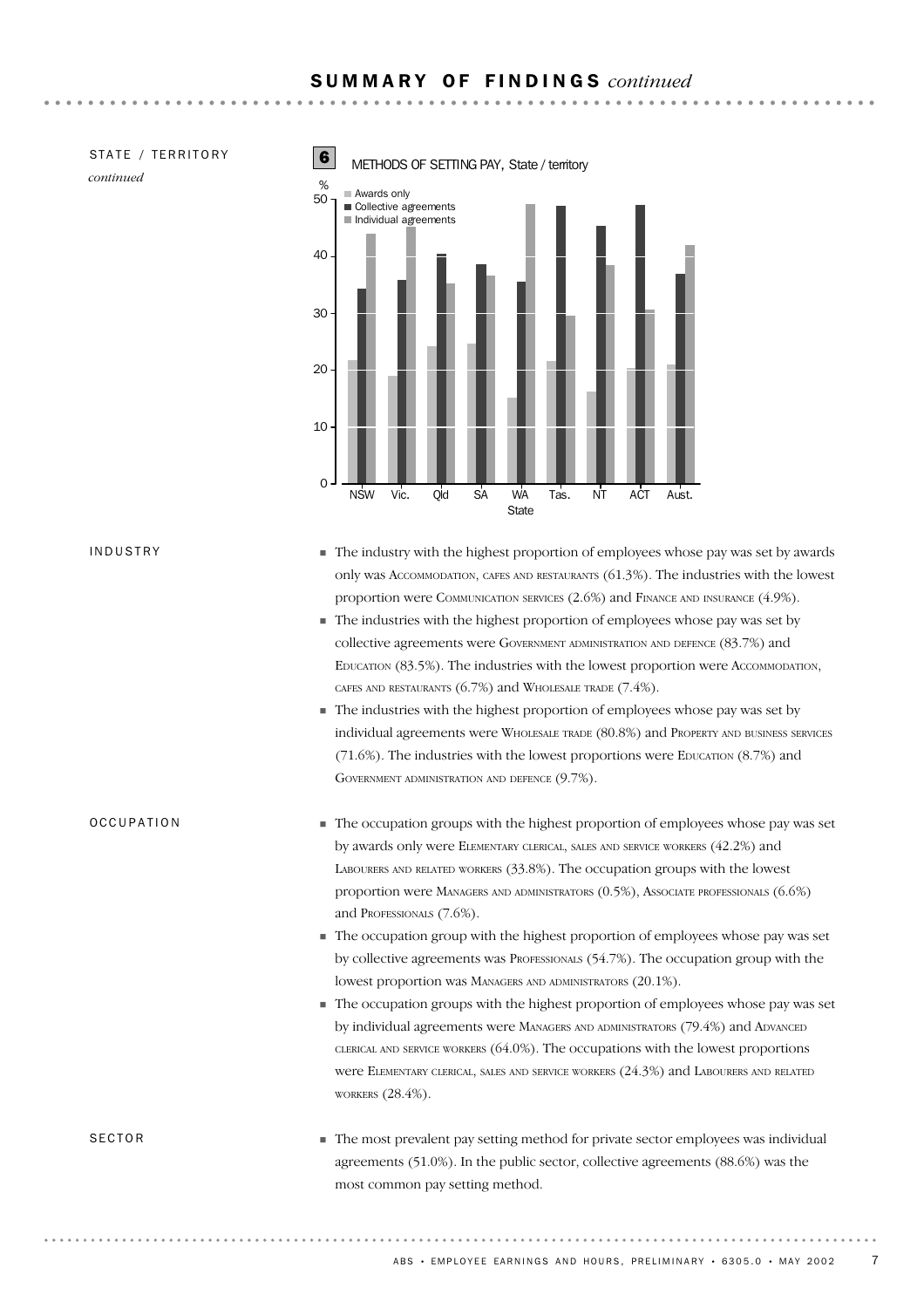### S U M M A R Y O F F I N D I N G S *continued*

EMPLOYER SIZE

The proportion of employees whose pay was set by collective agreements rose as employer size increased, whilst the incidence of employees whose pay was set by individual agreements generally declined as employer size increased. The proportion of employees whose pay was set by awards only was highest for those employers with 20–49 employees (33.2%), but then declined as employer size increased. For employers with over 1,000 employees, only 5.6% of employees had their pay set by awards only.

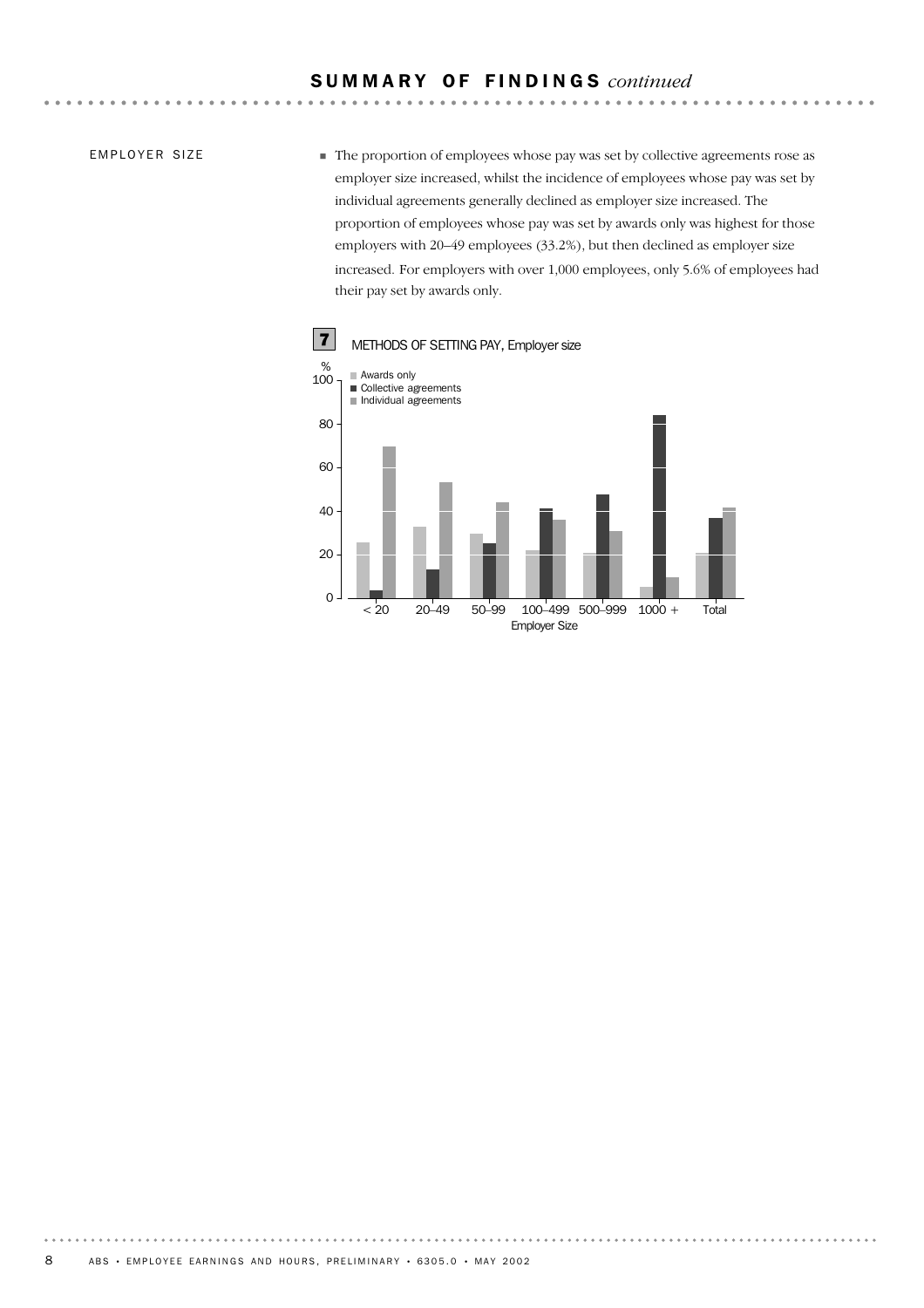|               |                                     |                                                           |            |                |        |        | PART-TIME                                               | ALL              |
|---------------|-------------------------------------|-----------------------------------------------------------|------------|----------------|--------|--------|---------------------------------------------------------|------------------|
|               |                                     | <b>FULL-TIME EMPLOYEES</b>                                |            |                |        |        | <b>EMPLOYEES</b>                                        | <b>EMPLOYEES</b> |
|               |                                     |                                                           |            |                |        |        |                                                         |                  |
|               |                                     | $Non -$                                                   | $Non -$    |                |        |        |                                                         |                  |
|               | Managerial                          | managerial                                                | managerial | Total non -    | Total  |        |                                                         |                  |
|               | adult                               | adult                                                     | junior     | managerial     | adult  | Total  | Total                                                   | Total            |
|               | \$                                  | \$                                                        | \$         | \$             | \$     | \$     | \$                                                      | \$               |
|               |                                     |                                                           |            |                |        |        |                                                         |                  |
|               |                                     |                                                           |            | <b>MALES</b>   |        |        |                                                         |                  |
| Ordinary time | 1 230.90                            | 838.90                                                    | 373.30     | 823.10         | 909.70 | 894.70 | 330.20                                                  | 791.30           |
| Overtime      | $*1.80$                             | 67.20                                                     | 31.00      | 66.00          | 55.40  | 54.70  | 15.40                                                   | 47.50            |
|               |                                     |                                                           |            |                |        |        |                                                         |                  |
| <b>Total</b>  | 1 232.80                            | 906.20                                                    | 404.20     | 889.10         | 965.10 | 949.40 | 345.60                                                  | 838.80           |
|               |                                     |                                                           |            |                |        |        |                                                         |                  |
|               |                                     |                                                           |            | <b>FEMALES</b> |        |        |                                                         |                  |
| Ordinary time | 969.40                              | 748.20                                                    | 352.90     | 733.30         | 770.30 | 756.10 | 325.60                                                  | 546.60           |
| Overtime      | $**0.30$                            | 12.80                                                     | 3.70       | 12.40          | 11.50  | 11.30  | 4.80                                                    | 8.10             |
| <b>Total</b>  | 969.70                              | 761.00                                                    | 356.60     | 745.80         | 781.80 | 767.40 | 330.30                                                  | 554.70           |
|               |                                     |                                                           |            |                |        |        |                                                         |                  |
|               |                                     |                                                           |            |                |        |        |                                                         |                  |
|               |                                     |                                                           |            | <b>PERSONS</b> |        |        |                                                         |                  |
| Ordinary time | 1 166.50                            | 803.20                                                    | 364.80     | 787.70         | 857.90 | 843.00 | 326.90                                                  | 672.30           |
| Overtime      | 1.40                                | 45.80                                                     | 19.60      | 44.90          | 39.10  | 38.50  | 7.80                                                    | 28.40            |
| <b>Total</b>  | 1 167.90                            | 849.00                                                    | 384.30     | 832.50         | 897.00 | 881.50 | 334.70                                                  | 700.60           |
|               |                                     |                                                           |            |                |        |        |                                                         |                  |
|               |                                     |                                                           |            |                |        |        |                                                         |                  |
| $\star$       |                                     | estimate has a relative standard error of between 25% and |            | $***$          |        |        | estimate has a relative standard error greater than 50% |                  |
|               | 50% and should be used with caution |                                                           |            |                |        |        | and is considered too unreliable for general use        |                  |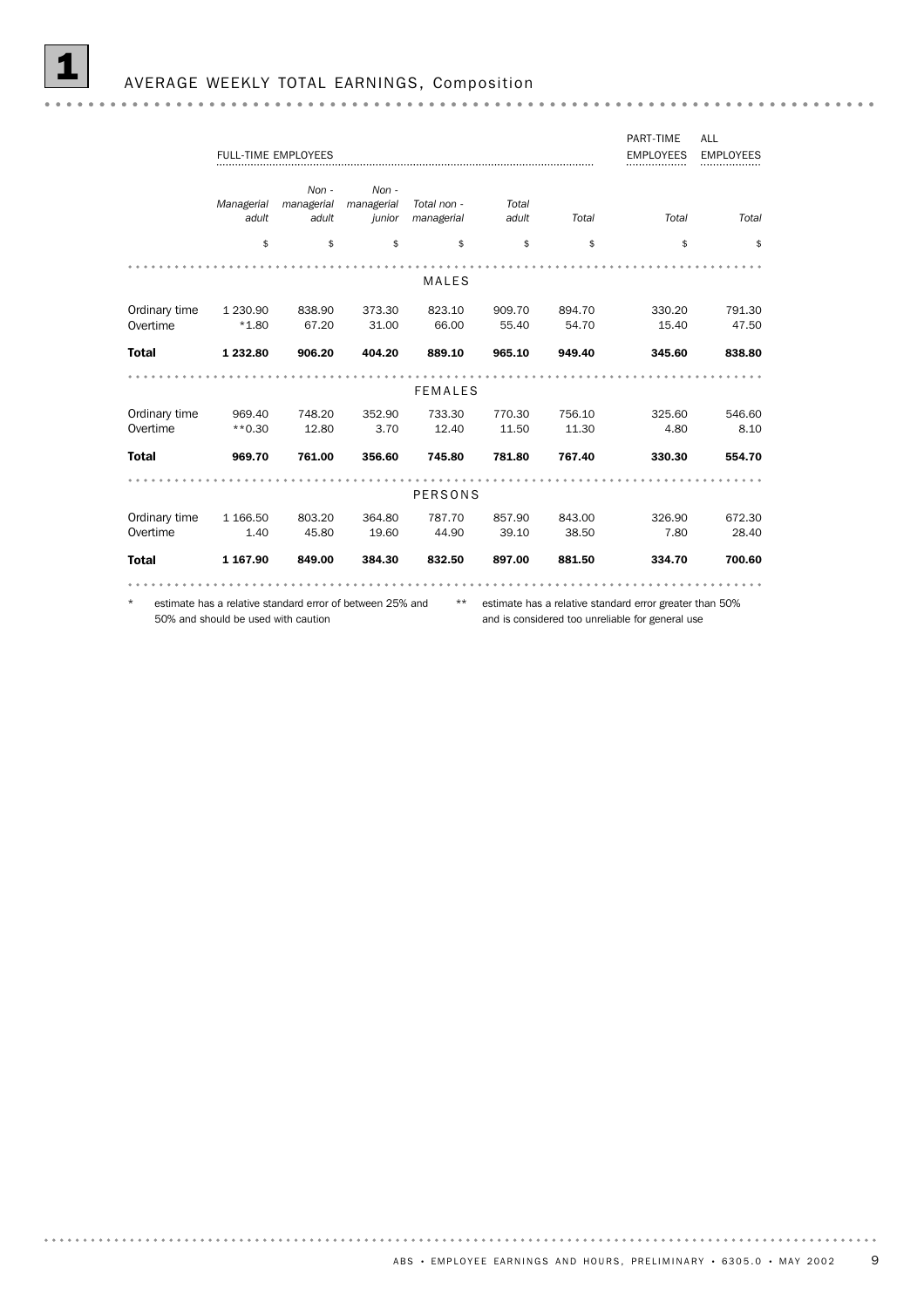|                    |            |                            |            |                |           |           | PART-TIME        | ALL              |
|--------------------|------------|----------------------------|------------|----------------|-----------|-----------|------------------|------------------|
|                    |            | <b>FULL-TIME EMPLOYEES</b> |            |                |           |           | <b>EMPLOYEES</b> | <b>EMPLOYEES</b> |
|                    |            |                            |            |                |           |           |                  |                  |
|                    |            | $Non -$                    | $Non -$    |                |           |           |                  |                  |
|                    | Managerial | managerial                 | managerial | Total non -    | Total     |           |                  |                  |
|                    | adult      | adult                      | junior     | managerial     | adult     | Total     | Total            | Total            |
|                    |            |                            |            |                |           |           |                  |                  |
|                    | \$         | \$                         | \$         | \$             | \$        | \$        | \$               | \$               |
|                    |            |                            |            |                |           |           |                  |                  |
|                    |            |                            |            | <b>MALES</b>   |           |           |                  |                  |
|                    |            |                            |            |                |           |           |                  |                  |
| Private sector     | 1 198.30   | 886.40                     | 405.00     | 866.10         | 949.30    | 930.70    | 332.70           | 815.00           |
| Public sector      | 1527.90    | 977.00                     | 367.00     | 975.10         | 1 0 29.60 | 1 0 27.80 | 427.60           | 945.60           |
|                    |            |                            |            |                |           |           |                  |                  |
| <b>All sectors</b> | 1 232.80   | 906.20                     | 404.20     | 889.10         | 965.10    | 949.40    | 345.60           | 838.80           |
|                    |            |                            |            |                |           |           |                  |                  |
|                    |            |                            |            | <b>FEMALES</b> |           |           |                  |                  |
|                    |            |                            |            |                |           |           |                  |                  |
| Private sector     | 904.90     | 718.10                     | 357.40     | 699.90         | 740.10    | 722.90    | 307.80           | 509.90           |
| Public sector      | 1 357.50   | 867.50                     | 326.40     | 865.80         | 893.20    | 891.50    | 431.80           | 709.90           |
| <b>All sectors</b> | 969.70     | 761.00                     | 356.60     | 745.80         | 781.80    | 767.40    | 330.30           | 554.70           |
|                    |            |                            |            |                |           |           |                  |                  |
|                    |            |                            |            |                |           |           |                  |                  |
|                    |            |                            |            | PERSONS        |           |           |                  |                  |
| Private sector     | 1 1 28.40  | 823.80                     | 385.10     | 803.90         | 876.20    | 857.60    | 315.20           | 670.60           |
| Public sector      | 1 475.20   | 926.50                     | 348.20     | 924.80         | 968.30    | 966.60    | 430.80           | 818.90           |
|                    |            |                            |            |                |           |           |                  |                  |
| <b>All sectors</b> | 1 167.90   | 849.00                     | 384.30     | 832.50         | 897.00    | 881.50    | 334.70           | 700.60           |
|                    |            |                            |            |                |           |           |                  | .                |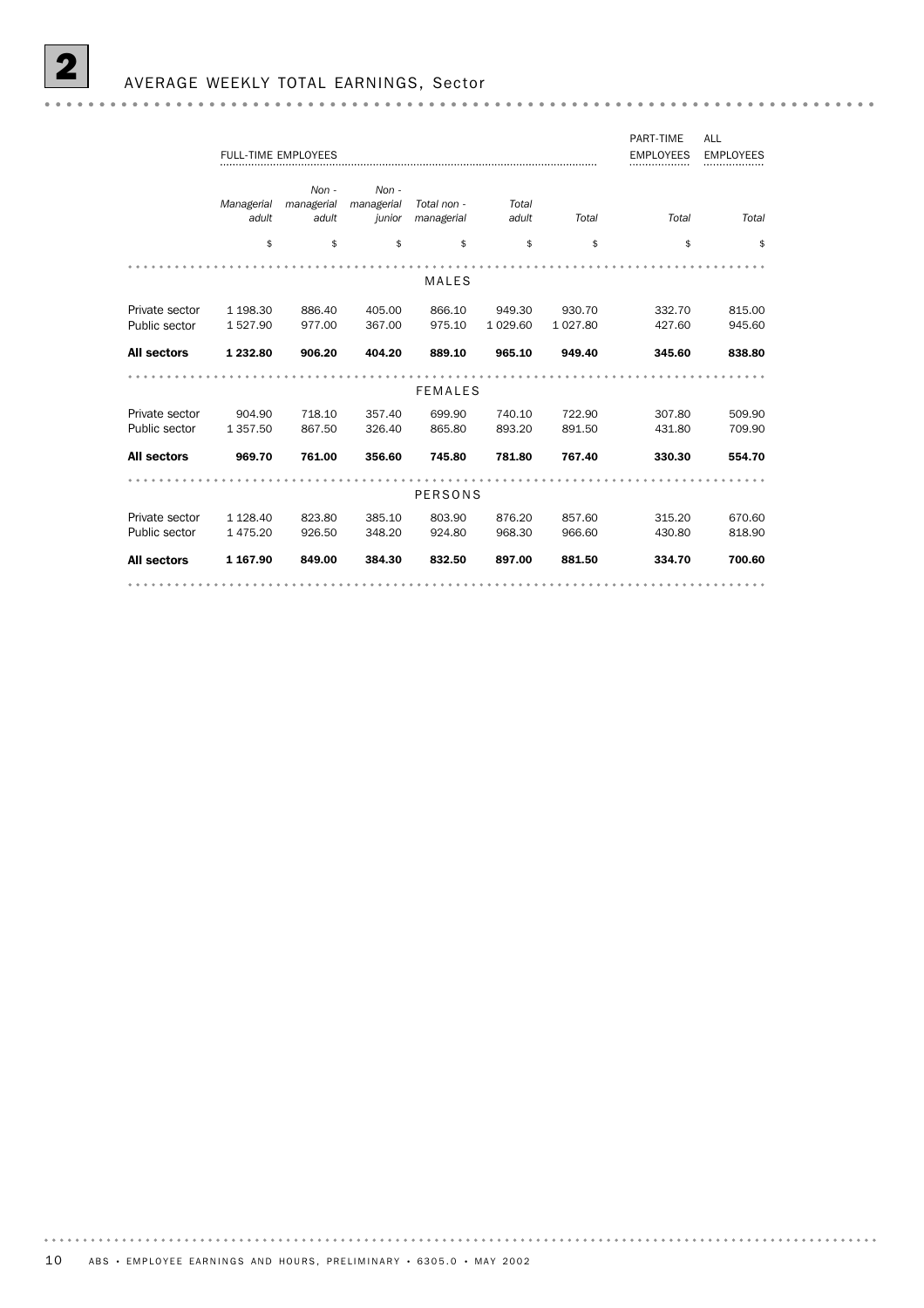|                                           |                     |               |                |             |               |           | PART-TIME        | ALL              |
|-------------------------------------------|---------------------|---------------|----------------|-------------|---------------|-----------|------------------|------------------|
|                                           | FULL-TIME EMPLOYEES |               |                |             |               |           | <b>EMPLOYEES</b> | <b>EMPLOYEES</b> |
|                                           |                     | $Non -$       | $Non -$        |             |               |           |                  |                  |
|                                           | Managerial          | managerial    | managerial     | Total non - | Total         |           |                  |                  |
|                                           | adult               | adult         | junior         | managerial  | adult         | Total     | Total            | Total            |
|                                           | \$                  | \$            | \$             | \$          | \$            | \$        | \$               | \$               |
|                                           |                     |               |                |             |               |           |                  |                  |
|                                           |                     |               | MALES          |             |               |           |                  |                  |
| Mining                                    | 2 2 6 9 . 10        | 1455.50       | 399.60         | 1452.30     | 1 522.60      | 1 519.50  | 571.00           | 1 499.80         |
| Manufacturing                             | 1 195.60            | 873.90        | 407.80         | 857.00      | 910.20        | 893.90    | 418.20           | 866.60           |
| Electricity, Gas and Water Supply         | 1576.70             | 1 1 1 2.80    | 437.60         | 1 106.50    | 1 151.40      | 1 145.30  | 1 0 25.40        | 1 142.00         |
| Construction                              | 815.40              | 988.60        | 412.10         | 948.40      | 956.20        | 925.00    | 525.20           | 899.20           |
| <b>Wholesale Trade</b>                    | 1 285.60            | 803.70        | 403.40         | 789.80      | 920.60        | 906.80    | 341.10           | 861.30           |
| <b>Retail Trade</b>                       | 823.60              | 683.60        | 398.10         | 653.90      | 715.30        | 689.20    | 231.40           | 533.00           |
| Accommodation, Cafes and Restaurants      | 737.70              | 654.20        | 418.60         | 644.20      | 672.60        | 664.10    | 283.70           | 479.80           |
| Transport and Storage                     | 1 183.80            | 971.90        | 404.00         | 970.10      | 1 000.60      | 999.00    | 547.00           | 925.90           |
| <b>Communication Services</b>             | 1 741.60            | 991.70        |                | 991.70      | 1 073.90      | 1 073.90  | 385.50           | 1 0 27.80        |
| Finance and Insurance                     | 1991.90             | 1 040.40      | 405.70         | 1 0 29.90   | 1 290.40      | 1 279.50  | 376.90           | 1 230.10         |
| <b>Property and Business Services</b>     | 1447.30             | 935.60        | 424.80         | 925.80      | 1 0 7 5 . 3 0 | 1 066.10  | 399.50           | 924.30           |
| Government Administration and Defence     | 1521.70             | 902.50        | 313.20         | 899.40      | 968.10        | 965.00    | 376.30           | 927.00           |
| Education                                 | 1 402.40            | 975.80        | 429.00         | 973.70      | 1 0 36.10     | 1 0 34.20 | 354.80           | 843.60           |
| <b>Health and Community Services</b>      | 1616.10             | 875.20        | 455.40         | 871.20      | 980.20        | 975.90    | 424.80           | 762.80           |
| <b>Cultural and Recreational Services</b> | 1 0 1 3 . 2 0       | 862.00        | 391.60         | 855.20      | 910.80        | 905.70    | 295.70           | 693.60           |
| Personal and Other Services               | 887.40              | 948.00        | 314.00         | 933.80      | 939.00        | 927.00    | 236.20           | 784.20           |
| <b>All Industries</b>                     | 1 232.80            | 906.20        | 404.20         | 889.10      | 965.10        | 949.40    | 345.60           | 838.80           |
|                                           |                     |               |                |             |               |           |                  |                  |
|                                           |                     |               | <b>FEMALES</b> |             |               |           |                  |                  |
| Mining                                    | 960.40              | 1 0 8 4 . 7 0 | np             | 1 0 69.80   | 1 083.00      | 1 068.40  | 565.60           | 1 0 29.60        |
| Manufacturing                             | 1 0 9 5.80          | 701.20        | 365.20         | 692.40      | 725.30        | 716.50    | 338.80           | 613.30           |
| Electricity, Gas and Water Supply         | 1 627.00            | 1 0 1 3 .0 0  | np             | 1 0 1 0.60  | 1 043.50      | 1 041.10  | 605.70           | 979.60           |
| Construction                              | 574.00              | 793.50        | 334.80         | 747.00      | 739.30        | 707.60    | 287.90           | 571.70           |
| <b>Wholesale Trade</b>                    | 865.00              | 726.20        | 382.30         | 720.10      | 745.60        | 740.10    | 358.90           | 642.70           |
| <b>Retail Trade</b>                       | 724.80              | 614.90        | 383.00         | 591.90      | 631.90        | 610.80    | 230.10           | 353.90           |
| Accommodation, Cafes and Restaurants      | 752.70              | 624.80        | 396.80         | 610.00      | 644.60        | 630.70    | 277.60           | 376.90           |
| Transport and Storage                     | 772.90              | 771.60        | 412.00         | 761.20      | 771.70        | 762.40    | 379.20           | 673.90           |
| <b>Communication Services</b>             | 1 3 1 4 . 3 0       | 889.70        |                | 889.70      | 915.30        | 915.30    | 368.20           | 759.30           |
| Finance and Insurance                     | 1472.20             | 790.20        | 454.10         | 785.70      | 845.50        | 840.60    | 418.00           | 718.70           |
| <b>Property and Business Services</b>     | 999.70              | 747.10        | 340.20         | 721.90      | 777.10        | 753.10    | 333.60           | 592.20           |
| Government Administration and Defence     | 1 446.40            | 839.10        | 328.10         | 835.60      | 875.90        | 872.40    | 376.50           | 718.60           |
| Education                                 | 1 266.20            | 886.80        | 292.70         | 885.40      | 913.00        | 911.70    | 364.30           | 661.30           |
| <b>Health and Community Services</b>      | 964.80              | 761.80        | 285.00         | 746.60      | 776.20        | 761.60    | 426.20           | 553.30           |
| <b>Cultural and Recreational Services</b> | 1 0 26.70           | 801.10        | 337.20         | 798.30      | 828.60        | 826.00    | 242.60           | 466.20           |
| Personal and Other Services               | 860.70              | 666.10        | 365.40         | 646.70      | 685.70        | 667.00    | 278.20           | 478.60           |
| <b>All Industries</b>                     | 969.70              | 761.00        | 356.60         | 745.80      | 781.80        | 767.40    | 330.30           | 554.70           |
|                                           |                     |               |                |             |               |           |                  |                  |

— nil or rounded to zero (including null cells) and the mot available for publication but included in totals where applicable, unless otherwise indicated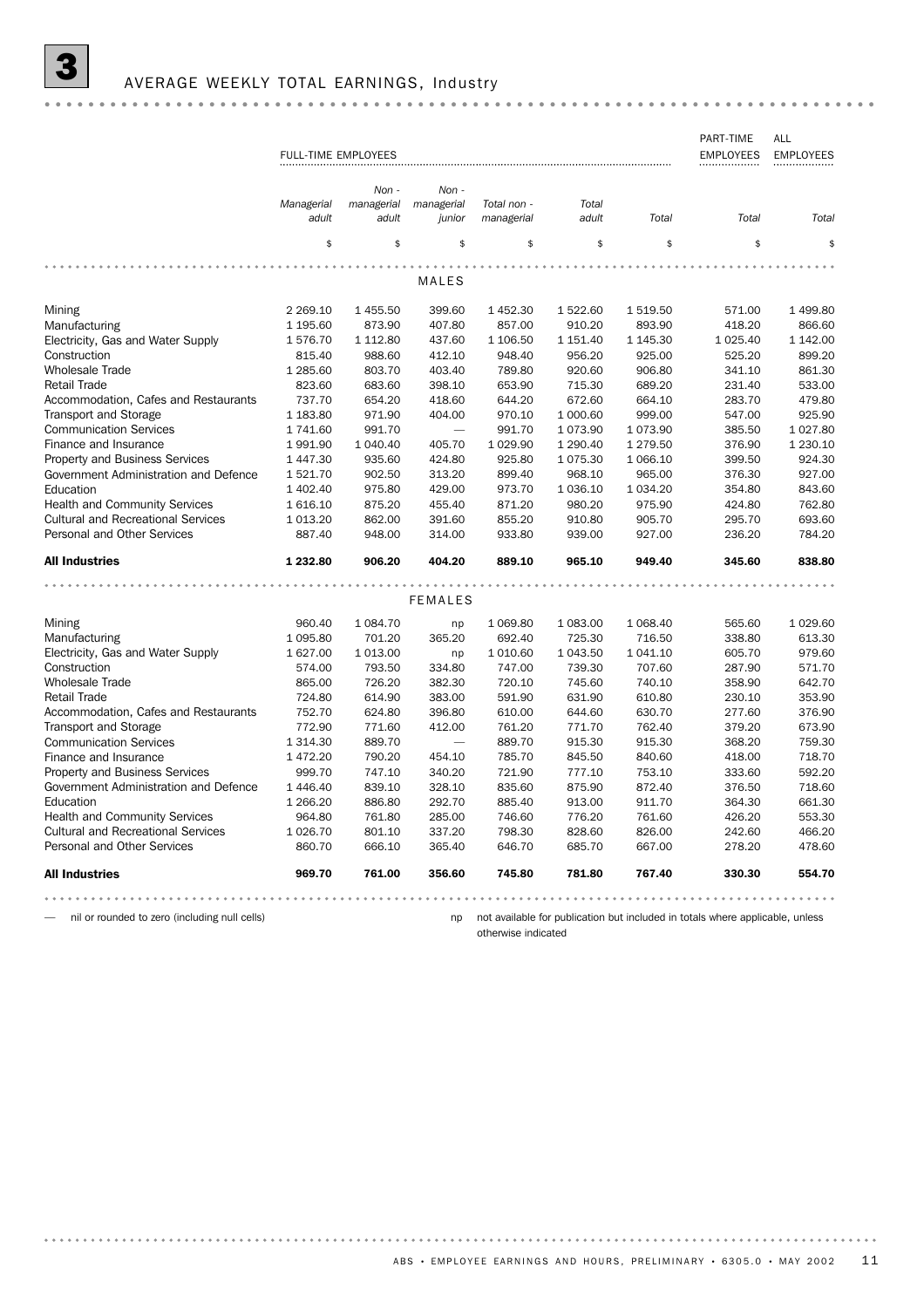# 3 AVERAGE WEEKLY TOTAL EARNINGS, Industry *continued*

|                                       |                            |               |            |             |          |               | PART-TIME        | <b>ALL</b>       |
|---------------------------------------|----------------------------|---------------|------------|-------------|----------|---------------|------------------|------------------|
|                                       | <b>FULL-TIME EMPLOYEES</b> |               |            |             |          |               | <b>EMPLOYEES</b> | <b>EMPLOYEES</b> |
|                                       |                            |               |            |             |          |               |                  |                  |
|                                       |                            | $Non -$       | $Non -$    |             |          |               |                  |                  |
|                                       | Managerial                 | managerial    | managerial | Total non - | Total    |               |                  |                  |
|                                       | adult                      | adult         | junior     | managerial  | adult    | Total         | Total            | Total            |
|                                       |                            |               |            |             |          |               |                  |                  |
|                                       | \$                         | \$            | \$         | \$          | \$       | \$            | \$               | \$               |
|                                       |                            |               |            |             |          |               |                  |                  |
|                                       |                            |               | PERSONS    |             |          |               |                  |                  |
| Mining                                | 2 2 4 2 . 3 0              | 1410.70       | 371.90     | 1 405.40    | 1472.90  | 1 467.60      | 569.10           | 1 442.80         |
| Manufacturing                         | 1 1 8 2 . 4 0              | 834.20        | 400.40     | 819.40      | 869.50   | 855.10        | 367.90           | 799.10           |
| Electricity, Gas and Water Supply     | 1582.60                    | 1 0 9 4 . 1 0 | 424.00     | 1 088.60    | 1 131.70 | 1 1 2 6 . 4 0 | 788.40           | 1 109.40         |
| Construction                          | 781.70                     | 968.60        | 400.80     | 927.20      | 932.40   | 900.70        | 414.50           | 850.60           |
| <b>Wholesale Trade</b>                | 1 201.80                   | 778.30        | 399.20     | 767.20      | 867.90   | 857.00        | 352.20           | 785.90           |
| <b>Retail Trade</b>                   | 794.40                     | 656.00        | 392.20     | 629.10      | 683.60   | 659.30        | 230.50           | 433.70           |
| Accommodation, Cafes and Restaurants  | 742.60                     | 641.70        | 406.90     | 629.40      | 661.20   | 650.40        | 279.70           | 422.00           |
| <b>Transport and Storage</b>          | 1 087.30                   | 912.20        | 410.40     | 906.70      | 934.30   | 929.20        | 480.90           | 847.00           |
| <b>Communication Services</b>         | 1 668.40                   | 962.70        |            | 962.70      | 1 030.60 | 1 030.60      | 373.80           | 939.40           |
| Finance and Insurance                 | 1863.70                    | 897.90        | 430.70     | 890.90      | 1 061.10 | 1 0 5 3.30    | 413.20           | 930.70           |
| <b>Property and Business Services</b> | 1 341.30                   | 848.20        | 361.90     | 829.00      | 951.10   | 932.50        | 357.90           | 762.50           |
| Government Administration and Defence | 1 500.80                   | 876.30        | 320.20     | 873.00      | 931.10   | 927.70        | 376.40           | 827.60           |
| Education                             | 1 346.80                   | 921.90        | 364.00     | 920.30      | 964.10   | 962.50        | 361.90           | 724.80           |
| <b>Health and Community Services</b>  | 1 2 6 9.40                 | 794.60        | 303.20     | 782.10      | 838.70   | 826.30        | 426.00           | 597.40           |
| Cultural and Recreational Services    | 1 0 1 6 .0 0               | 833.70        | 377.10     | 828.90      | 877.80   | 873.80        | 260.20           | 572.70           |
| Personal and Other Services           | 879.50                     | 836.10        | 348.10     | 816.80      | 841.80   | 824.70        | 265.60           | 631.60           |
|                                       |                            |               |            |             |          |               |                  |                  |
| <b>All Industries</b>                 | 1 167.90                   | 849.00        | 384.30     | 832.50      | 897.00   | 881.50        | 334.70           | 700.60           |
|                                       |                            |               |            |             |          |               |                  |                  |

— nil or rounded to zero (including null cells)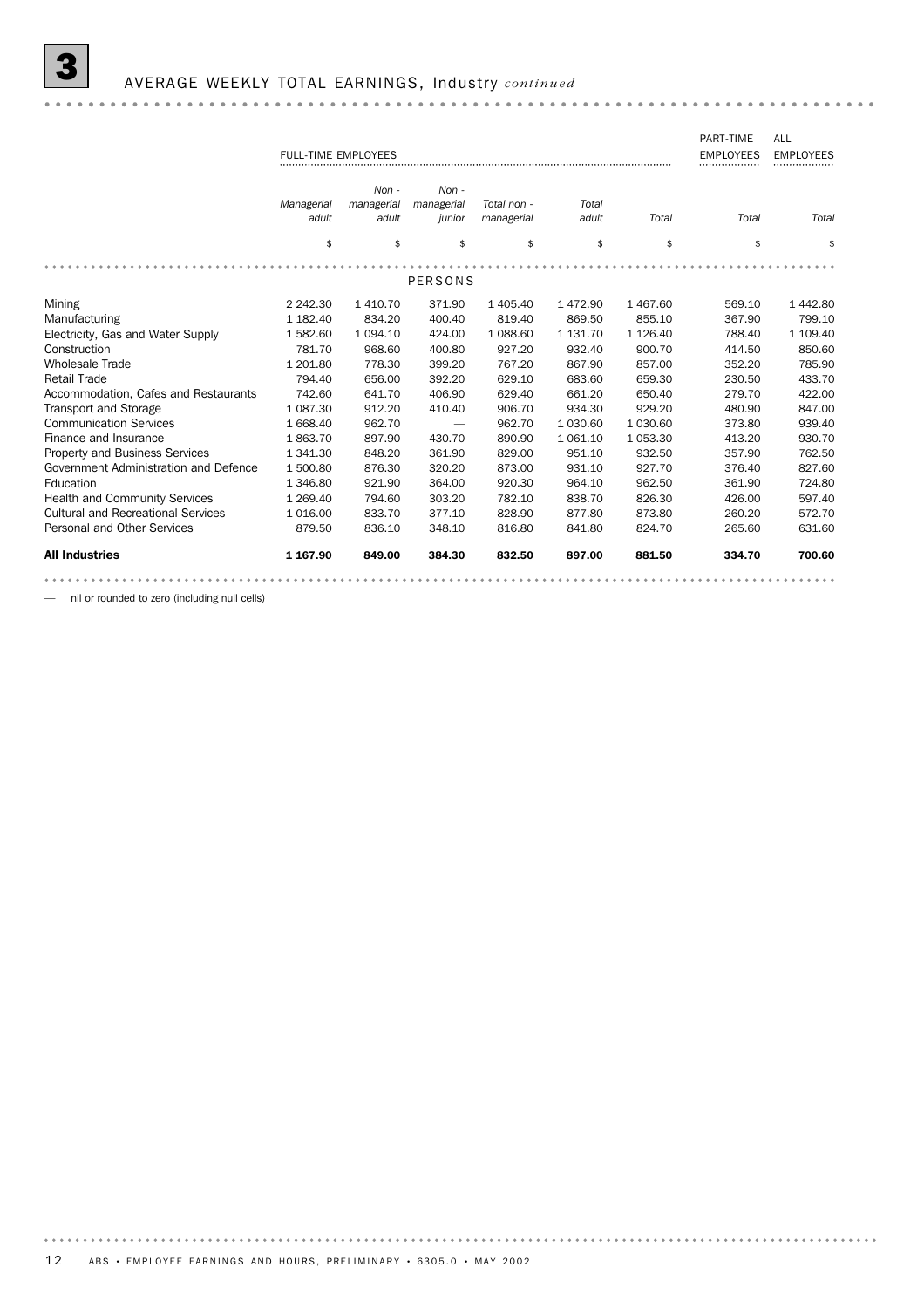

### PART-TIME ALL FULL-TIME EMPLOYEES EMPLOYEES EMPLOYEES EMPLOYEES *Non - Non - Managerial Total Total non - managerial managerial adult adult adult Total Total Total managerial junior* \$ \$ \$ \$ \$ \$ \$ \$ MALES Managers and Administrators(a)  $1558.60$   $1259.10$   $1259.10$   $1534.60$   $1534.60$   $523.70$   $1517.40$ Professionals 1 285.50 1 107.60 425.20 1 107.20 1 126.30 1 125.90 530.10 1 025.50 Associate Professionals **919.90** 1 053.20 411.70 1 052.50 1 019.30 1 018.80 416.60 963.60 Tradespersons and Related Workers 638.80 865.10 410.10 822.20 845.80 807.90 370.50 772.00 Advanced Clerical and Service Workers 657.20 909.00 372.50 889.80 883.20 866.80 365.90 795.30 Intermediate Clerical, Sales and Service Workers 884.70 782.50 473.60 778.70 790.20 786.50 304.50 675.70<br>Intermediate Production and Transport Workers 774.20 886.80 397.10 882.10 882.30 877.80 367.90 795.60 Intermediate Clerical, Sales and Service Workers 884.70 782.50 473.60 778.70 790.20 786.50 304.50 675.70 Elementary Clerical, Sales and Service Workers \*250.90 705.00 348.60 679.40 692.80 668.60 272.10 454.40 Labourers and Related Workers 570.70 755.80 404.40 739.30 749.00 733.40 284.40 600.10 All Occupations 1 232.80 906.20 404.20 889.10 965.10 949.40 345.60 838.80 FEMALES Managers and Administrators(a)  $1 252.00 1 152.90 - 1152.90 1241.90 1241.90 509.40 1155.70$ Professionals **1083.70** 962.10 np 961.90 965.10 965.00 497.40 774.30 Associate Professionals 773.50 833.40 327.70 830.30 821.80 819.40 444.30 702.80 Tradespersons and Related Workers 831.20 634.60 338.80 577.70 644.90 588.40 297.70 443.70 Advanced Clerical and Service Workers 551.40 742.20 384.00 733.40 722.60 715.20 310.30 584.30 Advanced Clerical and Service Workers <br>
Intermediate Clerical, Sales and Service Workers 700.00 673.20 348.80 658.40 673.90 659.40 324.10 492.90 Intermediate Production and Transport Workers np 637.20 413.10 633.50 636.50 632.70 268.60 475.60 Elementary Clerical, Sales and Service Workers 384.40 586.30 363.90 561.90 575.50 553.40 230.70 324.90 Labourers and Related Workers \*144.80 605.40 363.00 595.70 604.30 594.70 273.80 382.10 All Occupations **969.70** 969.70 761.00 356.60 745.80 781.80 767.40 330.30 554.70 PERSONS Managers and Administrators(a) 1 487.90 1 229.40 - 1 229.40 1 465.90 1 465.90 513.60 1 425.20 Professionals 1 249.30 1 035.00 555.40 1 034.70 1 049.30 1 049.00 505.30 884.20 Associate Professionals 877.90 973.30 346.90 971.40 951.00 949.70 436.10 856.30 Tradespersons and Related Workers 646.30 850.30 400.40 804.70 833.30 792.80 337.70 732.90 Advanced Clerical and Service Workers 569.70 771.00 381.30 760.80 750.40 741.70 314.20 614.50<br>Intermediate Clerical, Sales and Service Workers 823.20 715.50 366.50 703.90 720.30 709.10 321.00 546.90 Advanced Clerical and Service Workers 569.70 771.00 381.30 760.80 750.40 741.70 314.20 614.50 Intermediate Production and Transport Workers 771.50 860.60 399.80 855.80 857.40 852.80 337.20 749.60 Elementary Clerical, Sales and Service Workers 346.20 639.90 358.70 613.70 627.60 603.50 242.00 367.40 Labourers and Related Workers 563.30 722.70 396.40 707.80 718.00 703.80 278.50 521.40 All Occupations 1 167.90 849.00 384.30 832.50 897.00 881.50 334.70 700.60 — nil or rounded to zero (including null cells) np not available for publication but included in totals where applicable, unless

estimate has a relative standard error of between 25% and 50% and should be used with caution

otherwise indicated

(a) Refer to Explanatory Notes paragraph 12.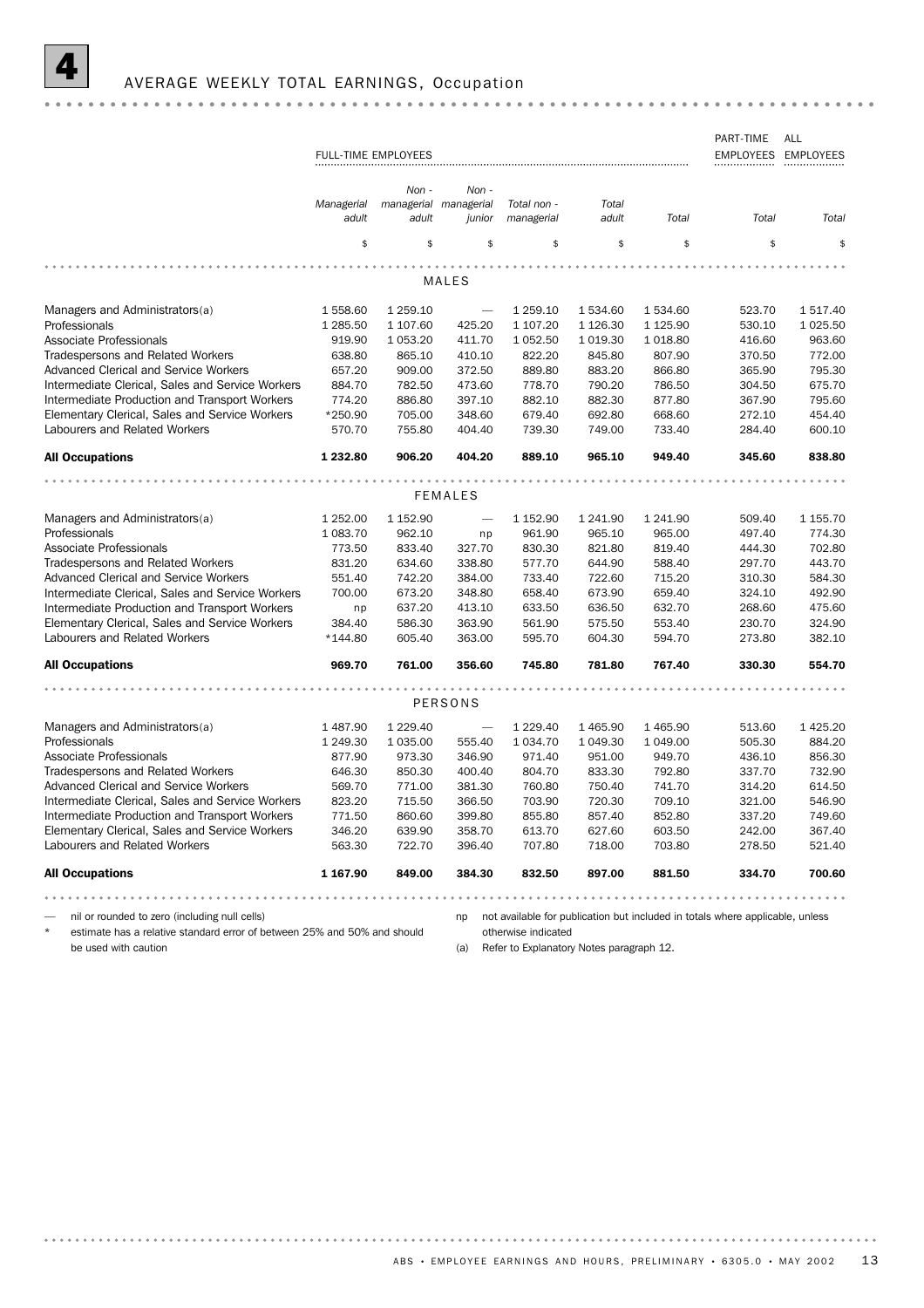# **5** AVERAGE WEEKLY TOTAL EARNINGS, States and territories

|                                     |                     | <b>FULL-TIME EMPLOYEES</b>   |                               |                           |                |          | PART-TIME<br><b>EMPLOYEES</b> | ALL<br><b>EMPLOYEES</b> |
|-------------------------------------|---------------------|------------------------------|-------------------------------|---------------------------|----------------|----------|-------------------------------|-------------------------|
|                                     | Managerial<br>adult | Non -<br>managerial<br>adult | Non -<br>managerial<br>junior | Total non -<br>managerial | Total<br>adult | Total    | Total                         | Total                   |
|                                     | \$                  | \$                           | \$                            | \$                        | \$             | \$       | \$                            | \$                      |
|                                     |                     |                              |                               | MALES                     |                |          |                               |                         |
|                                     |                     |                              |                               |                           |                |          |                               |                         |
| <b>New South Wales</b>              | 1 266.30            | 939.70                       | 395.70                        | 919.30                    | 1 006.20       | 987.80   | 356.40                        | 873.60                  |
| Victoria                            | 1 257.70            | 895.50                       | 388.70                        | 882.70                    | 966.00         | 954.20   | 322.40                        | 846.20                  |
| Queensland                          | 1 1 2 3 . 1 0       | 874.40                       | 450.30                        | 859.00                    | 908.00         | 893.50   | 362.20                        | 783.40                  |
| South Australia                     | 1 1 26.30           | 903.60                       | 422.00                        | 885.40                    | 933.60         | 916.70   | 351.00                        | 822.20                  |
| Western Australia                   | 1 208.10            | 898.30                       | 378.80                        | 879.90                    | 952.50         | 935.70   | 345.50                        | 826.10                  |
| Tasmania                            | 967.80              | 795.90                       | 329.90                        | 767.70                    | 818.20         | 792.30   | 374.70                        | 707.00                  |
| Northern Territory                  | 1 142.70            | 895.10                       | 669.60                        | 889.00                    | 933.30         | 927.30   | 324.80                        | 788.40                  |
| <b>Australian Capital Territory</b> | 1 4 64.50           | 938.60                       | 322.90                        | 921.60                    | 1 0 6 1.80     | 1 046.10 | 246.30                        | 904.60                  |
| <b>Australia</b>                    | 1 232.80            | 906.20                       | 404.20                        | 889.10                    | 965.10         | 949.40   | 345.60                        | 838.80                  |
|                                     |                     |                              |                               |                           |                |          |                               |                         |
|                                     |                     |                              |                               | <b>FEMALES</b>            |                |          |                               |                         |
| <b>New South Wales</b>              | 1 085.80            | 787.00                       | 371.10                        | 773.10                    | 815.70         | 802.20   | 344.00                        | 593.90                  |
| Victoria                            | 932.10              | 764.80                       | 343.10                        | 756.30                    | 782.70         | 774.80   | 334.80                        | 556.30                  |
| Queensland                          | 821.30              | 714.80                       | 344.00                        | 696.50                    | 724.70         | 707.60   | 302.10                        | 504.80                  |
| South Australia                     | 989.50              | 756.40                       | 369.90                        | 727.30                    | 777.60         | 749.50   | 345.70                        | 527.30                  |
| Western Australia                   | 817.80              | 730.10                       | 365.40                        | 712.70                    | 740.10         | 724.00   | 321.30                        | 526.30                  |
| Tasmania                            | 1 118.80            | 780.80                       | 287.10                        | 737.10                    | 793.60         | 750.30   | 327.40                        | 489.20                  |
| Northern Territory                  | 953.80              | 769.40                       | 455.10                        | 762.10                    | 781.40         | 774.30   | 342.40                        | 609.50                  |
| <b>Australian Capital Territory</b> | 1 252.20            | 817.00                       | 364.20                        | 812.30                    | 884.40         | 879.90   | 329.30                        | 658.70                  |
| <b>Australia</b>                    | 969.70              | 761.00                       | 356.60                        | 745.80                    | 781.80         | 767.40   | 330.30                        | 554.70                  |
|                                     |                     |                              |                               |                           |                |          |                               |                         |
|                                     |                     |                              |                               | PERSONS                   |                |          |                               |                         |
| <b>New South Wales</b>              | 1 227.10            | 878.50                       | 386.50                        | 860.80                    | 935.50         | 919.00   | 347.80                        | 742.20                  |
| Victoria                            | 1 181.40            | 845.50                       | 373.70                        | 834.60                    | 900.40         | 890.10   | 331.40                        | 707.60                  |
| Queensland                          | 1 0 28.90           | 809.20                       | 398.50                        | 792.10                    | 835.20         | 819.10   | 319.00                        | 640.20                  |
| South Australia                     | 1 092.30            | 853.60                       | 395.10                        | 830.30                    | 882.30         | 860.30   | 347.00                        | 679.10                  |
| Western Australia                   | 1 097.20            | 831.40                       | 372.40                        | 812.90                    | 871.70         | 854.50   | 328.00                        | 676.50                  |
| Tasmania                            | 987.30              | 790.50                       | 310.30                        | 756.50                    | 809.90         | 777.80   | 338.40                        | 593.40                  |
| Northern Territory                  | 1 098.80            | 839.20                       | 582.10                        | 832.70                    | 869.60         | 863.10   | 335.30                        | 703.70                  |
| <b>Australian Capital Territory</b> | 1 390.30            | 881.10                       | 333.10                        | 870.40                    | 982.30         | 972.10   | 305.60                        | 775.60                  |
| <b>Australia</b>                    | 1 167.90            | 849.00                       | 384.30                        | 832.50                    | 897.00         | 881.50   | 334.70                        | 700.60                  |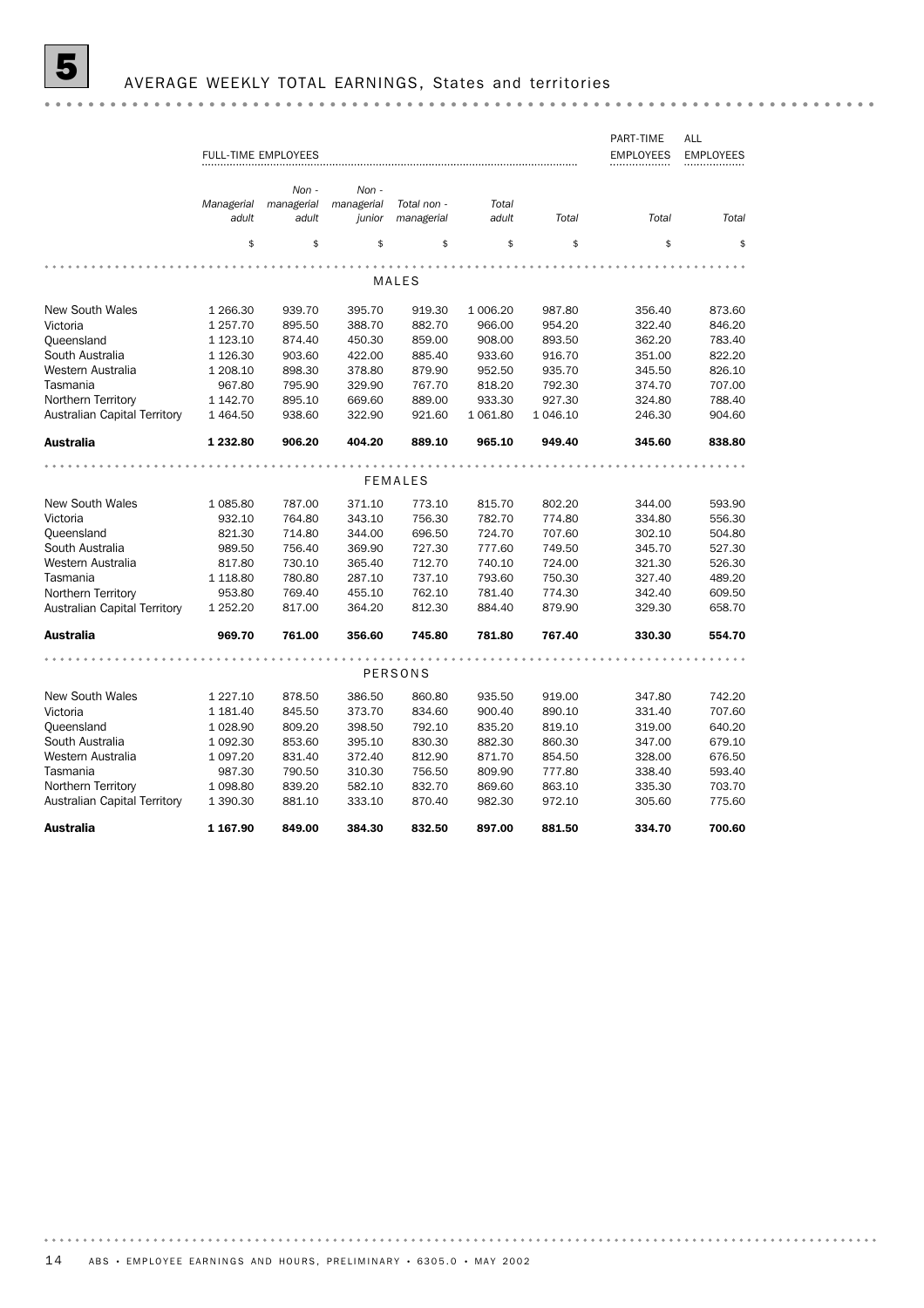|                                                | Males                          | Females          | Persons                     | Males            | Females          | Persons          |
|------------------------------------------------|--------------------------------|------------------|-----------------------------|------------------|------------------|------------------|
|                                                |                                |                  |                             |                  |                  |                  |
|                                                |                                |                  | PROPORTION OF EMPLOYEES (%) |                  |                  |                  |
| Under 200                                      | $*0.2$                         | $*0.2$           | $*0.2$                      | 6.8              | 16.2             | 11.4             |
| 200 and under 300                              | 0.3                            | 0.4              | 0.4                         | 4.1              | 9.0              | 6.5              |
| 300 and under 400                              | 0.8                            | 1.5              | 1.1                         | 4.3              | 10.1             | 7.1              |
| 400 and under 500                              | 4.2                            | 7.9              | 5.7                         | 6.0              | 11.3             | 8.5              |
| 500 and under 600                              | 11.3                           | 19.0             | 14.3                        | 10.3             | 13.3             | 11.8             |
| 600 and under 700                              | 15.0                           | 19.9             | 16.9                        | 11.8             | 11.6             | 11.7             |
| 700 and under 800                              | 13.7                           | 16.1             | 14.6                        | 10.9             | 8.5              | 9.7              |
| 800 and under 900<br>900 and under 1,000       | 13.0<br>9.4                    | 11.3<br>7.5      | 12.4<br>8.7                 | 9.8<br>7.3       | 6.2<br>4.3       | 8.0<br>5.9       |
|                                                |                                |                  |                             |                  |                  |                  |
| 1,000 and under 1,100                          | 9.2                            | 7.6              | 8.6                         | 6.9              | 4.0              | 5.5              |
| 1,100 and under 1,200                          | 6.1                            | 3.2              | 5.0                         | 4.9              | 1.9              | 3.4              |
| 1,200 and under 1,300<br>1,300 and under 1,400 | 4.5<br>3.0                     | 1.7<br>1.2       | 3.4<br>2.3                  | 3.8<br>2.7       | 1.0<br>0.8       | 2.4<br>1.8       |
| 1,400 and under 1,500                          | 2.8                            | 0.7              | 1.9                         | 2.3              | 0.5              | 1.4              |
| 1,500 and under 1,600                          | 1.8                            | 0.5              | 1.3                         | 1.6              | 0.4              | 1.0              |
| 1,600 and under 1,700                          | 1.3                            | $*0.5$           | 1.0                         | 1.2              | 0.4              | 0.8              |
| 1,700 and under 1,800                          | 0.9                            | $*0.1$           | 0.6                         | 0.9              | 0.1              | 0.5              |
| 1,800 and under 1,900                          | 0.8                            | $*0.2$           | 0.5                         | 0.9              | 0.1              | 0.5              |
| 1,900 and under 2,000                          | 0.5                            | $*0.1$           | 0.3                         | 0.6              | 0.2              | 0.4              |
| 2,000 and over                                 | 1.3                            | 0.3              | 0.9                         | 2.7              | 0.4              | 1.6              |
| <b>Total</b>                                   | 100.0                          | 100.0            | 100.0                       | 100.0            | 100.0            | 100.0            |
|                                                | DECILES AND QUARTILES (a) (\$) |                  |                             |                  |                  |                  |
|                                                |                                |                  |                             |                  |                  |                  |
| 10th percentile<br>20th percentile             | 548.00<br>620.00               | 500.00<br>557.00 | 519.00<br>589.00            | 279.00<br>481.00 | 129.00<br>245.00 | 177.00<br>331.00 |
|                                                |                                |                  |                             |                  |                  |                  |
| 25th percentile (1st quartile)                 | 654.00                         | 577.00           | 616.00                      | 537.00           | 298.00           | 400.00           |
| 30th percentile                                | 684.00                         | 606.00           | 649.00                      | 582.00           | 350.00           | 462.00           |
| 40th percentile                                | 755.00                         | 654.00           | 709.00                      | 673.00           | 447.00           | 556.00           |
| 50th percentile (median) (2nd quartile)        | 835.00                         | 708.00           | 771.00                      | 759.00           | 523.00           | 638.00           |
| 60th percentile                                | 912.00                         | 765.00           | 850.00                      | 855.00           | 601.00           | 730.00           |
| 70th percentile                                | 1 0 1 6 .0 0                   | 836.00           | 948.00                      | 980.00           | 687.00           | 840.00           |
| 75th percentile (3rd quartile)                 | 1 070.00                       | 888.00           | 1 004.00                    | 1 044.00         | 741.00           | 904.00           |
| 80th percentile                                | 1 147.00                       | 942.00           | 1 061.00                    | 1 136.00         | 802.00           | 990.00           |
| 90th percentile                                | 1 371.00                       | 1 084.00         | 1 258.00                    | 1 4 1 4 .00      | 994.00           | 1 2 2 0 . 0 0    |
|                                                |                                | $MEAN$ (\$)      |                             |                  |                  |                  |
| Average weekly total earnings                  | 906.20                         | 761.00           | 849.00                      | 838.80           | 554.70           | 700.60           |

NON-MANAGERIAL EMPLOYEES ALL EMPLOYEES FULL-TIME ADULT

\* estimate has a relative standard error of between 25% and 50% and should be used with caution

(a) Data for deciles and quartiles are rounded to the dollar.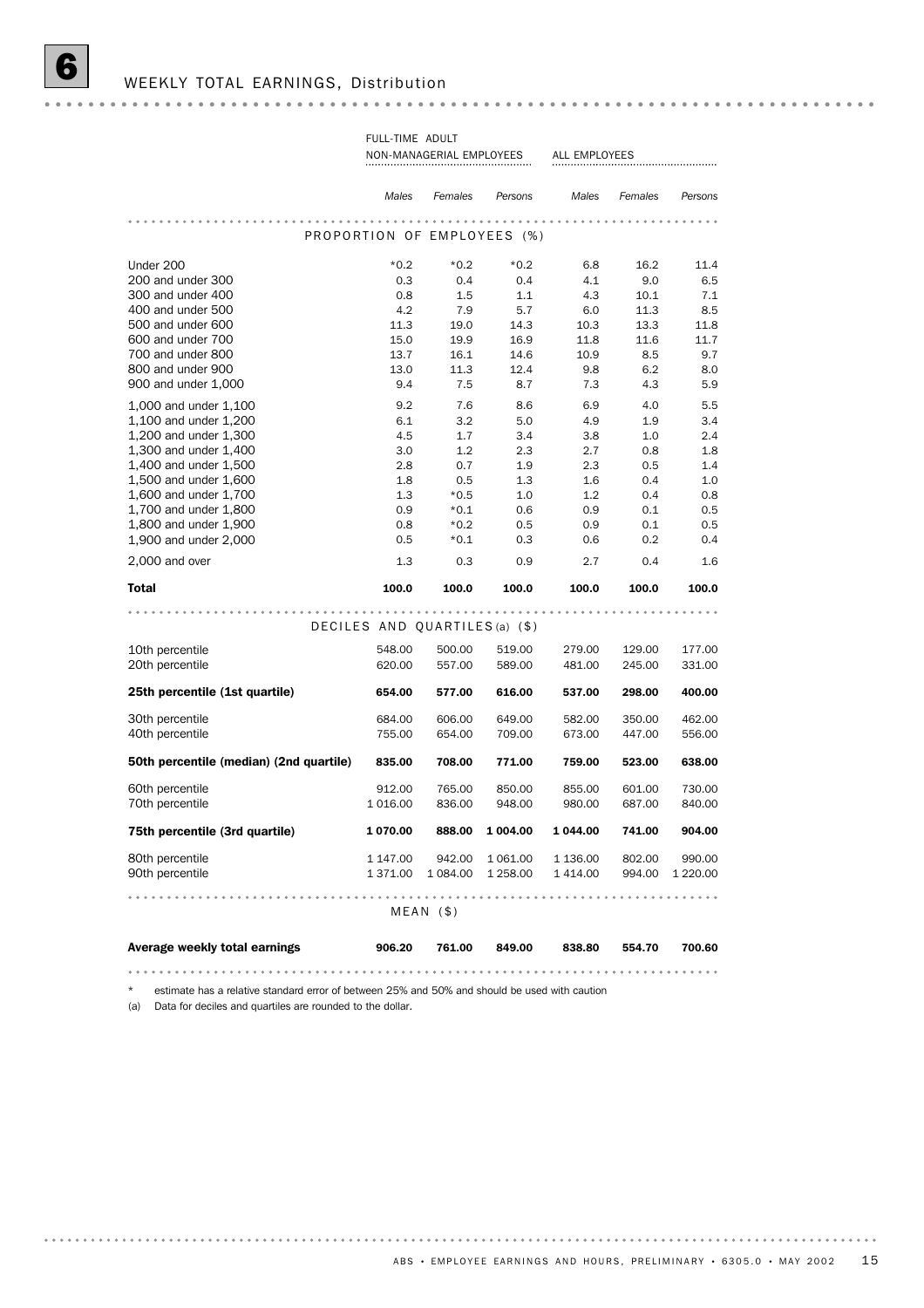7 AVERAGE WEEKLY HOURS PAID FOR, Non-managerial employees(a) —Composition

|               | <b>FULL-TIME</b> |        |                | PART-TIME |        |                |
|---------------|------------------|--------|----------------|-----------|--------|----------------|
|               | Adult            | Junior | All<br>persons | Adult     | Junior | All<br>persons |
|               | hrs              | hrs    | hrs            | hrs       | hrs    | hrs            |
|               |                  |        |                |           |        |                |
|               |                  |        | <b>MALES</b>   |           |        |                |
| Ordinary time | 38.1             | 38.5   | 38.1           | 18.7      | 13.3   | 17.9           |
| Overtime      | 2.3              | 2.1    | 2.3            | 0.6       | $*0.1$ | 0.6            |
| <b>Total</b>  | 40.4             | 40.5   | 40.4           | 19.3      | 13.5   | 18.4           |
|               |                  |        | <b>FEMALES</b> |           |        |                |
| Ordinary time | 37.5             | 36.8   | 37.5           | 18.8      | 12.1   | 18.0           |
| Overtime      | 0.4              | 0.3    | 0.4            | 0.2       | $*0.2$ | 0.2            |
| <b>Total</b>  | 38.0             | 37.0   | 37.9           | 19.0      | 12.2   | 18.2           |
|               |                  |        | <b>PERSONS</b> |           |        |                |
| Ordinary time | 37.9             | 37.8   | 37.9           | 18.8      | 12.5   | 18.0           |
| Overtime      | 1.6              | 1.3    | 1.6            | 0.3       | 0.1    | 0.3            |
| <b>Total</b>  | 39.4             | 39.1   | 39.4           | 19.1      | 12.6   | 18.3           |
|               |                  |        |                |           |        |                |

\* estimate has a relative standard error of between 25% and 50% and should be used with caution

(a) Weekly hours paid for was not collected for managerial employees.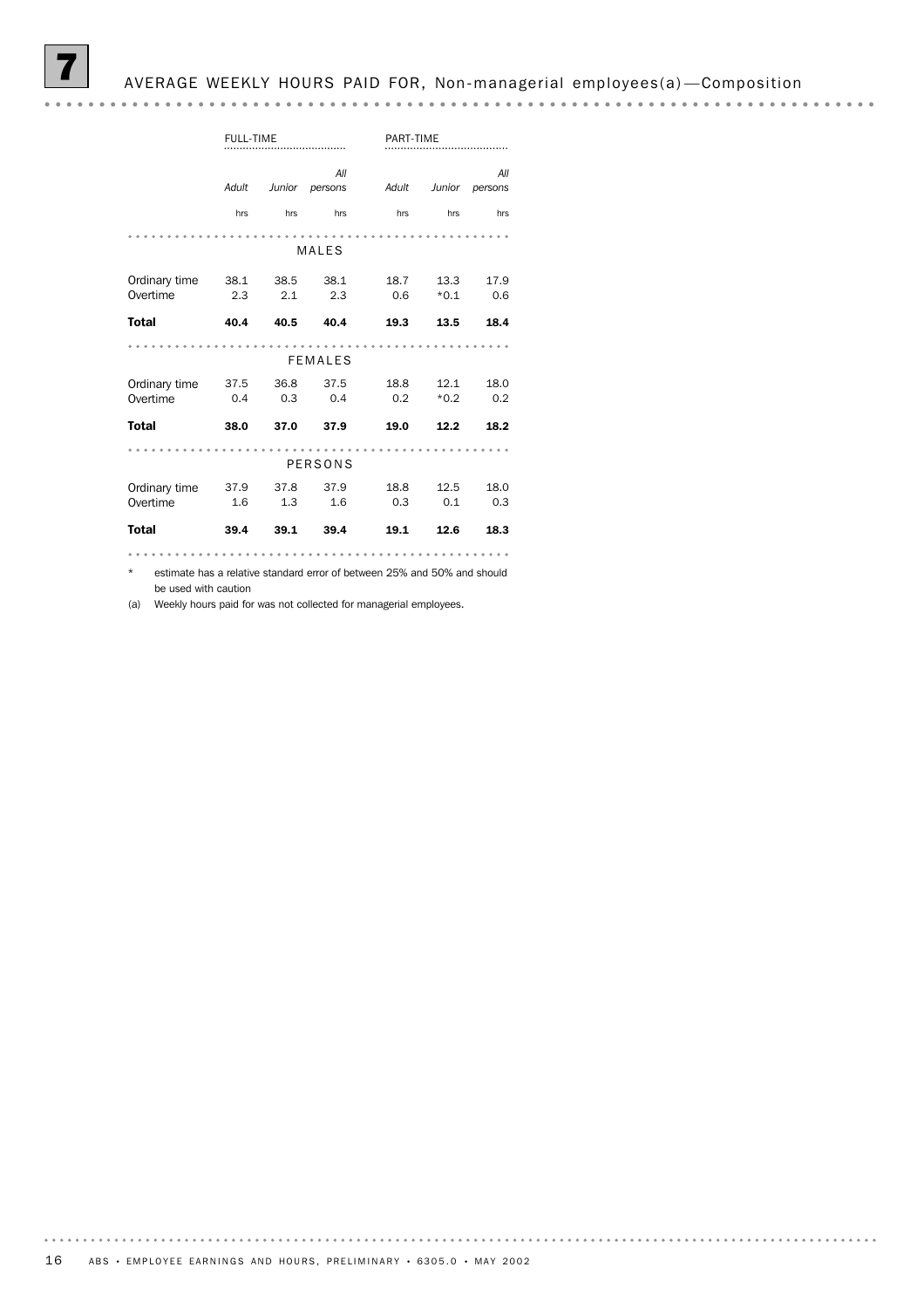|                                                       | Awards       | Collective                                      | Individual    |       |
|-------------------------------------------------------|--------------|-------------------------------------------------|---------------|-------|
|                                                       | only         | agreements(a)                                   | agreements(b) | Total |
|                                                       | %            | %                                               | %             | %     |
|                                                       |              |                                                 |               |       |
|                                                       | <b>STATE</b> |                                                 |               |       |
| <b>New South Wales</b>                                | 21.8         | 34.3                                            | 44.0          | 100.0 |
| Victoria                                              | 19.0         | 35.8                                            | 45.2          | 100.0 |
| Queensland                                            | 24.3         | 40.4                                            | 35.3          | 100.0 |
| South Australia                                       | 24.7         | 38.7                                            | 36.6          | 100.0 |
| Western Australia                                     | 15.2         | 35.6                                            | 49.2          | 100.0 |
| Tasmania                                              | 21.6         | 48.9                                            | 29.6          | 100.0 |
| Northern Territory                                    | 16.3         | 45.4                                            | 38.4          | 100.0 |
| Australian Capital Territory                          | 20.4         | 49.0                                            | 30.6          | 100.0 |
| <b>Australia</b>                                      | 21.0         | 37.0                                            | 42.0          | 100.0 |
|                                                       |              |                                                 |               |       |
|                                                       | OCCUPATION   |                                                 |               |       |
| Managers and Administrators(c)                        | $*0.5$       | 20.1                                            | 79.4          | 100.0 |
| Professionals                                         | 7.6          | 54.7                                            | 37.7          | 100.0 |
| Associate Professionals                               | 6.6          | 36.7                                            | 56.7          | 100.0 |
| <b>Tradespersons and Related Workers</b>              | 27.1         | 26.3                                            | 46.5          | 100.0 |
| <b>Advanced Clerical and Service Workers</b>          | 11.6         | 24.4                                            | 64.0          | 100.0 |
| Intermediate Clerical, Sales and Service Workers      | 25.3         | 33.9                                            | 40.9          | 100.0 |
| Intermediate Production and Transport Workers         | 20.3         | 43.3                                            | 36.3          | 100.0 |
| Elementary Clerical, Sales and Service Workers        | 42.2         | 33.5                                            | 24.3          | 100.0 |
| Labourers and Related Workers                         | 33.8         | 37.8                                            | 28.4          | 100.0 |
| <b>All Occupations</b>                                | 21.0         | 37.0                                            | 42.0          | 100.0 |
|                                                       |              |                                                 |               |       |
|                                                       | INDUSTRY     |                                                 |               |       |
| Mining                                                | $***6.2$     | 36.7                                            | 57.1          | 100.0 |
| Manufacturing                                         | 12.8         | 34.7                                            | 52.4          | 100.0 |
| Electricity, Gas and Water Supply                     | 7.4          | 70.3                                            | 22.3          | 100.0 |
| Construction                                          | 18.7         | 26.0                                            | 55.3          | 100.0 |
| <b>Wholesale Trade</b>                                | 11.8         | 7.4                                             | 80.8          | 100.0 |
| <b>Retail Trade</b>                                   | 35.8         | 28.6                                            | 35.6          | 100.0 |
| Accommodation, Cafes and Restaurants                  | 61.3         | $*6.7$                                          | 32.0          | 100.0 |
| <b>Transport and Storage</b>                          | 19.2         | 39.0                                            | 41.8          | 100.0 |
| <b>Communication Services</b>                         | $*2.6$       | 69.6                                            | 27.8          | 100.0 |
| Finance and Insurance                                 | $*4.9$       | 47.7                                            | 47.4          | 100.0 |
| <b>Property and Business Services</b>                 | 17.8         | 10.6                                            | 71.6          | 100.0 |
| Government Administration and Defence                 | 6.6          | 83.7                                            | 9.7           | 100.0 |
| Education                                             | 7.8          | 83.5                                            | 8.7           | 100.0 |
| <b>Health and Community Services</b>                  | 31.1         | 48.5                                            | 20.4          | 100.0 |
| <b>Cultural and Recreational Services</b>             | 11.3         | 29.6                                            | 59.1          | 100.0 |
| Personal and Other Services                           | 22.2         | 42.6                                            | 35.2          | 100.0 |
| <b>All Industries</b>                                 | 21.0         | 37.0                                            | 42.0          | 100.0 |
|                                                       |              |                                                 |               |       |
| estimate has a relative standard error of between 25% | (a)          | Includes registered and unregistered collective |               |       |
| and 50% and should be used with caution               |              | agreements.                                     |               |       |

- \*\* estimate has a relative standard error greater than 50% (b) Includes registered and unregistered individual and is considered too unreliable for general use
	- agreements.

(c) Refer to Explanatory Notes paragraph 12.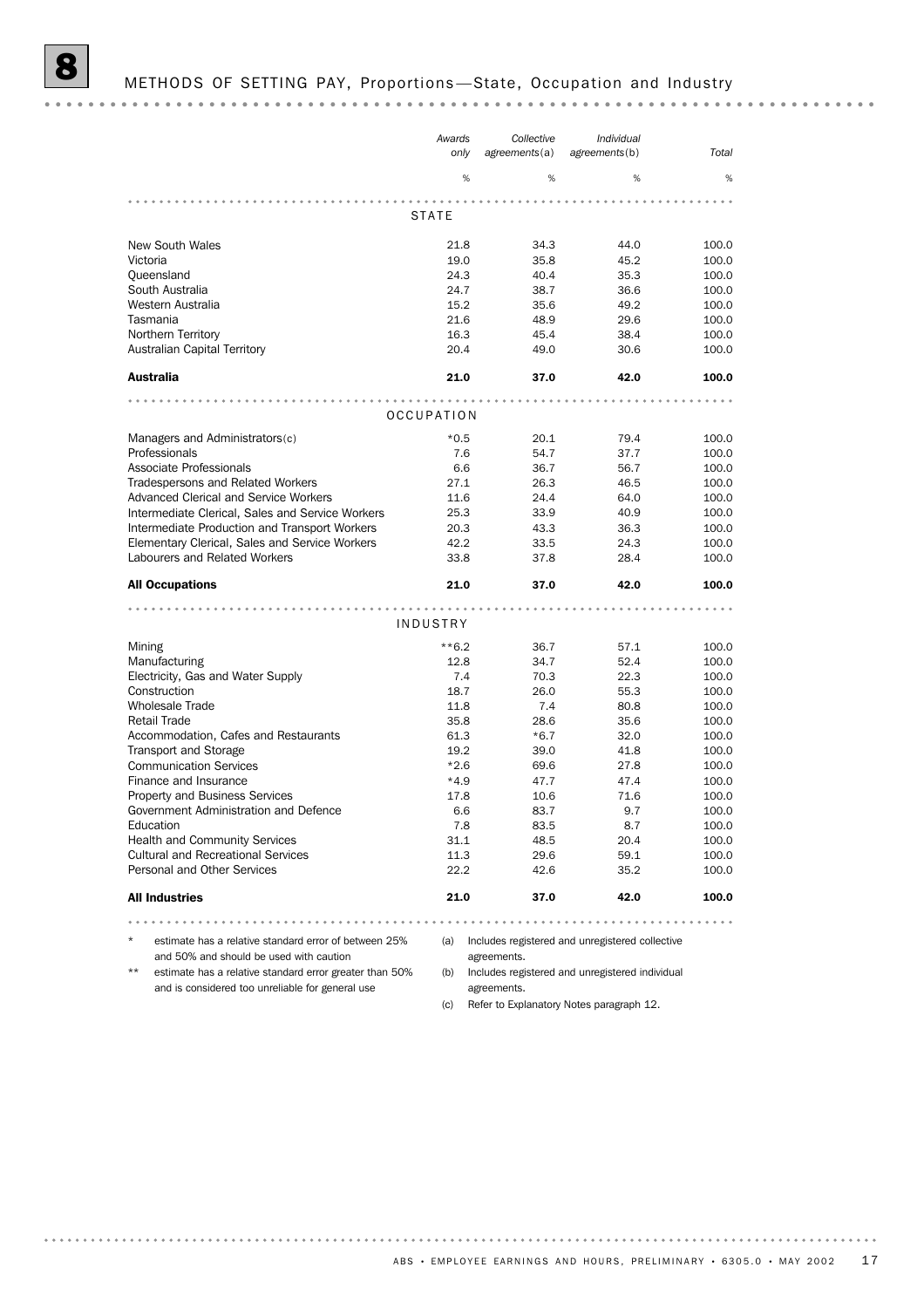|                                                       | Awards<br>only   | Collective<br>agreements(a)                     | Individual<br>agreements(b) | Total            |
|-------------------------------------------------------|------------------|-------------------------------------------------|-----------------------------|------------------|
|                                                       | \$               | \$                                              | \$                          | \$               |
|                                                       |                  |                                                 |                             |                  |
|                                                       | <b>STATE</b>     |                                                 |                             |                  |
| <b>New South Wales</b>                                | 454.60           | 802.80                                          | 837.30                      | 742.20           |
| Victoria                                              | 422.20           | 750.50                                          | 793.30                      | 707.60           |
| Queensland                                            | 401.50           | 729.40                                          | 702.60                      | 640.20           |
| South Australia                                       | 440.10           | 782.70                                          | 731.20                      | 679.10           |
| Western Australia                                     | 438.30           | 701.10                                          | 732.20                      | 676.50           |
| Tasmania                                              | 387.50           | 655.10                                          | 641.80                      | 593.40           |
| Northern Territory                                    | 485.10           | 766.10                                          | 722.60                      | 703.70           |
| <b>Australian Capital Territory</b>                   | 368.70           | 846.80                                          | 933.40                      | 775.60           |
| Australia                                             | 430.20           | 760.80                                          | 783.10                      | 700.60           |
|                                                       |                  |                                                 |                             |                  |
|                                                       | OCCUPATION       |                                                 |                             |                  |
| Managers and Administrators(c)                        | 973.90           | 1411.90                                         | 1 431.20                    | 1425.20          |
| Professionals                                         | 631.40           | 874.70                                          | 948.70                      | 884.20           |
| Associate Professionals                               | 616.20           | 908.40                                          | 850.50                      | 856.30           |
| <b>Tradespersons and Related Workers</b>              | 546.40           | 968.40                                          | 708.40                      | 732.90           |
| <b>Advanced Clerical and Service Workers</b>          | 434.40           | 778.10                                          | 584.70                      | 614.50           |
| Intermediate Clerical, Sales and Service Workers      | 387.60           | 591.60                                          | 608.40                      | 546.90           |
| Intermediate Production and Transport Workers         | 646.60           | 827.40                                          | 714.50                      | 749.60           |
| Elementary Clerical, Sales and Service Workers        | 304.80           | 374.90                                          | 466.20                      | 367.40           |
| Labourers and Related Workers                         | 369.40           | 679.00                                          | 493.00                      | 521.40           |
| <b>All Occupations</b>                                | 430.20           | 760.80                                          | 783.10                      | 700.60           |
|                                                       | INDUSTRY         |                                                 |                             |                  |
|                                                       |                  |                                                 |                             |                  |
| Mining                                                | 1 480.30         | 1559.30                                         | 1 363.90                    | 1442.80          |
| Manufacturing                                         | 507.60           | 862.30                                          | 828.50                      | 799.10           |
| Electricity, Gas and Water Supply                     | 977.00           | 1 0 5 9.0 0                                     | 1 3 1 2.80                  | 1 109.40         |
| Construction<br><b>Wholesale Trade</b>                | 654.00           | 1 081.90                                        | 808.20                      | 850.60           |
| <b>Retail Trade</b>                                   | 445.90<br>325.10 | 796.50<br>327.40                                | 834.60<br>628.10            | 785.90<br>433.70 |
| Accommodation, Cafes and Restaurants                  | 366.40           | 369.10                                          | 539.60                      | 422.00           |
| <b>Transport and Storage</b>                          | 697.30           | 993.60                                          | 779.30                      | 847.00           |
| <b>Communication Services</b>                         | *387.90          | 889.60                                          | 1 1 1 4 . 9 0               | 939.40           |
| Finance and Insurance                                 | 460.90           | 778.80                                          | 1 131.90                    | 930.70           |
| <b>Property and Business Services</b>                 | 443.10           | 772.40                                          | 840.20                      | 762.50           |
| Government Administration and Defence                 | 594.90           | 831.30                                          | 953.50                      | 827.60           |
| Education                                             | 520.60           | 753.80                                          | 629.10                      | 724.80           |
| Health and Community Services                         | 428.30           | 696.30                                          | 619.90                      | 597.40           |
| <b>Cultural and Recreational Services</b>             | 358.40           | 643.20                                          | 578.20                      | 572.70           |
| Personal and Other Services                           | 341.50           | 875.60                                          | 519.60                      | 631.60           |
| <b>All Industries</b>                                 | 430.20           | 760.80                                          | 783.10                      | 700.60           |
|                                                       | $-0.000$         |                                                 |                             |                  |
| estimate has a relative standard error of between 25% | (b)              | Includes registered and unregistered individual |                             |                  |
| and 50% and should be used with caution               |                  | agreements.                                     |                             |                  |

(a) Includes registered and unregistered collective (c) Refer to Explanatory Notes paragraph 12. agreements.

agreements.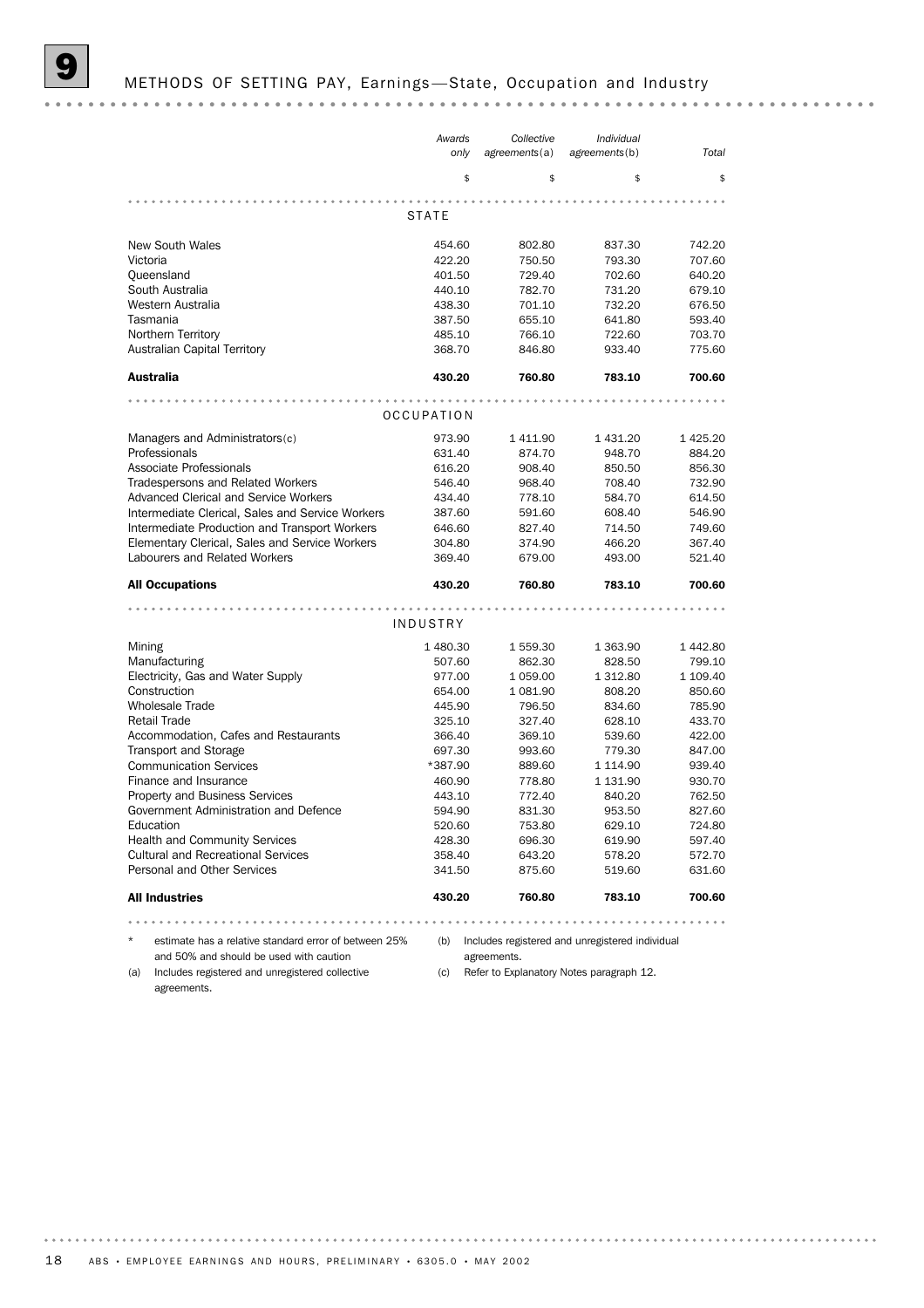|                    | Awards<br>only | Collective<br>agreements(a)        | Individual<br>agreements(b) | Total  |
|--------------------|----------------|------------------------------------|-----------------------------|--------|
|                    |                |                                    |                             |        |
|                    |                | PROPORTION OF EMPLOYEES (%)        |                             |        |
| <b>Males</b>       |                |                                    |                             |        |
| Private sector     | 18.6           | 24.6                               | 56.8                        | 100.0  |
| Public sector      | 4.3            | 87.3                               | 8.4                         | 100.0  |
| <b>All sectors</b> | 16.0           | 36.1                               | 47.9                        | 100.0  |
| <b>Females</b>     |                |                                    |                             |        |
| Private sector     | 32.3           | 23.1                               | 44.6                        | 100.0  |
| Public sector      | 5.7            | 89.7                               | 4.6                         | 100.0  |
| <b>All sectors</b> | 26.4           | 38.0                               | 35.6                        | 100.0  |
| Persons            |                |                                    |                             |        |
| Private sector     | 25.1           | 23.9                               | 51.0                        | 100.0  |
| Public sector      | 5.0            | 88.6                               | 6.3                         | 100.0  |
| <b>All sectors</b> | 21.0           | 37.0                               | 42.0                        | 100.0  |
|                    |                |                                    |                             |        |
|                    |                | AVERAGE WEEKLY TOTAL EARNINGS (\$) |                             |        |
| <b>Males</b>       |                |                                    |                             |        |
| Private sector     | 525.80         | 853.20                             | 893.10                      | 815.00 |
| Public sector      | 664.70         | 943.00                             | 1 117.40                    | 945.60 |
| <b>All sectors</b> | 532.60         | 892.90                             | 900.30                      | 838.80 |
| <b>Females</b>     |                |                                    |                             |        |
| Private sector     | 356.70         | 529.60                             | 610.70                      | 509.90 |
| Public sector      | 519.00         | 716.50                             | 816.20                      | 709.90 |
| <b>All sectors</b> | 364.50         | 628.40                             | 616.70                      | 554.70 |
| Persons            |                |                                    |                             |        |
| Private sector     | 422.70         | 705.30                             | 776.30                      | 670.60 |
| Public sector      | 576.70         | 819.70                             | 999.80                      | 818.90 |
| <b>All sectors</b> | 430.20         | 760.80                             | 783.10                      | 700.60 |
|                    |                |                                    |                             |        |

(a) Includes registered and unregistered collective agreements.

(b) Includes registered and unregistered individual agreements.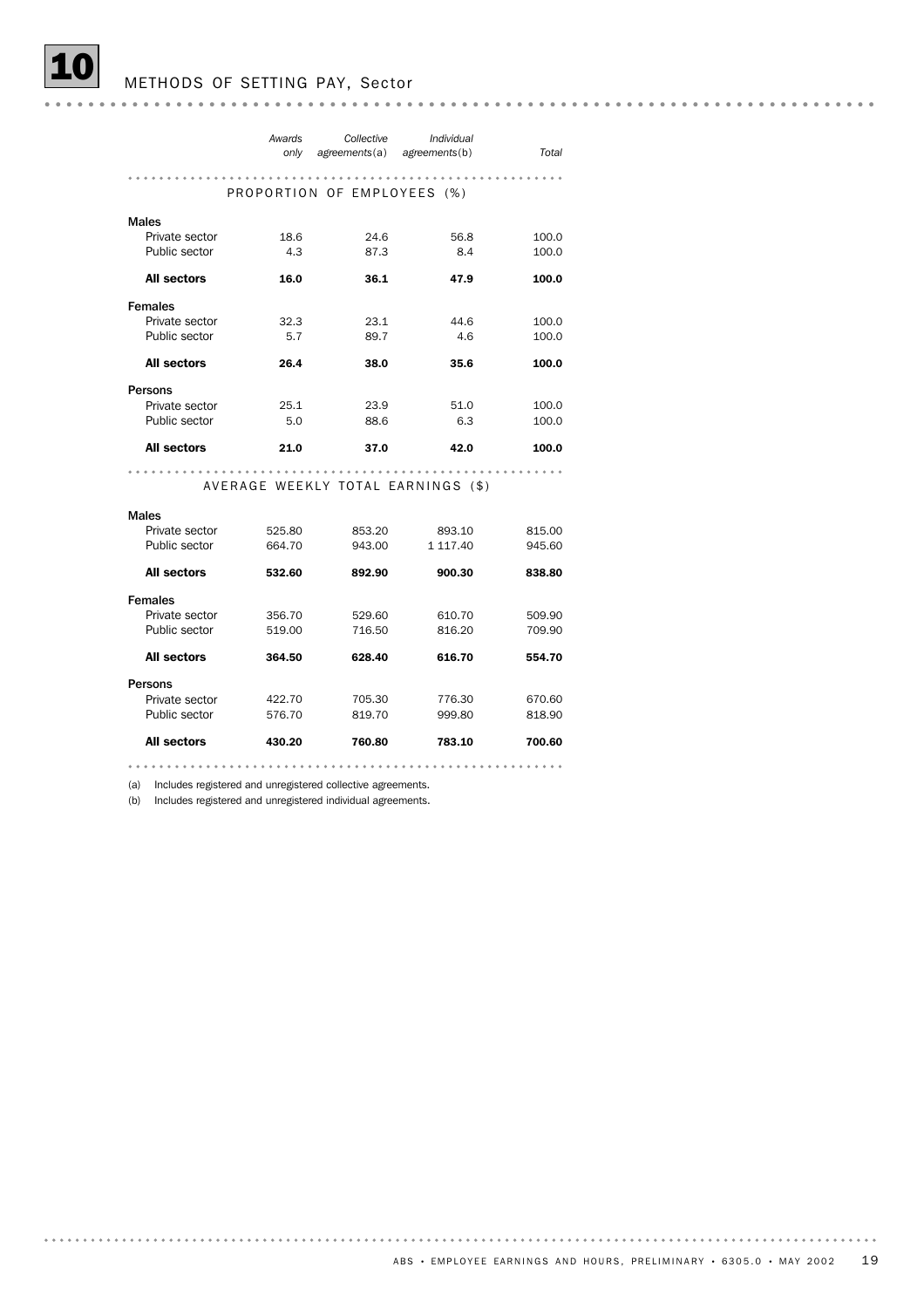| Awards<br>only | Collective<br>agreements(a) | Individual | Total                                                                              |
|----------------|-----------------------------|------------|------------------------------------------------------------------------------------|
|                |                             |            |                                                                                    |
|                |                             |            |                                                                                    |
| 26.0           | 4.0                         | 70.0       | 100.0                                                                              |
| 33.2           | 13.3                        | 53.5       | 100.0                                                                              |
| 29.9           | 25.7                        | 44.4       | 100.0                                                                              |
| 22.4           | 41.5                        | 36.1       | 100.0                                                                              |
| 21.1           | 47.8                        | 31.2       | 100.0                                                                              |
| 5.6            | 84.4                        | 10.1       | 100.0                                                                              |
| 21.0           | 37.0                        | 42.0       | 100.0                                                                              |
|                |                             |            |                                                                                    |
|                |                             |            |                                                                                    |
|                |                             |            |                                                                                    |
| 387.70         | 706.50                      | 647.20     | 582.20                                                                             |
| 451.00         | 748.00                      | 758.50     | 654.90                                                                             |
| 398.80         | 720.40                      | 888.20     | 698.80                                                                             |
| 469.20         | 797.10                      | 947.10     | 777.70                                                                             |
| 473.40         | 775.70                      | 1 063.60   | 801.80                                                                             |
| 491.60         | 753.50                      | 1 147.50   | 778.60                                                                             |
| 430.20         | 760.80                      | 783.10     | 700.60                                                                             |
|                |                             |            | agreements(b)<br>PROPORTION OF EMPLOYEES (%)<br>AVERAGE WEEKLY TOTAL EARNINGS (\$) |

(a) Includes registered and unregistered collective agreements.

(b) Includes registered and unregistered individual agreements.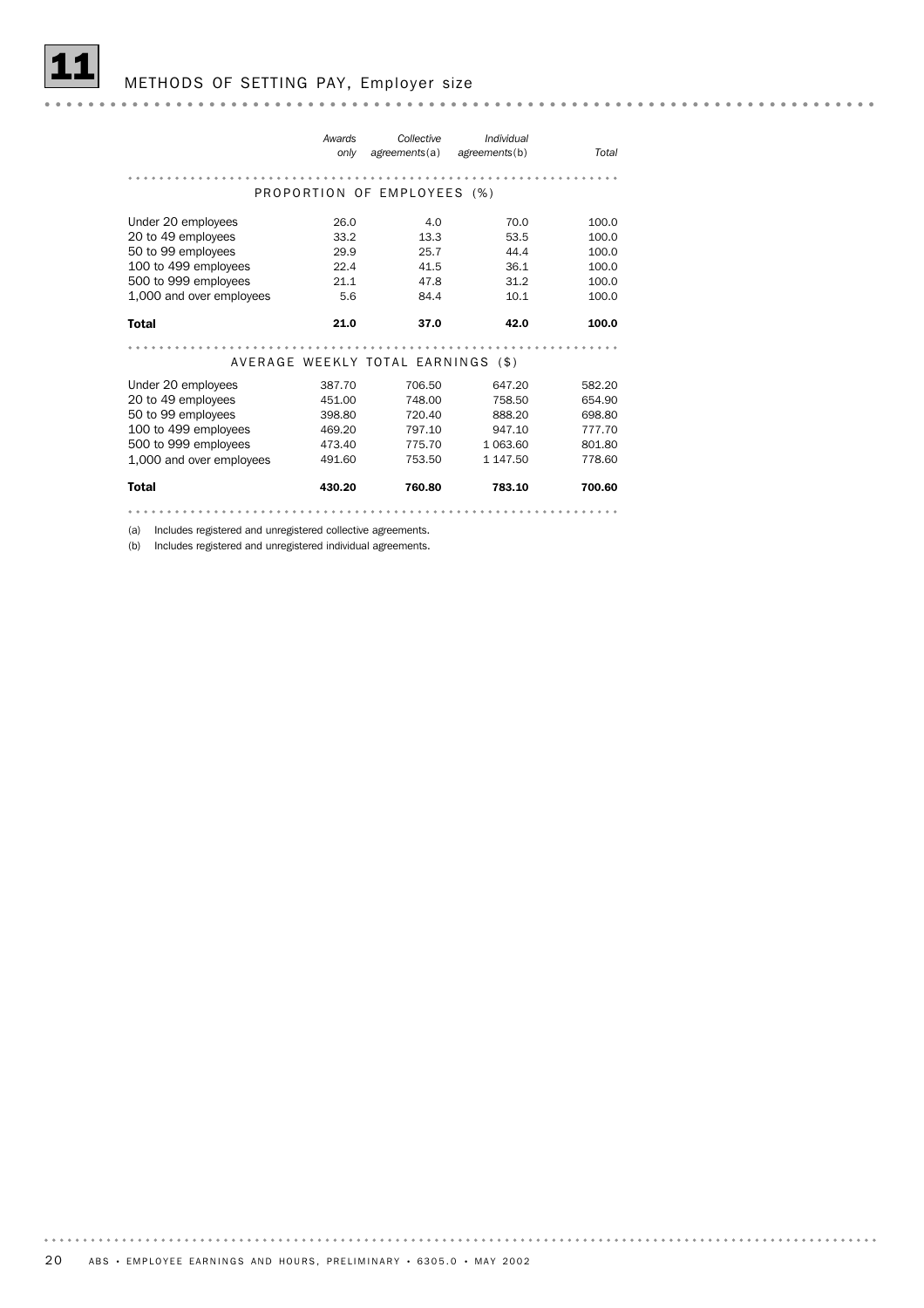

|--|--|

|                                           |            |                            |                          |             |       |       | PART-TIME        | ALL              |
|-------------------------------------------|------------|----------------------------|--------------------------|-------------|-------|-------|------------------|------------------|
|                                           |            | <b>FULL-TIME EMPLOYEES</b> |                          |             |       |       | <b>EMPLOYEES</b> | <b>EMPLOYEES</b> |
|                                           |            |                            |                          |             |       |       |                  |                  |
|                                           |            | Non -                      | $Non -$                  |             |       |       |                  |                  |
|                                           | Managerial | managerial                 | managerial               | Total non - | Total |       |                  |                  |
|                                           | adult      | adult                      | junior                   | managerial  | adult | Total | Total            | Total            |
|                                           |            |                            |                          |             |       |       |                  |                  |
|                                           | \$         | \$                         | \$                       | \$          | \$    | \$    | \$               | \$               |
|                                           |            |                            |                          |             |       |       |                  |                  |
|                                           |            |                            | MALES                    |             |       |       |                  |                  |
|                                           |            |                            |                          |             |       |       |                  |                  |
| Mining                                    | 177.90     | 42.60                      | 38.20                    | 42.40       | 46.30 | 46.00 | 132.90           | 45.80            |
| Manufacturing                             | 43.80      | 10.10                      | 20.20                    | 10.20       | 10.60 | 10.60 | 28.00            | 10.80            |
| Electricity, Gas and Water Supply         | 100.70     | 35.20                      | 76.60                    | 35.70       | 30.00 | 30.40 | 171.40           | 32.20            |
| Construction                              | 43.60      | 29.30                      | 31.30                    | 33.10       | 26.90 | 29.80 | 44.90            | 29.50            |
| <b>Wholesale Trade</b>                    | 65.50      | 22.60                      | 33.70                    | 22.30       | 30.30 | 29.90 | 26.70            | 28.80            |
| <b>Retail Trade</b>                       | 47.80      | 10.90                      | 19.90                    | 10.90       | 13.90 | 13.20 | 12.40            | 12.30            |
| Accommodation, Cafes and Restaurants      | 52.00      | 13.30                      | 29.50                    | 13.70       | 15.90 | 15.40 | 10.70            | 13.80            |
| <b>Transport and Storage</b>              | 90.70      | 24.20                      | 42.50                    | 24.00       | 23.40 | 23.30 | 80.70            | 24.90            |
| <b>Communication Services</b>             | 147.30     | 17.50                      | $\overline{\phantom{0}}$ | 17.50       | 30.90 | 30.90 | 33.60            | 31.60            |
| Finance and Insurance                     | 187.70     | 18.90                      | 29.90                    | 19.60       | 57.30 | 56.80 | 65.80            | 54.50            |
| <b>Property and Business Services</b>     | 110.40     | 21.30                      | 37.00                    | 21.10       | 36.40 | 36.30 | 23.50            | 36.40            |
| Government Administration and Defence     | 42.40      | 20.50                      | 36.70                    | 20.60       | 18.50 | 18.70 | 44.50            | 19.70            |
| Education                                 | 47.10      | 14.30                      | 53.20                    | 14.20       | 19.30 | 19.20 | 17.20            | 23.50            |
| <b>Health and Community Services</b>      | 140.80     | 21.80                      | 7.70                     | 21.70       | 31.40 | 31.30 | 31.90            | 31.40            |
| <b>Cultural and Recreational Services</b> | 77.90      | 31.80                      | 30.60                    | 31.80       | 32.00 | 31.90 | 34.80            | 32.50            |
| Personal and Other Services               | 78.60      | 22.60                      | 23.70                    | 25.60       | 24.90 | 26.80 | 23.20            | 30.60            |
|                                           |            |                            |                          |             |       |       |                  |                  |
| <b>All Industries</b>                     | 31.90      | 6.50                       | 10.70                    | 6.70        | 8.10  | 8.20  | 9.30             | 8.20             |
|                                           |            |                            |                          |             |       |       |                  |                  |
|                                           |            |                            | <b>FEMALES</b>           |             |       |       |                  |                  |
|                                           |            |                            |                          |             |       |       |                  |                  |
| Mining                                    | 230.40     | 62.90                      | 11.30                    | 63.80       | 61.90 | 62.80 | 120.00           | 63.10            |
| Manufacturing                             | 92.60      | 11.20                      | 17.40                    | 11.20       | 13.30 | 13.30 | 20.50            | 17.10            |
| Electricity, Gas and Water Supply         | 150.80     | 101.30                     |                          | 101.50      | 94.00 | 94.10 | 64.60            | 89.00            |
| Construction                              | 50.30      | 72.10                      | 10.40                    | 76.80       | 56.60 | 59.70 | 35.40            | 47.10            |
| <b>Wholesale Trade</b>                    | 76.90      | 19.00                      | 16.20                    | 18.90       | 20.80 | 20.70 | 18.40            | 18.30            |
| <b>Retail Trade</b>                       | 54.80      | 13.00                      | 19.90                    | 12.70       | 13.70 | 13.20 | 10.20            | 13.10            |
| Accommodation, Cafes and Restaurants      | 56.20      | 11.50                      | 23.30                    | 14.50       | 12.50 | 15.00 | 12.30            | 14.10            |
| <b>Transport and Storage</b>              | 119.60     | 24.40                      | 13.70                    | 23.70       | 26.00 | 25.30 | 37.20            | 25.40            |
| <b>Communication Services</b>             | 174.10     | 20.70                      | $\overline{\phantom{0}}$ | 20.70       | 23.70 | 23.70 | 38.40            | 34.20            |
| Finance and Insurance                     | 184.00     | 17.70                      | 44.20                    | 17.50       | 17.70 | 17.60 | 12.70            | 16.20            |
| <b>Property and Business Services</b>     | 83.70      | 14.30                      | 12.30                    | 14.30       | 16.90 | 16.40 | 13.10            | 15.80            |
| Government Administration and Defence     | 40.30      | 9.30                       | 22.60                    | 9.50        | 9.80  | 10.00 | 15.10            | 15.70            |
| Education                                 | 86.80      | 9.80                       | 37.20                    | 9.80        | 12.30 | 12.30 | 12.40            | 12.00            |
| <b>Health and Community Services</b>      | 40.30      | 9.80                       | 18.20                    | 14.20       | 9.80  | 13.90 | 7.50             | 8.70             |
| <b>Cultural and Recreational Services</b> | 70.70      | 24.30                      | 24.20                    | 24.20       | 25.40 | 25.30 | 19.00            | 38.40            |
| Personal and Other Services               | 120.80     | 21.20                      | 28.70                    | 21.00       | 23.70 | 23.40 | 20.70            | 26.20            |
| <b>All Industries</b>                     | 28.80      | 5.10                       | 9.80                     | 5.40        | 5.50  | 5.80  | 5.00             | 5.70             |
|                                           |            |                            |                          |             |       |       |                  |                  |
|                                           |            |                            |                          |             |       |       |                  |                  |

— nil or rounded to zero (including null cells) (a) Standard errors are a measure of sampling error. See the Technical Note.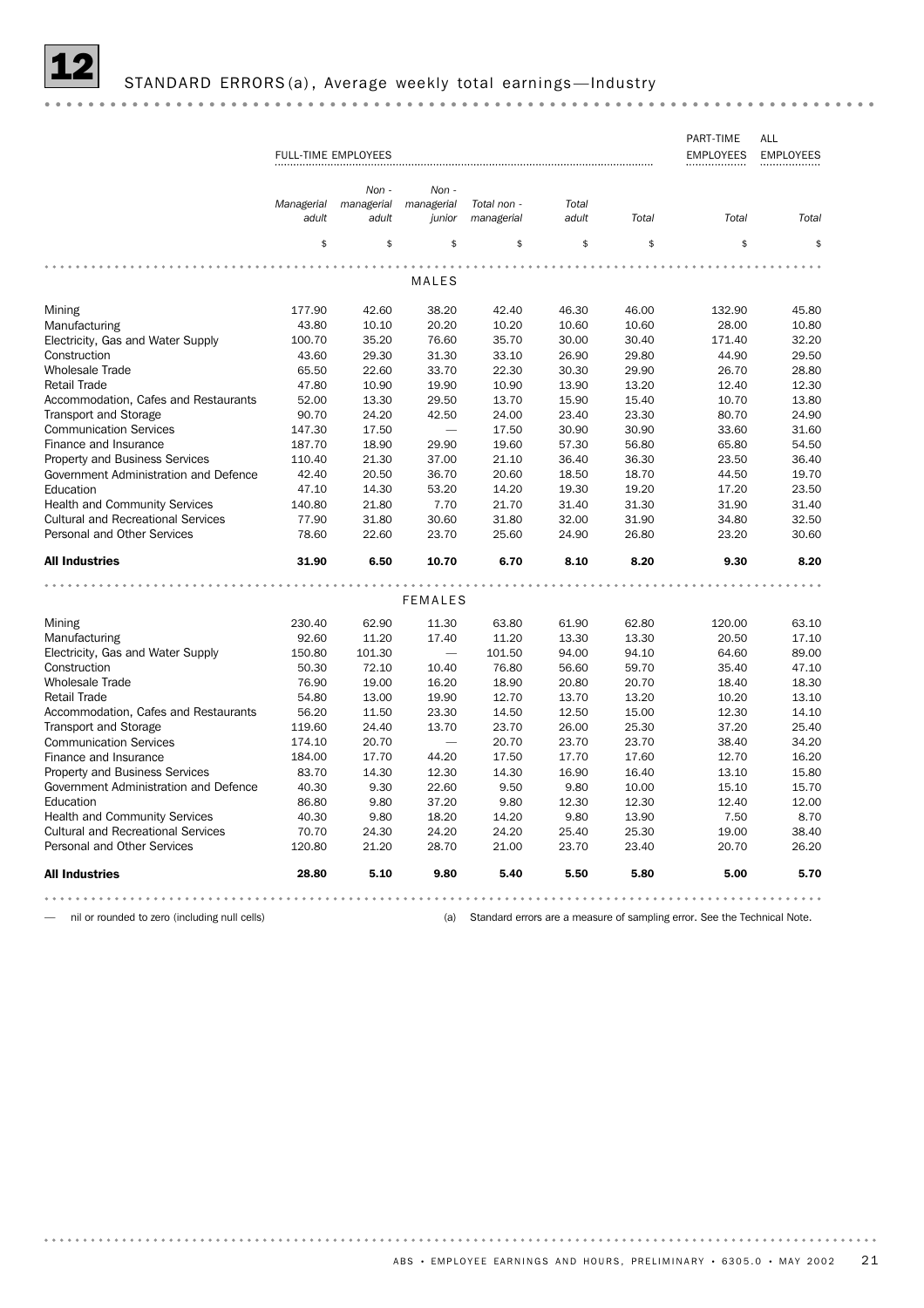

|                                           | <b>FULL-TIME EMPLOYEES</b> |            |                |             |       |       | PART-TIME<br><b>EMPLOYEES</b> | ALL<br><b>EMPLOYEES</b> |
|-------------------------------------------|----------------------------|------------|----------------|-------------|-------|-------|-------------------------------|-------------------------|
|                                           |                            | $Non -$    | $Non -$        |             |       |       |                               |                         |
|                                           | Managerial                 | managerial | managerial     | Total non - | Total |       |                               |                         |
|                                           | adult                      | adult      | junior         | managerial  | adult | Total | Total                         | Total                   |
|                                           | \$                         | \$         | \$             | \$          | \$    | \$    | \$                            | \$                      |
|                                           |                            |            | <b>PERSONS</b> |             |       |       |                               |                         |
|                                           |                            |            |                |             |       |       |                               |                         |
| Mining                                    | 176.10                     | 41.50      | 23.50          | 41.30       | 44.60 | 44.10 | 94.90                         | 43.80                   |
| Manufacturing                             | 41.50                      | 9.20       | 16.80          | 9.20        | 9.80  | 9.70  | 18.10                         | 11.00                   |
| Electricity, Gas and Water Supply         | 91.80                      | 45.10      | 71.20          | 45.60       | 38.40 | 38.80 | 136.60                        | 41.00                   |
| Construction                              | 40.70                      | 31.70      | 27.20          | 34.10       | 27.70 | 29.80 | 34.00                         | 29.40                   |
| <b>Wholesale Trade</b>                    | 59.80                      | 18.90      | 27.40          | 18.50       | 24.30 | 23.90 | 17.50                         | 22.30                   |
| <b>Retail Trade</b>                       | 40.80                      | 8.50       | 14.90          | 8.60        | 10.60 | 10.20 | 8.30                          | 11.20                   |
| Accommodation, Cafes and Restaurants      | 42.60                      | 9.20       | 20.00          | 10.10       | 10.70 | 10.90 | 9.00                          | 10.30                   |
| <b>Transport and Storage</b>              | 85.30                      | 20.60      | 14.80          | 20.40       | 20.20 | 20.10 | 50.40                         | 20.30                   |
| <b>Communication Services</b>             | 131.50                     | 14.20      |                | 14.20       | 25.30 | 25.30 | 28.50                         | 27.50                   |
| Finance and Insurance                     | 154.70                     | 15.70      | 30.50          | 17.30       | 31.70 | 32.10 | 12.70                         | 27.70                   |
| <b>Property and Business Services</b>     | 93.20                      | 15.90      | 15.30          | 15.90       | 23.60 | 23.60 | 12.60                         | 23.40                   |
| Government Administration and Defence     | 32.10                      | 14.20      | 23.00          | 14.30       | 12.70 | 12.80 | 15.30                         | 15.90                   |
| Education                                 | 44.80                      | 7.90       | 37.10          | 7.80        | 10.30 | 10.20 | 10.50                         | 11.40                   |
| <b>Health and Community Services</b>      | 73.30                      | 10.10      | 26.00          | 12.80       | 12.30 | 14.60 | 8.90                          | 11.30                   |
| <b>Cultural and Recreational Services</b> | 66.40                      | 23.00      | 29.10          | 22.80       | 24.30 | 24.20 | 20.20                         | 35.00                   |
| <b>Personal and Other Services</b>        | 73.10                      | 20.40      | 21.60          | 22.10       | 20.90 | 22.00 | 17.30                         | 25.60                   |
| <b>All Industries</b>                     | 26.30                      | 5.00       | 7.90           | 5.20        | 5.90  | 5.90  | 4.50                          | 6.10                    |
|                                           |                            |            |                |             |       |       |                               |                         |

— nil or rounded to zero (including null cells) (a) Standard errors are a measure of sampling error. See the Technical Note.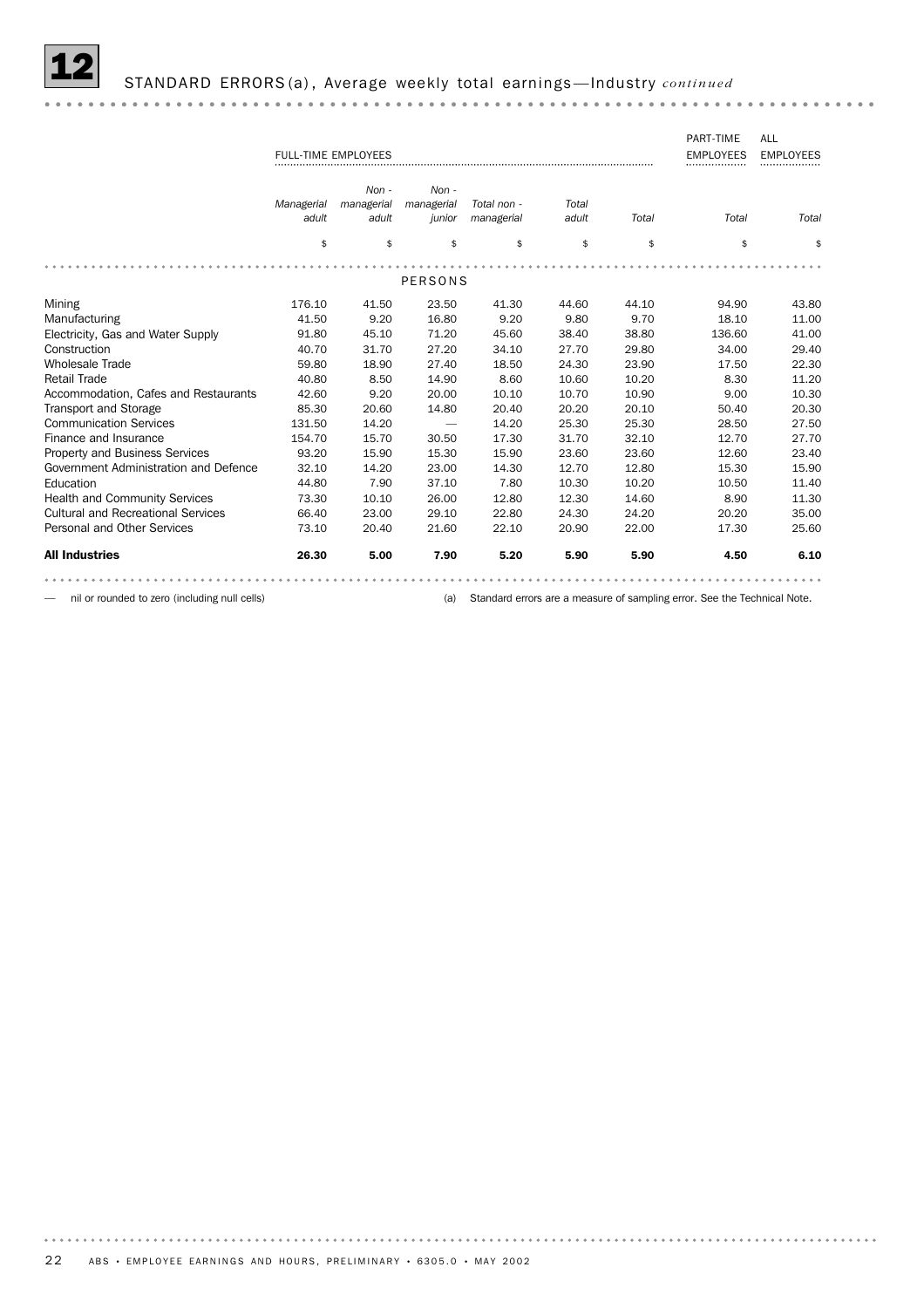

STANDARD ERRORS (a), Average weekly total earnings -States and territories

|                                     | <b>FULL-TIME EMPLOYEES</b> |                     |                      |                           |                |       | PART-TIME<br><b>EMPLOYEES</b> | ALL<br><b>EMPLOYEES</b> |
|-------------------------------------|----------------------------|---------------------|----------------------|---------------------------|----------------|-------|-------------------------------|-------------------------|
|                                     |                            | Non -               | Non -                |                           |                |       |                               |                         |
|                                     | Managerial<br>adult        | managerial<br>adult | managerial<br>junior | Total non -<br>managerial | Total<br>adult | Total | Total                         | Total                   |
|                                     | \$                         | \$                  | \$                   | \$                        | \$             | \$    | \$                            | \$                      |
|                                     |                            |                     |                      |                           |                |       |                               |                         |
|                                     |                            |                     |                      | MALES                     |                |       |                               |                         |
| <b>New South Wales</b>              | 41.00                      | 11.50               | 19.80                | 12.40                     | 12.30          | 12.90 | 13.00                         | 12.80                   |
| Victoria                            | 85.70                      | 12.10               | 25.90                | 12.30                     | 21.00          | 20.90 | 14.10                         | 20.60                   |
| Queensland                          | 57.20                      | 15.50               | 17.00                | 15.70                     | 15.30          | 15.30 | 33.30                         | 17.00                   |
| South Australia                     | 60.20                      | 28.70               | 24.00                | 29.40                     | 25.20          | 25.80 | 22.10                         | 27.70                   |
| Western Australia                   | 79.00                      | 18.10               | 16.10                | 18.50                     | 23.10          | 23.30 | 24.70                         | 21.90                   |
| Tasmania                            | 55.30                      | 15.20               | 12.20                | 16.30                     | 14.90          | 16.10 | 30.50                         | 14.80                   |
| Northern Territory                  | 76.50                      | 25.10               | 134.90               | 25.30                     | 23.50          | 22.30 | 27.00                         | 26.90                   |
| <b>Australian Capital Territory</b> | 51.80                      | 23.30               | 27.30                | 25.50                     | 24.50          | 26.50 | 19.00                         | 28.40                   |
| Australia                           | 31.90                      | 6.50                | 10.70                | 6.70                      | 8.10           | 8.20  | 9.30                          | 8.20                    |
|                                     |                            |                     |                      |                           |                |       |                               |                         |
|                                     |                            |                     |                      | <b>FEMALES</b>            |                |       |                               |                         |
| <b>New South Wales</b>              | 52.70                      | 8.50                | 27.00                | 9.50                      | 9.10           | 10.00 | 7.30                          | 8.40                    |
| Victoria                            | 60.10                      | 9.70                | 19.10                | 9.90                      | 10.90          | 10.90 | 11.00                         | 12.10                   |
| Queensland                          | 64.50                      | 16.00               | 9.80                 | 16.70                     | 17.70          | 18.20 | 14.50                         | 17.80                   |
| South Australia                     | 75.20                      | 18.20               | 20.60                | 21.00                     | 17.80          | 20.60 | 10.90                         | 15.60                   |
| Western Australia                   | 51.30                      | 14.70               | 32.00                | 14.40                     | 14.70          | 14.40 | 9.90                          | 11.50                   |
| Tasmania                            | 146.00                     | 35.10               | 17.60                | 35.70                     | 34.50          | 35.20 | 14.40                         | 21.40                   |
| Northern Territory                  | 56.50                      | 15.40               | 13.30                | 15.50                     | 15.50          | 15.60 | 16.00                         | 17.20                   |
| <b>Australian Capital Territory</b> | 60.90                      | 18.50               | 37.50                | 18.60                     | 20.00          | 20.00 | 15.30                         | 19.40                   |
| Australia                           | 28.80                      | 5.10                | 9.80                 | 5.40                      | 5.50           | 5.80  | 5.00                          | 5.70                    |
|                                     |                            |                     |                      |                           |                |       |                               |                         |
|                                     |                            |                     |                      | PERSONS                   |                |       |                               |                         |
| <b>New South Wales</b>              | 36.40                      | 9.00                | 16.30                | 9.50                      | 9.50           | 10.00 | 6.90                          | 9.50                    |
| Victoria                            | 70.20                      | 9.10                | 19.60                | 9.30                      | 13.80          | 13.80 | 8.90                          | 14.00                   |
| Queensland                          | 46.70                      | 12.40               | 15.20                | 12.80                     | 12.30          | 12.50 | 14.60                         | 14.30                   |
| South Australia                     | 51.40                      | 24.70               | 18.10                | 25.30                     | 21.70          | 22.30 | 10.60                         | 23.20                   |
| Western Australia                   | 60.10                      | 14.00               | 17.50                | 14.20                     | 17.00          | 16.90 | 10.30                         | 14.90                   |
| Tasmania                            | 52.70                      | 15.90               | 11.00                | 18.00                     | 15.40          | 17.40 | 14.80                         | 16.90                   |
| Northern Territory                  | 60.70                      | 16.90               | 70.00                | 17.40                     | 15.90          | 15.80 | 16.00                         | 19.90                   |
| <b>Australian Capital Territory</b> | 42.70                      | 19.60               | 25.00                | 20.00                     | 19.50          | 19.90 | 13.90                         | 19.80                   |
| <b>Australia</b>                    | 26.30                      | 5.00                | 7.90                 | 5.20                      | 5.90           | 5.90  | 4.50                          | 6.10                    |
|                                     |                            |                     |                      |                           |                |       |                               |                         |

(a) Standard errors are a measure of sampling error. See the Technical Note.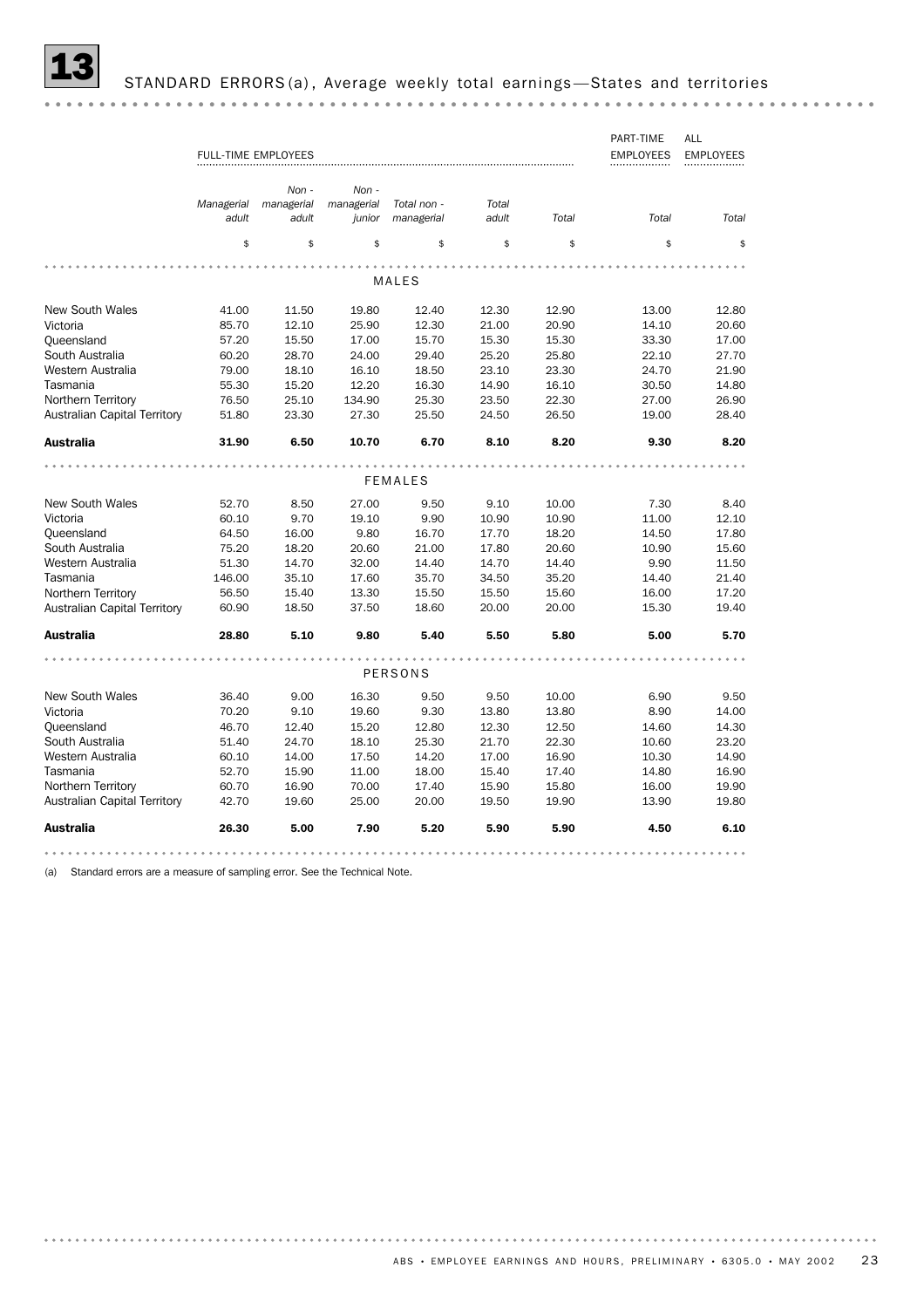

|                                                | Awards<br>only | Collective<br>agreements(b)        | Individual<br>$a$ greements $(c)$ | Total |
|------------------------------------------------|----------------|------------------------------------|-----------------------------------|-------|
| STANDARD ERROR ON PROPORTIONS OF EMPLOYEES (%) |                |                                    |                                   |       |
| <b>New South Wales</b>                         | 1.0            | 1.0                                | 1.0                               |       |
| Victoria                                       | 1.4            | 1.2                                | 1.3                               |       |
| Queensland                                     | 2.0            | 3.2                                | 2.4                               |       |
| South Australia                                | 2.0            | 2.3                                | 1.8                               |       |
| Western Australia                              | 1.4            | 1.5                                | 1.6                               |       |
| Tasmania                                       | 2.2            | 3.2                                | 2.5                               |       |
| Northern Territory                             | 1.8            | 2.6                                | 2.5                               |       |
| <b>Australian Capital Territory</b>            | 2.4            | 2.5                                | 2.5                               |       |
| <b>Australia</b>                               | 0.7            | 0.8                                | 0.7                               |       |
|                                                |                |                                    |                                   |       |
|                                                |                | AVERAGE WEEKLY TOTAL EARNINGS (\$) |                                   |       |
| New South Wales                                | 16.90          | 13.30                              | 15.20                             | 9.50  |
| Victoria                                       | 26.90          | 13.10                              | 23.40                             | 14.00 |
| Queensland                                     | 23.50          | 19.10                              | 23.60                             | 14.30 |
| South Australia                                | 19.30          | 35.80                              | 28.70                             | 23.20 |
| Western Australia                              | 15.10          | 17.30                              | 24.60                             | 14.90 |
| Tasmania                                       | 16.10          | 32.20                              | 30.80                             | 16.90 |
| Northern Territory                             | 35.60          | 33.00                              | 32.00                             | 19.90 |
| <b>Australian Capital Territory</b>            | 29.00          | 14.30                              | 44.80                             | 19.80 |
| <b>Australia</b>                               | 10.40          | 7.70                               | 10.10                             | 6.10  |

— nil or rounded to zero (including null cells)

(a) Standard Errors are a measure of sampling error. See the Technical Note.

(b) Includes registered and unregistered collective agreements.

(c) Includes registered and unregistered individual agreements.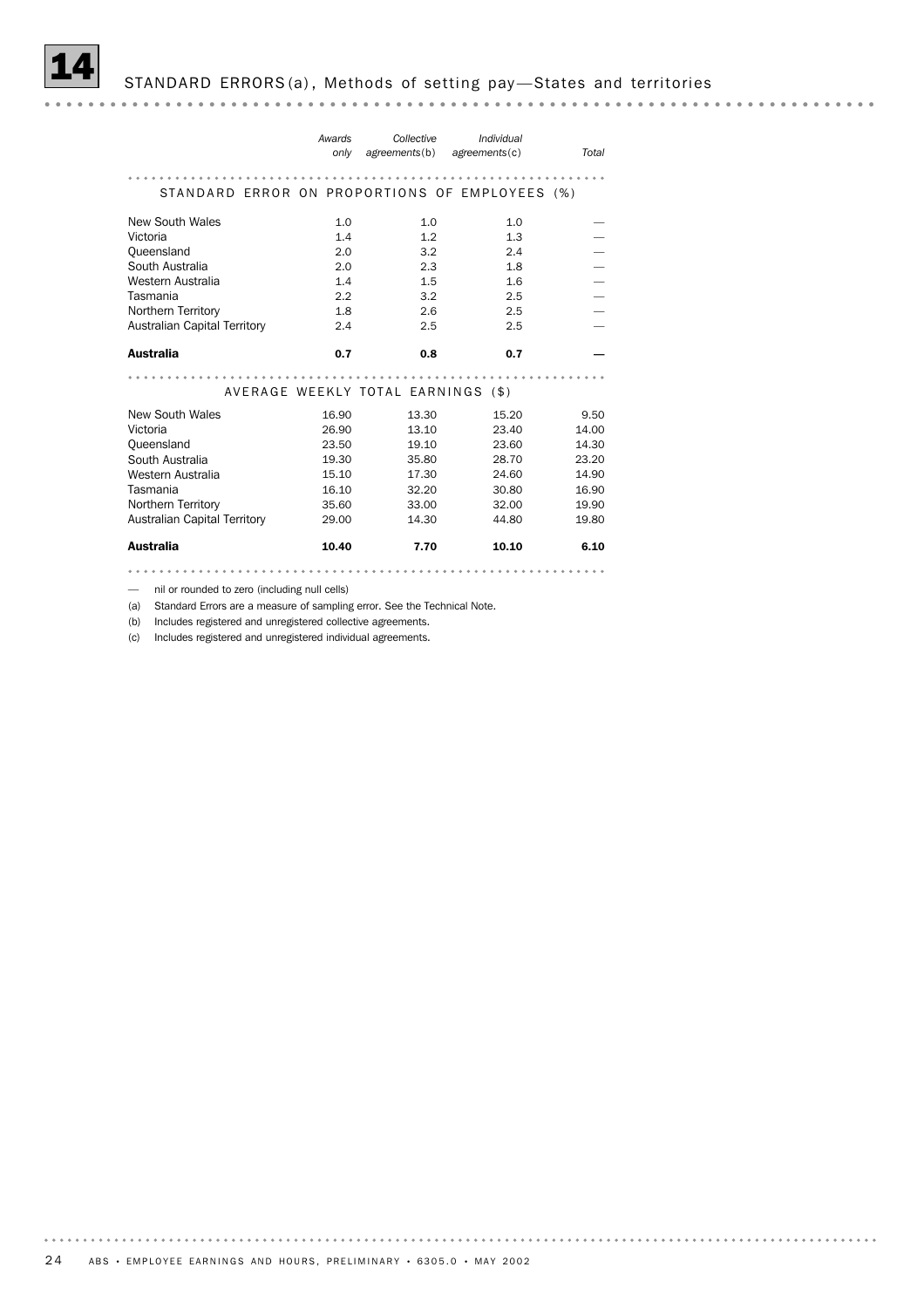### EXPLANATORY NOTES

| <b>INTRODUCTION</b>                     | 1<br>This publication contains preliminary estimates from the Survey of<br>Employee Earnings and Hours. The survey was conducted in May 2002 and<br>collected information from a sample of employers about the earnings, hours and<br>selected characteristics of their employees.                                                                                                                                                                                                                                                                                                                                      |
|-----------------------------------------|-------------------------------------------------------------------------------------------------------------------------------------------------------------------------------------------------------------------------------------------------------------------------------------------------------------------------------------------------------------------------------------------------------------------------------------------------------------------------------------------------------------------------------------------------------------------------------------------------------------------------|
|                                         | $\mathbf{2}$<br>The survey is designed to provide detailed statistics on the level,<br>composition and distribution of earnings and hours of employees. By collecting<br>information about the characteristics of employers, such as industry and sector,<br>and their employees, such as occupation, type of employee, and method of<br>setting pay, the statistics provide comprehensive information about earnings and<br>hours paid for, for various groups of employees, for example classified by<br>industry, occupation and pay setting method.                                                                 |
|                                         | 3<br>Final estimates will be published in Employee Earnings and Hours,<br>Australia, May 2002 (cat. no. 6306.0), expected to be released in March 2003.                                                                                                                                                                                                                                                                                                                                                                                                                                                                 |
| SCOPE                                   | 4<br>The survey covered all employing organisations in Australia (public and<br>private sectors) except:<br>• enterprises primarily engaged in Agriculture, forestry and fishing<br>private households employing staff<br>■ foreign embassies, consulates, etc.                                                                                                                                                                                                                                                                                                                                                         |
|                                         | 5<br>The employees of employers covered in the survey are in scope if they<br>received pay for the reference period, except:<br>members of the Australian permanent defence forces<br>· employees based outside Australia<br>• employees on workers' compensation who are not paid through the payroll.                                                                                                                                                                                                                                                                                                                 |
| SURVEY METHODOLOGY AND<br><b>DESIGN</b> | 6<br>The sample of employees is obtained using a two stage selection approach.<br>The first stage involves the ABS selecting a probability sample of businesses from<br>the ABS Business Register. The selection unit for the first stage comprises all<br>activities of an employer in a particular state or territory. Units on the Business<br>Register are stratified into homogenous groups using the following variables:<br>state, sector, industry, and employment size. A small number of strata are<br>completely enumerated, while for each of the remaining strata an equal<br>probability sample is taken. |
|                                         | In the second stage the selected employers are asked to select a random<br>sample of employees from their payrolls using instructions provided by the ABS.<br>Data for approximately 50,000 employees from a sample of 7,000 employers<br>contributed to the preliminary results in this publication.                                                                                                                                                                                                                                                                                                                   |
|                                         | 8<br>The May 2002 survey includes adjustments to the estimates to allow for the<br>time lag between businesses commencing operation and their inclusion on the<br>ABS Business Register. For more details refer to the Information Paper:<br>Improvements to ABS Economic Statistics, 1997 (cat. no. 1357.0).                                                                                                                                                                                                                                                                                                           |
| INDUSTRY                                | 9<br>Industry data has been classified according to the Australian and New<br>Zealand Standard Industrial Classification (ANZSIC), 1993 (cat. no. 1292.0).                                                                                                                                                                                                                                                                                                                                                                                                                                                              |
|                                         | Employees selected in the Survey of Employee Earnings and Hours are<br>10<br>classified to the industry of the business in which they are employed<br>(see paragraph 6).                                                                                                                                                                                                                                                                                                                                                                                                                                                |
| <b>OCCUPATION</b>                       | Occupation data has been classified according to the Australian Standard<br>11<br>Classification of Occupations (ASCO), Second Edition (cat. no. 1220.0).                                                                                                                                                                                                                                                                                                                                                                                                                                                               |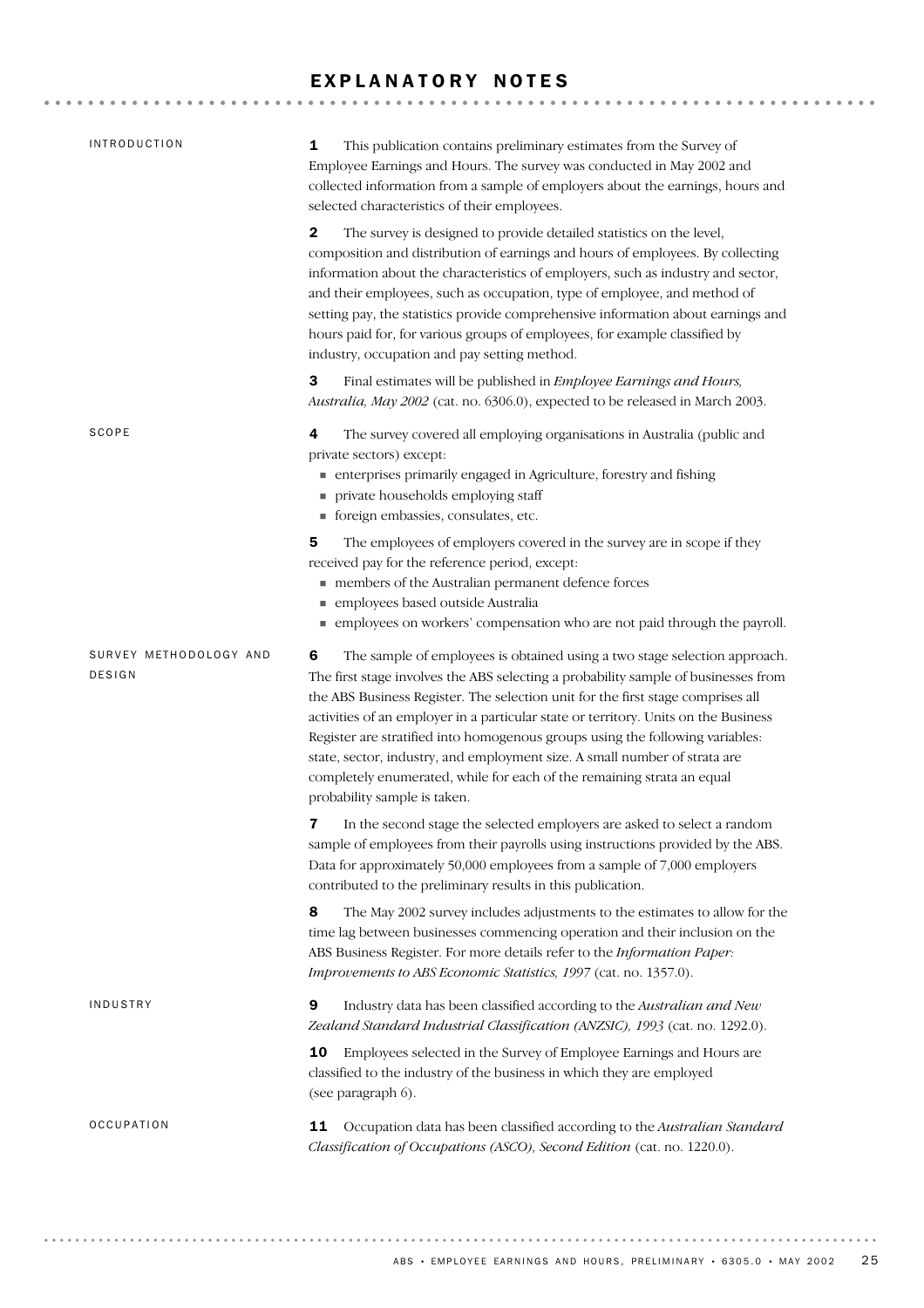# E X P L A N A T O R Y N O T E S *continued*

| <b>OCCUPATION</b> continued | Care should be taken when comparing survey estimates based on ASCO<br>12.<br>groups with estimates based on the managerial/non-managerial status of<br>employees, which is determined and reported by the employer. Estimates for<br>employees with managerial status include employees classified to ASCO<br>categories other than the ASCO major group 'Managers and administrators';<br>e.g. employees classified as 'Professionals' according to ASCO may be categorised<br>by employers as having managerial status. Conversely, tables in this publication<br>which contain estimates for non-managerial employees (as defined by<br>employers) will include some employees who would be classified to the ASCO<br>major group 'Managers and administrators'.                                      |
|-----------------------------|----------------------------------------------------------------------------------------------------------------------------------------------------------------------------------------------------------------------------------------------------------------------------------------------------------------------------------------------------------------------------------------------------------------------------------------------------------------------------------------------------------------------------------------------------------------------------------------------------------------------------------------------------------------------------------------------------------------------------------------------------------------------------------------------------------|
| METHODS OF SETTING PAY      | 13<br>Questions on how employees' pay was set in the survey reference period<br>were included in the survey for the first time in May 2000. The questions<br>collected data on whether all or any part of their pay was set by an individual<br>agreement, collective agreement, award, or a combination of these. Data was also<br>collected on whether agreements (individual and collective) were certified,<br>approved or registered with an industrial tribunal or authority. For employees<br>whose pay was set by an award, data was also collected on whether they received<br>more than the rate of pay specified in the award.                                                                                                                                                                |
|                             | 14<br>In May 2002, the questions on how employees' pay was set in the survey<br>reference period were changed to collect data on whether the main part of their<br>pay was set by individual agreement, collective agreement or award. Data was<br>again collected on whether agreements were certified, approved or registered<br>with an industrial tribunal or authority. It is considered unlikely that this change<br>will affect comparability of data between surveys.                                                                                                                                                                                                                                                                                                                            |
| <b>EMPLOYEE ESTIMATES</b>   | 15<br>This publication provides estimates of the proportion of employees for<br>earnings ranges and methods of setting pay. Estimates of the number of<br>employees from the EEH are not yet available. Users who require estimates of<br>number of employees can use data from the Labour Force Survey (LFS), which is<br>a monthly ABS survey of households. Although there are a number of conceptual<br>and methodological reasons for differences between estimates of employees<br>based on the LFS and those based on the EEH, the LFS estimates may be used in<br>conjunction with the EEH proportions to obtain an approximation to the number<br>of employees whose earnings are within the earnings ranges or whose pay are set<br>by awards, individual agreements or collective agreements. |

16 The following table contains estimates from LFS for May 2002, of the number of employees, by state and sex.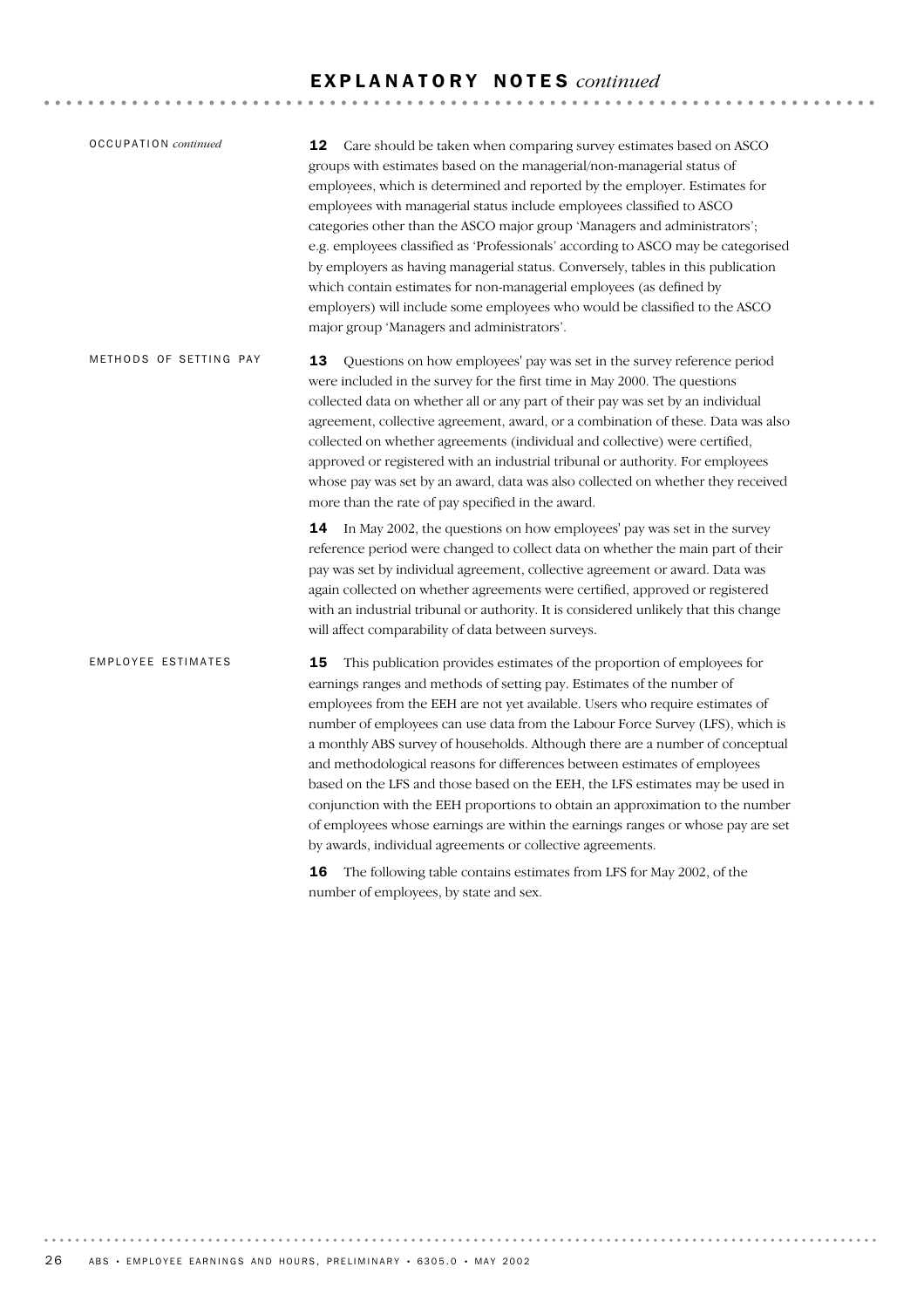*continued*

EMPLOYEE ESTIMATES<br>
continued<br>

continued  $\cdots \bullet \bullet \bullet \bullet \bullet \bullet \bullet \bullet \bullet \bullet \bullet \bullet \bullet \bullet \bullet$ 

NUMBER OF EMPLOYEES

|                              | MAI FS      | <b>FEMALES</b> | <b>PERSONS</b> |
|------------------------------|-------------|----------------|----------------|
|                              | 000'        | 000'           | '000           |
| New South Wales              | 1459.7      | 1 2 2 3 . 6    | 2683.3         |
| Victoria                     | 1 1 1 5 . 3 | 944.4          | 2059.7         |
| Queensland                   | 786.7       | 675.0          | 1461.7         |
| South Australia              | 313.8       | 273.4          | 587.3          |
| Western Australia            | 437.3       | 359.8          | 797.1          |
| Tasmania                     | 91.7        | 81.1           | 172.9          |
| Northern Territory           | 49.6        | 42.4           | 92.1           |
| Australian Capital Territory | 78.1        | 77.2           | 155.4          |
| Australia                    | 4 332.3     | 3677.1         | 8 009.4        |

(a) Source: ABS data available on request, Labour Force, Australia, May 2002.

17 Estimates of the number of employees for the public sector for May 2002 are available in *Wage and Salary Earners, Public Sector Australia* (cat. no. 6248.0).

| COMPARABILITY OF RESULTS | Care should be taken when comparing estimates of average weekly<br>18<br>earnings from this survey with those published quarterly in Average Weekly<br>Earnings, Australia (cat. no. 6302.0), as different sample design and survey<br>methodologies are used. The Survey of Average Weekly Earnings collects<br>information relating to the total gross earnings and the total number of<br>employees of employer units selected in the survey. The average weekly earnings<br>measures are derived by dividing total gross earnings by the number of<br>employees. The Survey of Employee Earnings and Hours collects information<br>about the weekly earnings of a sample of employees within the employer units<br>selected. In addition, the size of the employer sample for the Survey of Employee<br>Earnings and Hours is larger than that for the Survey of Average Weekly Earnings. |
|--------------------------|-----------------------------------------------------------------------------------------------------------------------------------------------------------------------------------------------------------------------------------------------------------------------------------------------------------------------------------------------------------------------------------------------------------------------------------------------------------------------------------------------------------------------------------------------------------------------------------------------------------------------------------------------------------------------------------------------------------------------------------------------------------------------------------------------------------------------------------------------------------------------------------------------|
|                          | 19<br>Estimates of average weekly earnings and hours for May 2002 have been<br>compiled on a consistent basis with previous Surveys of Employee Earnings and<br>Hours. However, care should be taken in using data at disaggregated levels from<br>this survey on a time series basis because of the presence of sampling error.                                                                                                                                                                                                                                                                                                                                                                                                                                                                                                                                                              |
| RELIABILITY OF ESTIMATES | Estimates are subject to sampling and non-sampling errors. For information<br>20<br>on the reliability of estimates see the Technical Note.                                                                                                                                                                                                                                                                                                                                                                                                                                                                                                                                                                                                                                                                                                                                                   |
| RELATED PUBLICATIONS     | Users may also wish to refer to the following publications:<br>21<br>■ Average Weekly Earnings, Australia, cat. no. 6302.0—issued quarterly<br>Employee Earnings and Hours, Australia, cat. no. 6306.0-issued biennially<br>Employee Earnings, Benefits and Trade Union Membership, Australia,<br>cat. no. 6310.0-issued annually<br>Labour Force, Australia, cat. no. 6203.0—issued monthly<br>Wage and Salary Earners, Public Sector Australia,<br>cat. no. 6248.0-issued quarterly<br>Wage Cost Index, Australia, cat. no. 6345.0-issued quarterly<br>Labour Statistics: Concepts, Sources and Methods, 2001<br>cat. no. 6102.0-issued 6 August 2001                                                                                                                                                                                                                                       |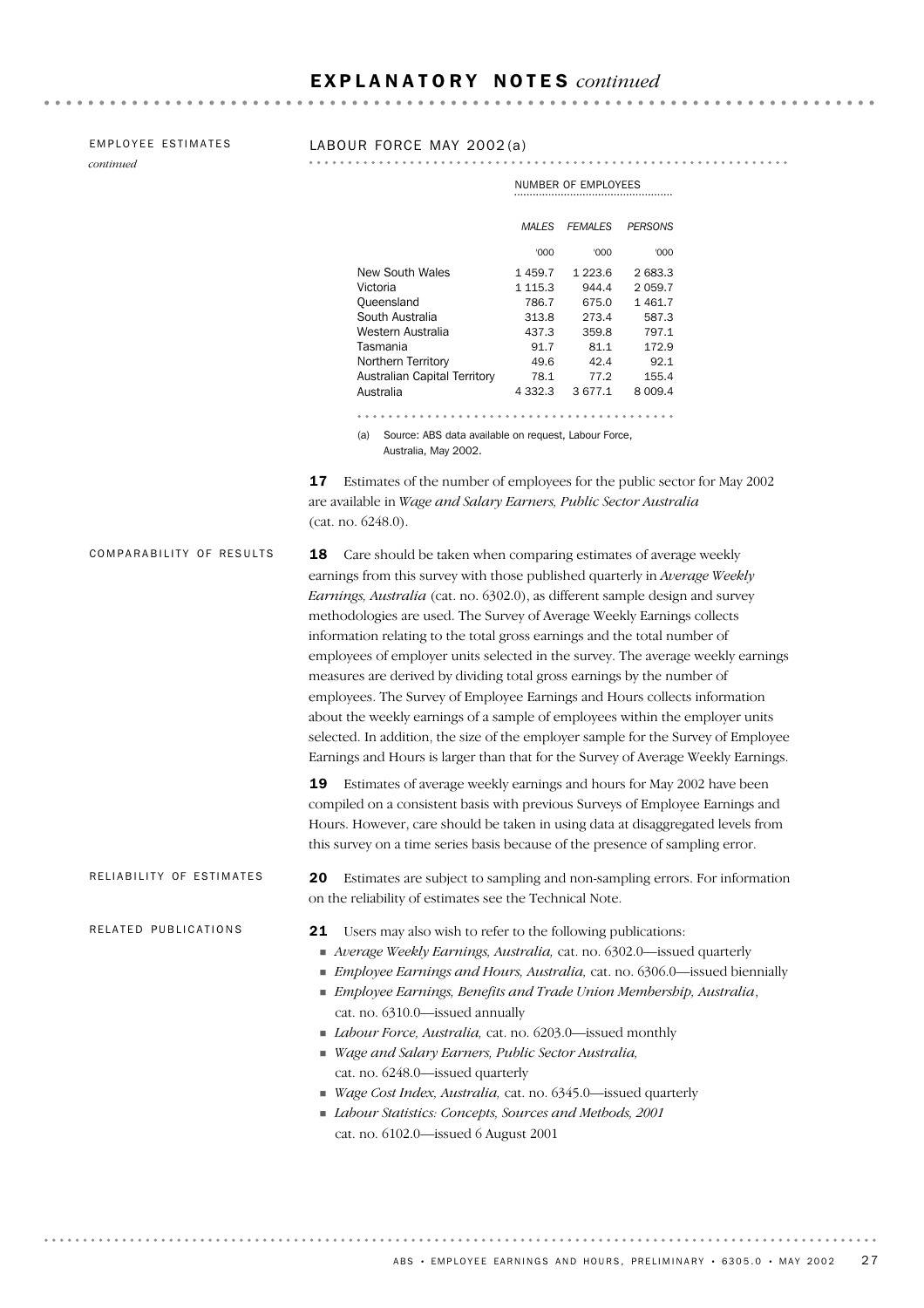# E X P L A N A T O R Y N O T E S *continued*

| RELATED PUBLICATIONS<br>continued | Current publications and other products released by the ABS are listed in<br>22<br>the <i>Catalogue of Publications and Products</i> (cat. no. 1101.0). The catalogue is<br>available from any ABS office or the ABS web site <http: www.abs.gov.au="">. The<br/>ABS also issues a daily Release Advice on the web site which details products to<br/>be released in the week ahead.</http:> |
|-----------------------------------|----------------------------------------------------------------------------------------------------------------------------------------------------------------------------------------------------------------------------------------------------------------------------------------------------------------------------------------------------------------------------------------------|
| ROUNDING                          | Estimates of earnings shown in the tables are rounded to the nearest<br>23<br>10 cents and those of average weekly hours paid for are rounded to the first<br>decimal place.                                                                                                                                                                                                                 |
|                                   | Estimates of proportions of employees for earnings ranges and methods of<br>24<br>setting pay are rounded to one tenth of a percentage point.                                                                                                                                                                                                                                                |

25 Where figures have been rounded, discrepancies may occur between sums of the component items and totals.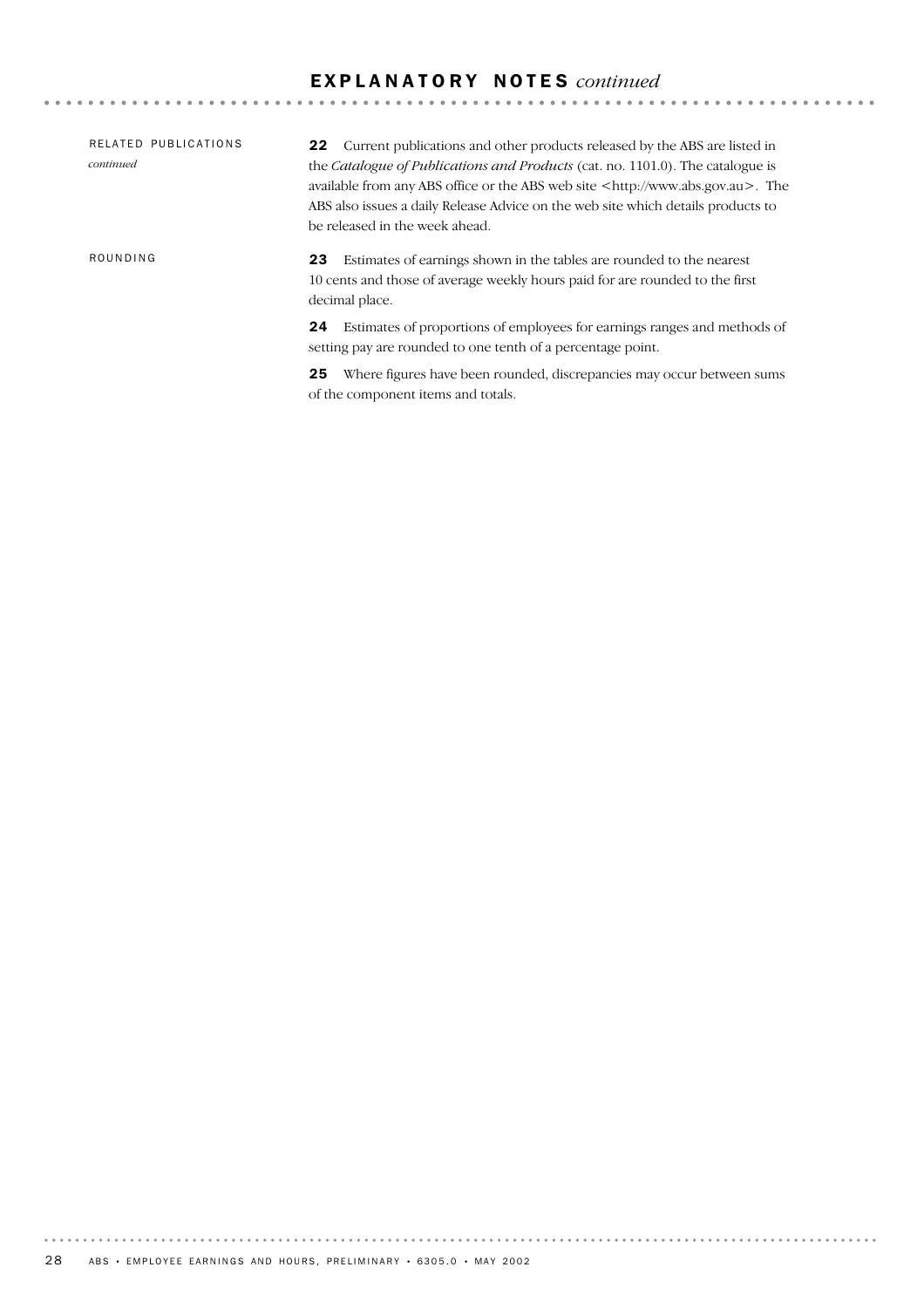### INTRODUCTION

On release of this preliminary publication a limited range of unpublished data will be available on request. Data availability will depend on the size of the sampling error for the estimates requested. Note that all data is subject to ABS confidentiality provisions, and data considered confidential will be suppressed. Data can be produced for clients as customised reports in a variety of formats. Contact Brad Pottinger on 08 9360 5305 for more information.

The survey populations and variables are listed below.

#### POPULATION



VARIABLES AVAILABLE

#### Weekly Total Earnings Distribution of employees

Total Earnings Overtime Earnings Ordinary Time Earnings Composition of earnings

### Non-managerial employees only Composition of hours paid for

### States

All States and territories

### Sector

All Sectors Private Public

### Sex

Persons Females Males

### Managerial Managerial status

Employee status Non-managerial

#### Part-time Full-time

Adult Employee type

### Junior

**Occupation** 

### Major Groups only

Division only Industry

### Method of setting pay

Individual agreements Collective agreements Award only

. . . . . . . . . . . .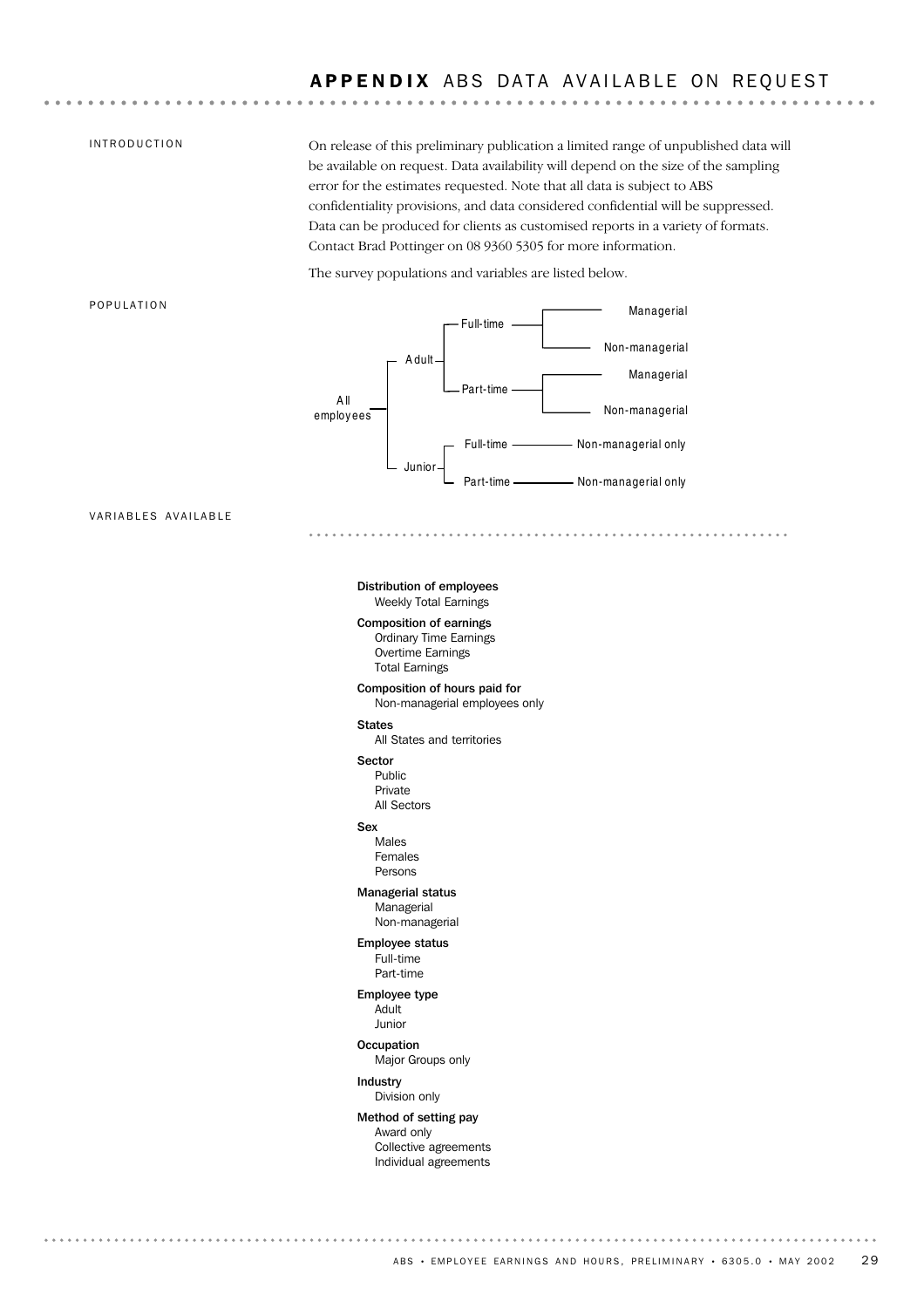### TECHNICAL NOTE DATA OUALITY

5 The sampling error associated with any estimate can be estimated from the sample results. One measure of sampling error is given by the standard error, which indicates the degree to which an estimate may vary from the value that would have been obtained from a full enumeration (the 'true value'). There are about two chances in three that a sample estimate differs from the true value by less than one standard error, and about nineteen chances in twenty that the difference will be less than two standard errors. 6 An example of the use of a standard error is as follows. From Table 1, the estimated average weekly total earnings for all male employees in Australia is \$838.80, with a standard error of \$8.20 (from Table 12). Then there would be about two chances in three that a full enumeration would have given an estimate in the range \$830.60 to \$847.00 and about nineteen chances in twenty that it would be in the range \$822.40 to \$855.20. **7** The difference between two survey estimates is also an estimate and it is RELIABILITY OF ESTIMATES 2 Inaccuracies in data may occur because of imperfections in reporting by businesses, forms design or in processing by the ABS. Such inaccuracies are referred to as non-sampling errors. Initially, every effort is made to reduce non-sampling error by: careful design and testing of questionnaires and data processing systems providing detailed instructions to providers on how to respond to questions and in particular those on how employees' pay is set detailed checking of the reported employee data to ensure that the data was logical, consistent and complete. **3** The data input editing process was supported by undertaking a post enumeration survey with data providers around Australia, and was used to identify any quality problems with the reported data. Those areas were targeted closely in the output editing stage of the survey to assist in minimising survey bias due to non-sampling error. 4 Any errors detected were followed up directly with the data providers, or in the case of registered collective agreements, checked against available listings of agreements. The more significant units, which collectively contributed to more than 45% of the survey estimates, were also directly contacted by telephone to verify their responses to the questions on how pay is set for all selected employees. These providers were asked background questions on pay setting methods used in their organisation, which was then used to validate the reported data. QUALITY ASSURANCE OF DATA 1 As the estimates in this publication are based on a sample of employers and employees, rather than a full enumeration, they are subject to sampling variability. They may differ from the figures that would have been produced if the data had been obtained from all employers and all employees. INTRODUCTION

therefore subject to sampling variability. The standard error on the difference between two survey estimates depends on the standard errors of the original estimates and on the relationship (correlation) between these two estimates. An approximate standard error on the difference between two survey estimates  $(x-y)$ may be obtained by the following formula:

 $SE(x-y) = sqrt(SE(x)^2 + SE(y)^2)$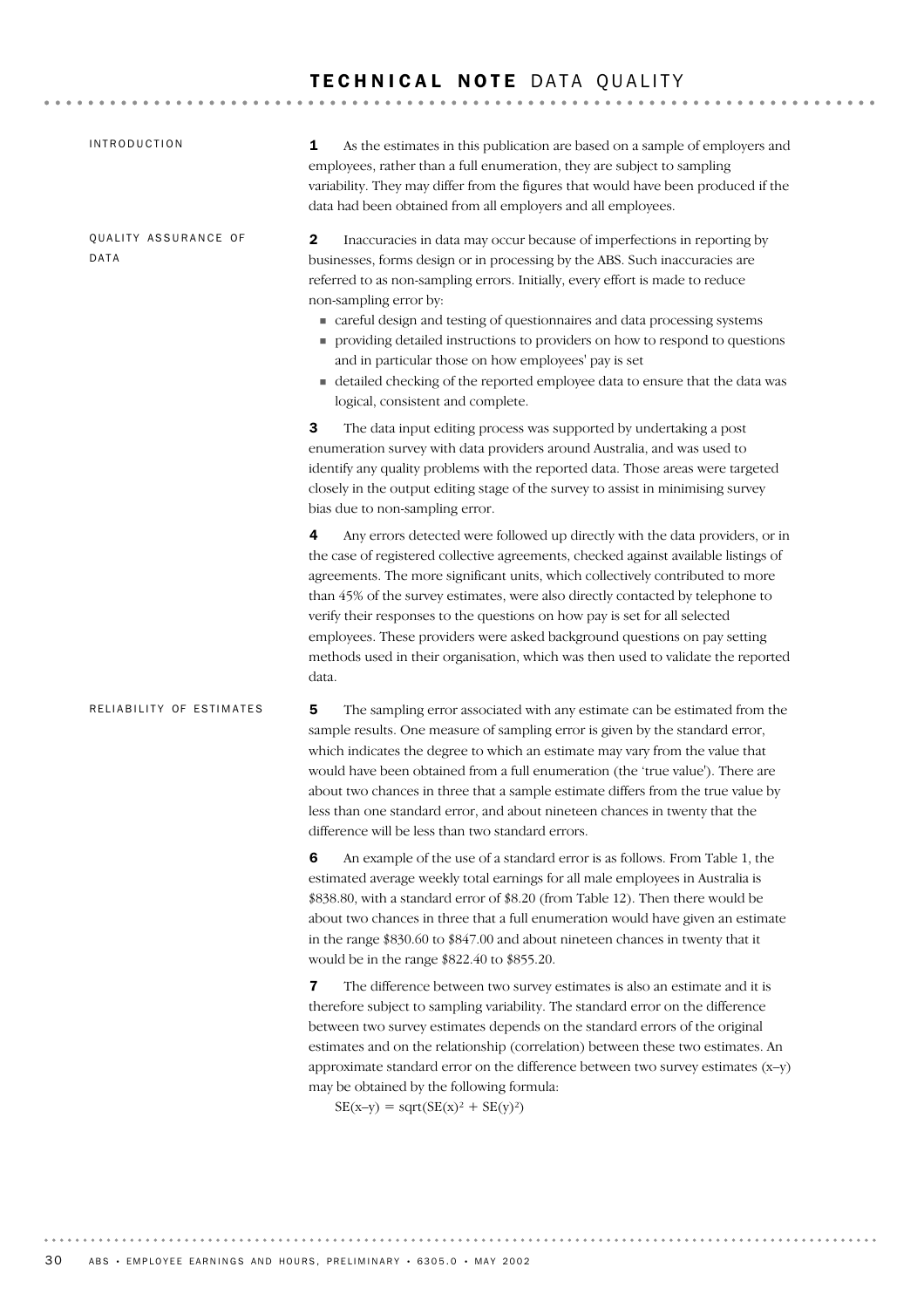RELIABILITY OF ESTIMATES *continued*

8 This formula will overestimate the standard error where there is a positive correlation between the two estimates (e.g. male and female school teachers). While this formula will only be accurate where there is no correlation between the two estimates (e.g. estimates from different states), it is expected to provide a reasonable approximation for the differences likely to be of interest.

9 From Table 1, the estimated average weekly total earnings for all female employees in Australia is \$554.70, with a standard error of \$5.70 (from Table 12). The difference between the earnings of male and female employees is \$284.10. The estimate of the standard error of the difference between the average weekly total earnings for male and female employees in Australia is:

 $SE(\$38.80 - \$554.70) = sqrt((\$8.20)^{2} + (\$5.70)^{2})$  $= $9.99$ 

10 There are about two chances in three that the true figure for the difference between male and female average weekly earnings lies in the range \$274.11 to \$294.09, and about 19 chances in 20 that the figure is in the range \$264.12 to \$304.08.

**11** The formula above can be used to estimate the standard error on a difference between estimated averages in two different years. (The movement standard error will be approximately 1.4 times the standard error on the level estimate, if the standard errors on the two level estimates are similar.)

12 Another measure of the sampling error is the relative standard error, which is obtained by expressing the standard error as a percentage of the estimate to which it refers. The relative standard error is a useful measure in that it provides an immediate indication of the percentage errors likely to have occurred due to sampling, and thus avoids the need to refer also to the size of the estimate.

13 Relative standard errors can be calculated using the actual standard error and the survey estimate (referred to as x) in the following manner:  $RSE\%(x) = (SE(x)/x) * 100$ 

14 For example, from Table 1, the average weekly total earnings for all male employees in Australia is \$838.80, and for all female employees it is \$554.70. Table 12 shows an estimate for the standard error on the male estimate is \$8.20, and an estimate of the standard error on the female estimate is \$5.70.

**15** Applying the above  $RSE\%$ (x) formula yields: Males:  $RSE\%$ (838.80) = (8.20/838.80) \* 100  $= 0.98%$ Females: RSE% $(554.70) = (5.70/554.70) * 100$  $= 1.03\%$ 

16 An asterisk appears against an estimate in this publication where the sampling variability is considered high. This occurs when the standard error of the estimate is equal to or greater than 25% of the estimate. In these cases, the estimate should be used with caution. A double asterisk appears against an estimate with a relative standard error greater than 50%. In these cases the estimate is considered too unreliable for general use.

PAY SETTING METHOD -PROPORTIONS DATA

17 Standard errors can be used to construct confidence intervals around the estimated proportions. There are about two chances in three that the 'true' value is within the interval that ranges from the sample estimate minus one standard error (estimate – 1xSE) to the sample estimate plus one standard error (estimate + 1xSE). There are approximately 19 chances in 20 that the 'true' value lies within the interval from the estimate minus two standard errors (estimate  $-2xSE$ ) to the estimate plus two standard errors (estimate  $+2xSE$ ).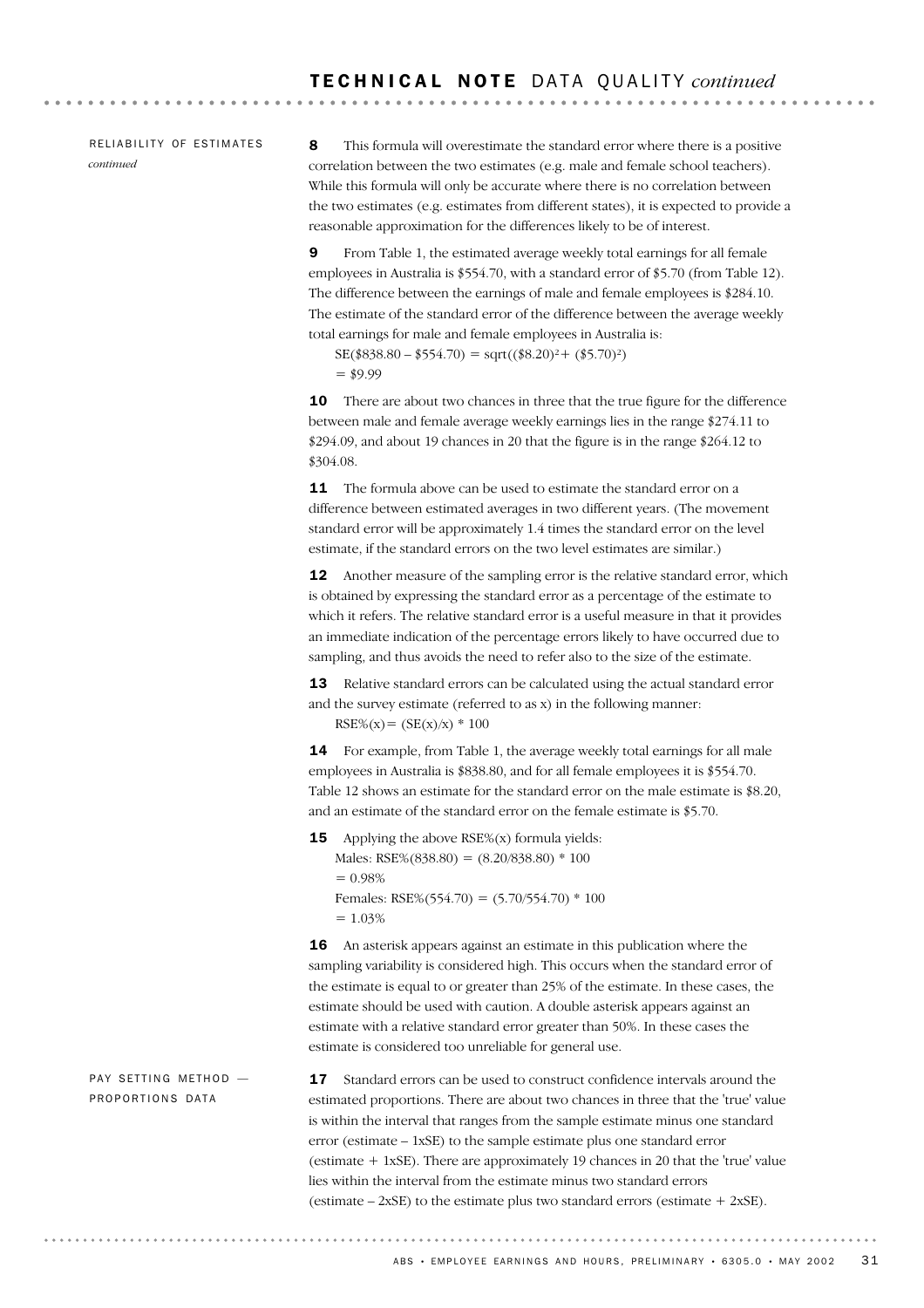PAY SETTING METHOD -PR O P O R T I O N S DA T A *continued*

18 The above rule gives a symmetric confidence interval that is reasonably accurate when the estimated proportion is not too near 0.00 or 1.00. Where the estimated proportion is close to 0.00 or 1.00 it would be more accurate to use a confidence interval that was not symmetric around the sample estimate. If an estimate is close to 1.00, then the upper boundary of the confidence interval should be closer to the sample estimate than suggested above, while the lower boundary should be further from the sample estimate. Similarly, if an estimate is close to 0.00, then the lower boundary of the confidence interval should be closer to the sample estimate than suggested above, while the upper boundary should be further from the sample estimate. In particular, the symmetric confidence interval could include values that are not between 0.00 and 1.00. In such a case a good rule of thumb is to use a confidence interval of the same size as the symmetric one, but with the lower (or upper) boundary set to 0.00 (or 1.00).

19 Table 14 contains estimates of standard errors from which confidence intervals may be constructed.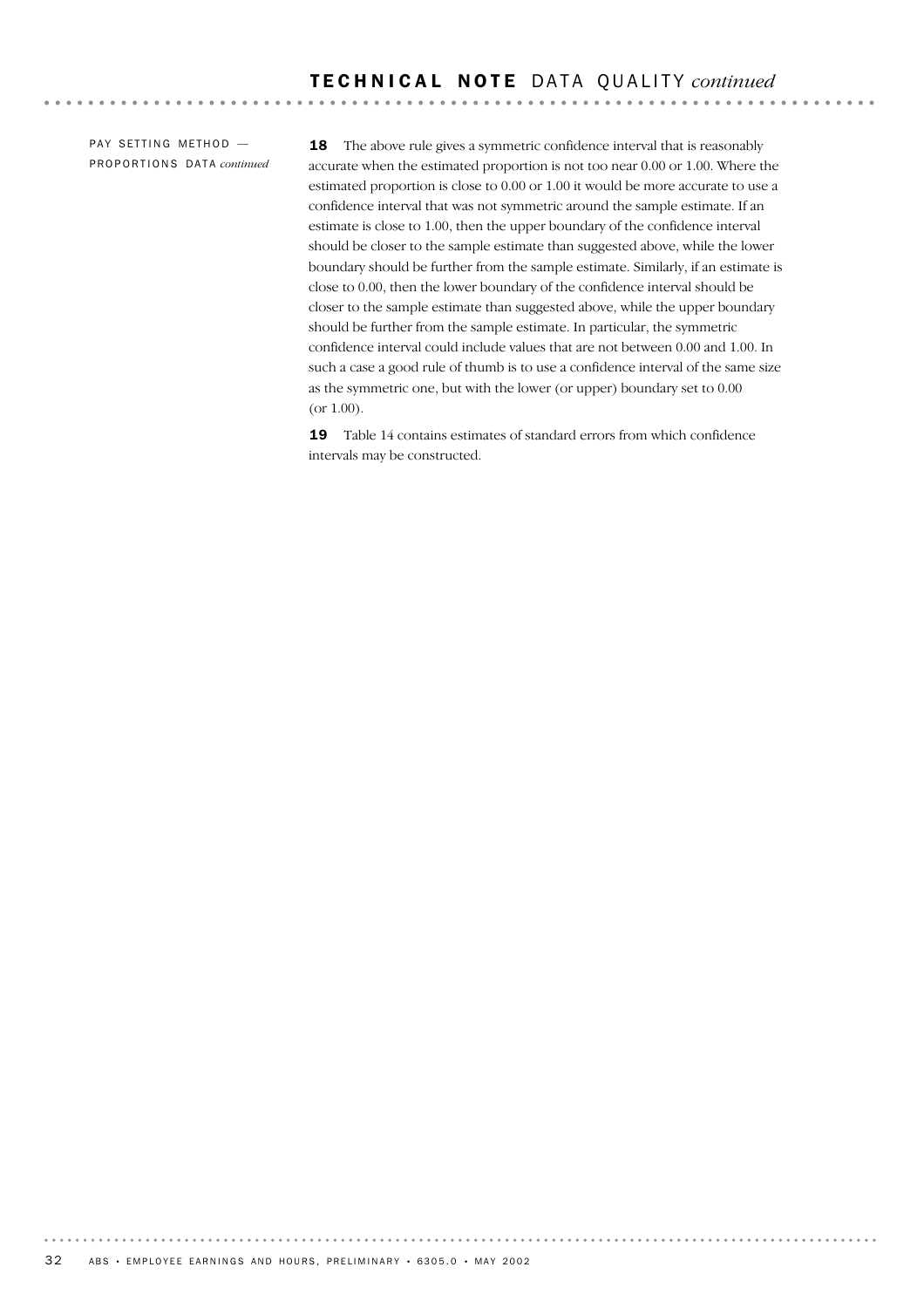## GLOSSARY

| Adult employees                                        | Employees who are 21 years of age or over, and employees under 21 who are<br>paid at the full adult rate for their occupation.                                                                                                                                                                                                                                                                                                                                                |
|--------------------------------------------------------|-------------------------------------------------------------------------------------------------------------------------------------------------------------------------------------------------------------------------------------------------------------------------------------------------------------------------------------------------------------------------------------------------------------------------------------------------------------------------------|
| Average (mean) total earnings                          | The amount obtained by dividing the total earnings of a group (e.g. full-time<br>employees) by the number of employees in that group.                                                                                                                                                                                                                                                                                                                                         |
| Average (mean) total hours                             | The amount obtained by dividing the total hours of a group (e.g. full-time<br>employees) by the number of employees in that group.                                                                                                                                                                                                                                                                                                                                            |
| Awards                                                 | Legally enforceable determinations made by federal or state industrial tribunals<br>that set the terms of employment (pay and/or conditions) usually in a particular<br>industry or occupation.                                                                                                                                                                                                                                                                               |
| Collective agreements                                  | Agreements between an employer (or group of employers) and a group of<br>employees (or one or more unions or employee associations representing the<br>employees). They set the terms of employment (pay and/or conditions) for a<br>group of employees, and may be either registered or unregistered.                                                                                                                                                                        |
| Employees                                              | Persons who worked for a public or private employer, and received pay for the<br>reference period in the form of wages or salaries, a commission while also<br>receiving a retainer, tips, piece rates or payment in kind. Persons who operate<br>their own incorporated enterprise with or without hiring employees are also<br>included as employees.                                                                                                                       |
| Employees whose pay is set by<br>awards only           | Employees who are covered by awards and who were not paid more than the<br>award rate of pay in the survey reference period.                                                                                                                                                                                                                                                                                                                                                  |
| Employees whose pay is set by<br>collective agreements | Employees who had the main part of their wages or salaries paid in the survey<br>reference period set by registered or unregistered collective agreements or<br>enterprise awards.                                                                                                                                                                                                                                                                                            |
| Employees whose pay is set by<br>individual agreements | Employees who had the main part of their wages or salaries paid in the survey<br>reference period set by individual agreements. This group mainly consists of<br>employees whose pay is set by an individual common law contract, employees<br>receiving overaward payments by individual agreement, and working proprietors<br>of incorporated enterprises who set their own rate of pay.                                                                                    |
| Employer size                                          | A measure of the size of the business in terms of the number of employees within<br>that business. The employer size reflects the size of the business in each state or<br>territory and not necessarily the size of the business Australia-wide.                                                                                                                                                                                                                             |
| Full-time employees                                    | Employees who normally work the agreed or award hours for a full-time<br>employee in their occupation. If agreed or award hours do not apply, employees<br>are regarded as full-time if they usually work 35 hours or more per week.<br>Employees who work variable hours are classified as full-time if they worked 35<br>hours or more in the reference week.                                                                                                               |
| Individual<br>agreements/contracts                     | Set the terms of employment (pay and/or conditions) for an individual employee<br>and are agreed to by the individual rather than on behalf of the individual.<br>Individual agreements/contracts may be either registered or unregistered.                                                                                                                                                                                                                                   |
| Industry                                               | Classified according to the Australian and New Zealand Standard Industrial<br>Classification (ANZSIC), 1993 (cat. no. 1292.0).                                                                                                                                                                                                                                                                                                                                                |
| Junior employees                                       | Employees who are under 21 years of age and are not paid at the adult rate for<br>their occupation.                                                                                                                                                                                                                                                                                                                                                                           |
| Managerial employees                                   | Employees who are in charge of a significant number of employees or have<br>significant responsibilities in the conduct or operations of the organisation and<br>usually do not receive payment for overtime. Includes professionally qualified<br>staff who primarily perform managerial tasks in conjunction with utilising their<br>professional skills. Working proprietors and working directors of own<br>incorporated businesses are regarded as managerial employees. |

ABS • EMPLOYEE EARNINGS AND HOURS, PRELIMINARY • 6305.0 • MAY 2002 33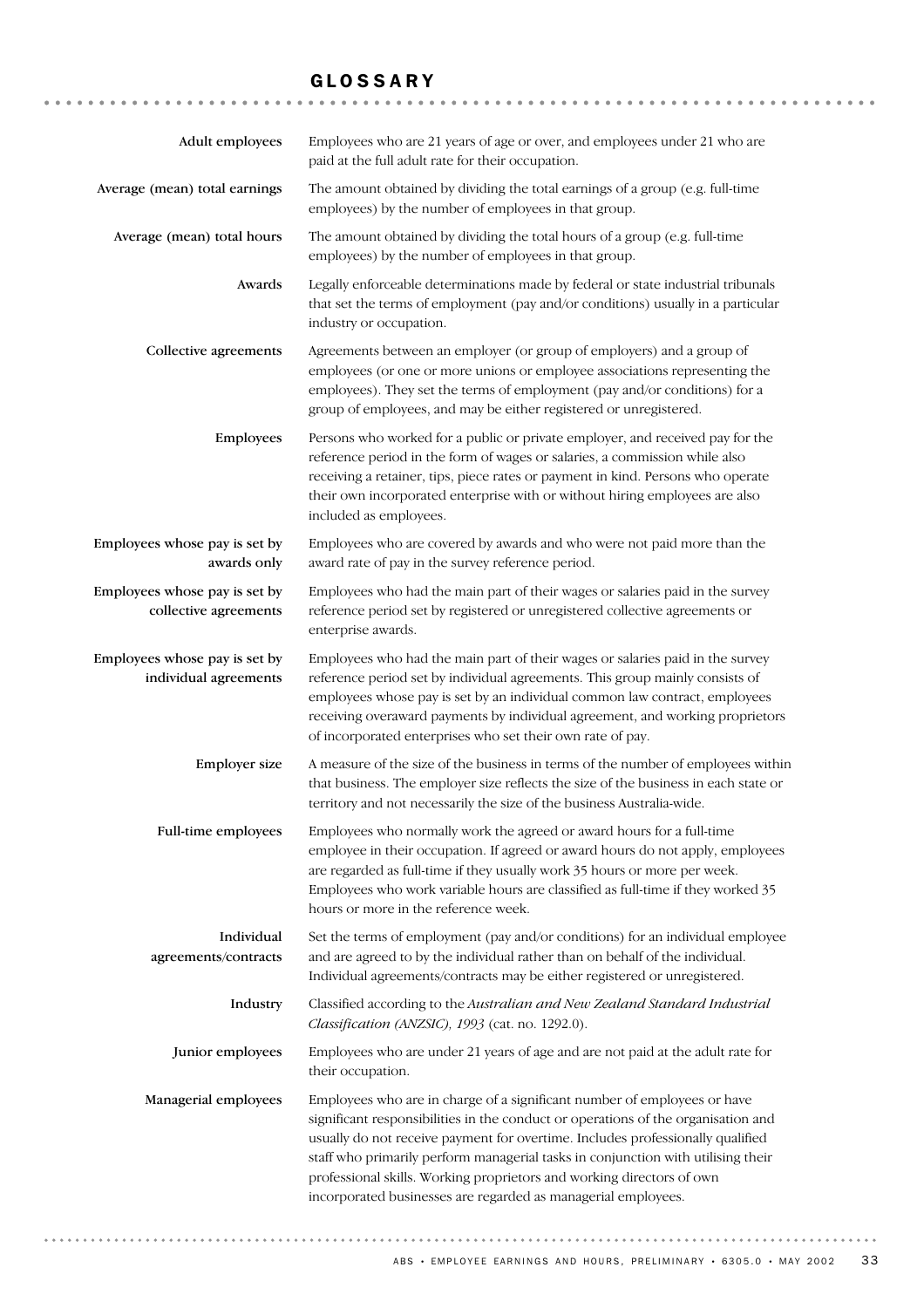# GLOSSARY *continued*

| Method of setting pay        | How the main part of an employee's pay was set in the reference period. The<br>mechanisms for setting an employee's pay can include awards, collective<br>agreements or individual agreements.                                                                                                                                                                                                                                                                                                                                                                                                                                                                                                                                       |
|------------------------------|--------------------------------------------------------------------------------------------------------------------------------------------------------------------------------------------------------------------------------------------------------------------------------------------------------------------------------------------------------------------------------------------------------------------------------------------------------------------------------------------------------------------------------------------------------------------------------------------------------------------------------------------------------------------------------------------------------------------------------------|
| Median earnings              | The amount of earnings which divides employees into two groups containing<br>equal numbers of employees, one half with earnings below the median and the<br>other half having earnings above the median.                                                                                                                                                                                                                                                                                                                                                                                                                                                                                                                             |
| Non-managerial employees     | Employees who are not managerial employees as defined above, including<br>non-managerial professionals and some employees with supervisory<br>responsibilities.                                                                                                                                                                                                                                                                                                                                                                                                                                                                                                                                                                      |
| Occupation                   | Classified according to the Australian Standard Classification of Occupations<br>(ASCO), Second Edition (cat. no. 1220.0).                                                                                                                                                                                                                                                                                                                                                                                                                                                                                                                                                                                                           |
| Ordinary time earnings       | Payment attributable to award, standard or agreed hours of work, calculated<br>before taxation and any other deductions have been made. Included are agreed<br>base rates of pay; penalty payments; shift and other taxable allowances;<br>commissions and retainers; bonuses related to the reference period; payments<br>under incentive or piecework; payments for leave taken during the reference<br>period; all workers' compensation payments made through the payroll; and<br>salary payments made to directors. Excluded are non-cash components of salary<br>packages, salary sacrificed, overtime payments, retrospective pay, pay in advance,<br>leave loadings, severance pay, and termination and redundancy payments. |
| Ordinary time hours paid for | Award, standard or agreed hours of work, paid for at the ordinary time rate.<br>Included are stand-by or reporting time which are part of standard hours of work,<br>and that part of annual leave, paid sick leave and long service leave taken during<br>the reference period. For employees who began or ceased work, or were absent<br>without pay for any reason during the reference period, only the hours actually<br>paid for are included. Note: Ordinary hours paid for was not collected for<br>managerial employees.                                                                                                                                                                                                    |
| Overtime earnings            | Payment for hours in excess of award, standard or agreed hours of work.                                                                                                                                                                                                                                                                                                                                                                                                                                                                                                                                                                                                                                                              |
| Overtime hours paid for      | Hours in excess of award, standard or agreed hours of work, paid for and<br>reported as overtime hours. Note: Overtime hours paid for was not collected for<br>managerial employees.                                                                                                                                                                                                                                                                                                                                                                                                                                                                                                                                                 |
| Part-time employees          | Employees who normally work less than the agreed or award hours for a full-time<br>employee in their occupation. If agreed or award hours do not apply, employees<br>are regarded as part-time if they usually work less than 35 hours per week.                                                                                                                                                                                                                                                                                                                                                                                                                                                                                     |
| Percentiles                  | Any of a hundred divisions of an earnings or hours distribution. For example:<br>25% of employees earn less than or equal to the 25th percentile<br>75% of employees earn less than or equal to the 75th percentile.                                                                                                                                                                                                                                                                                                                                                                                                                                                                                                                 |
| Reference period             | The survey refers to the last pay period ending on or before 17 May 2002. All<br>estimates of earnings and hours in this publication are weekly, therefore for<br>employees paid other than weekly, hours and earnings have been converted to a<br>weekly basis.                                                                                                                                                                                                                                                                                                                                                                                                                                                                     |
| Sector                       | Public sector comprises local government authorities and all government<br>departments and agencies created by, or reporting to, the Commonwealth, or<br>state/territory Parliaments. The private sector comprises all organisations not<br>classified as public sector.                                                                                                                                                                                                                                                                                                                                                                                                                                                             |
| Total earnings               | Equal to ordinary time earnings plus overtime earnings.                                                                                                                                                                                                                                                                                                                                                                                                                                                                                                                                                                                                                                                                              |
| Total hours paid for         | Equal to ordinary time hours paid for plus overtime hours paid for. Note: Total<br>hours paid for was not collected for managerial employees.                                                                                                                                                                                                                                                                                                                                                                                                                                                                                                                                                                                        |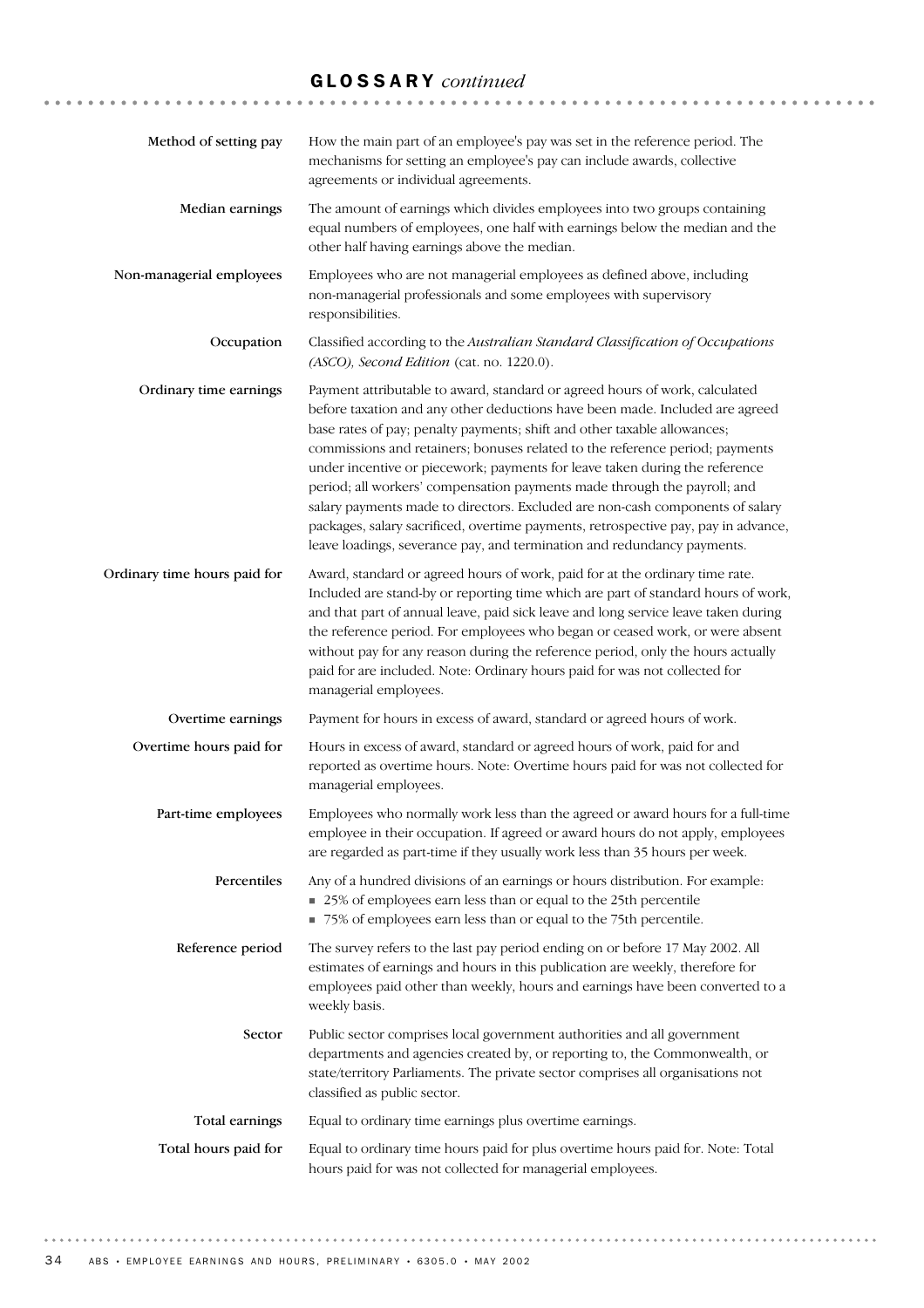# GLOSSARY *continued*

Weekly Total Earnings

 $\sim$ 

. . . . . . . . . . . . . . . .

. . . . . . . . . . .

Weekly total earnings of employees is equal to weekly ordinary time earnings plus weekly overtime earnings.